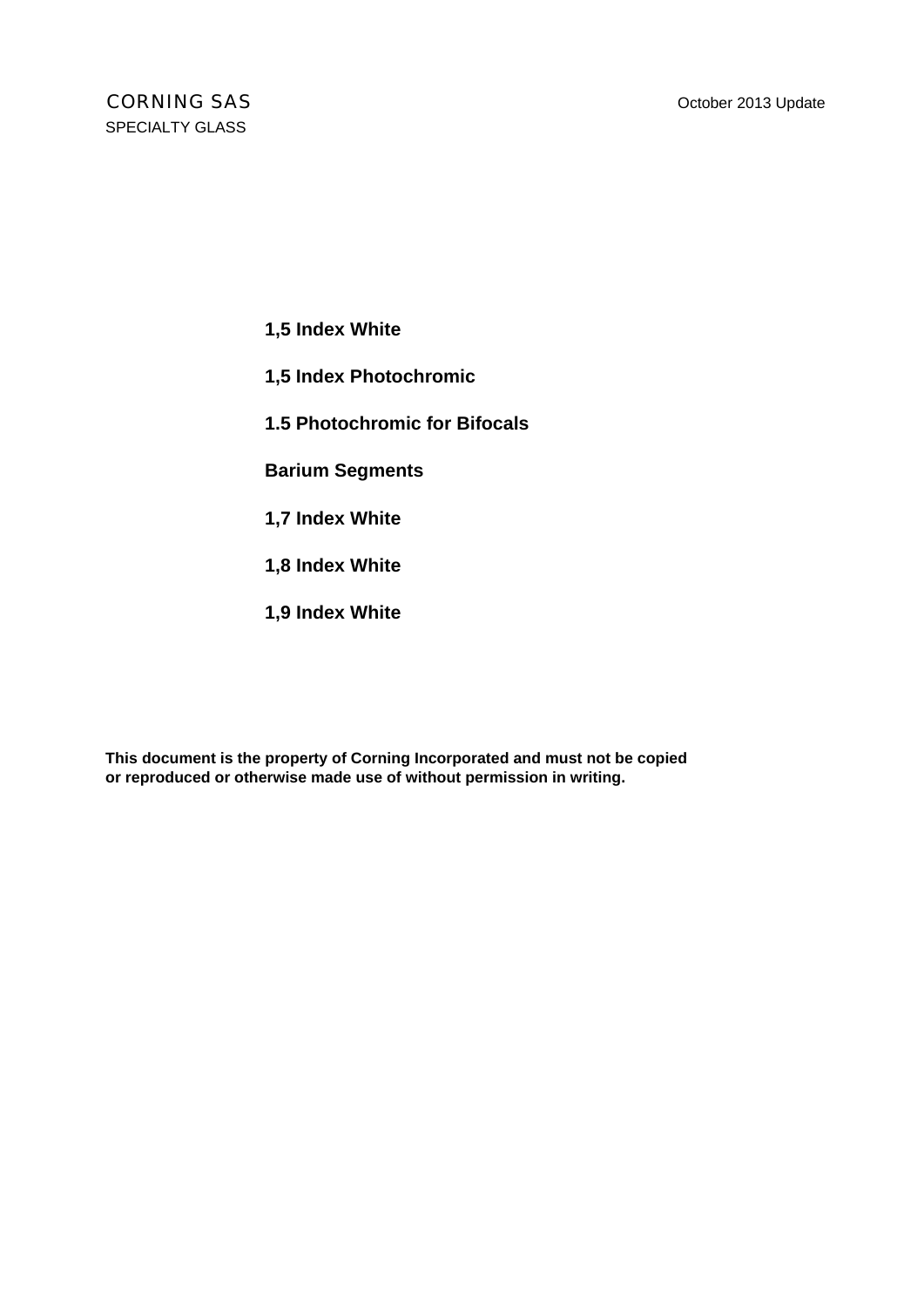#### **EXPLANATORY NOTES RELATIVE TO THE STANDARD SERIES**

1.The Standard series applies to spherical and/or torical finished lenses in the range of :

Sphere  $-26$  to  $+ 18$  D

Cylinder (+) 4

and for the following glasses :

- 1,5 Index White and Photochromics
- 1,7, 1,8, and 1,9 White
- 2. For each glass, the following informations are provided :
	- Standard Pressing lists
	- Standard Pressing selection table
	- the recommended manufacturing tools

3. It is assumed that pressings are machined starting from the edge

4. Pressings have been defined according to CORNING SAS clean-up specifications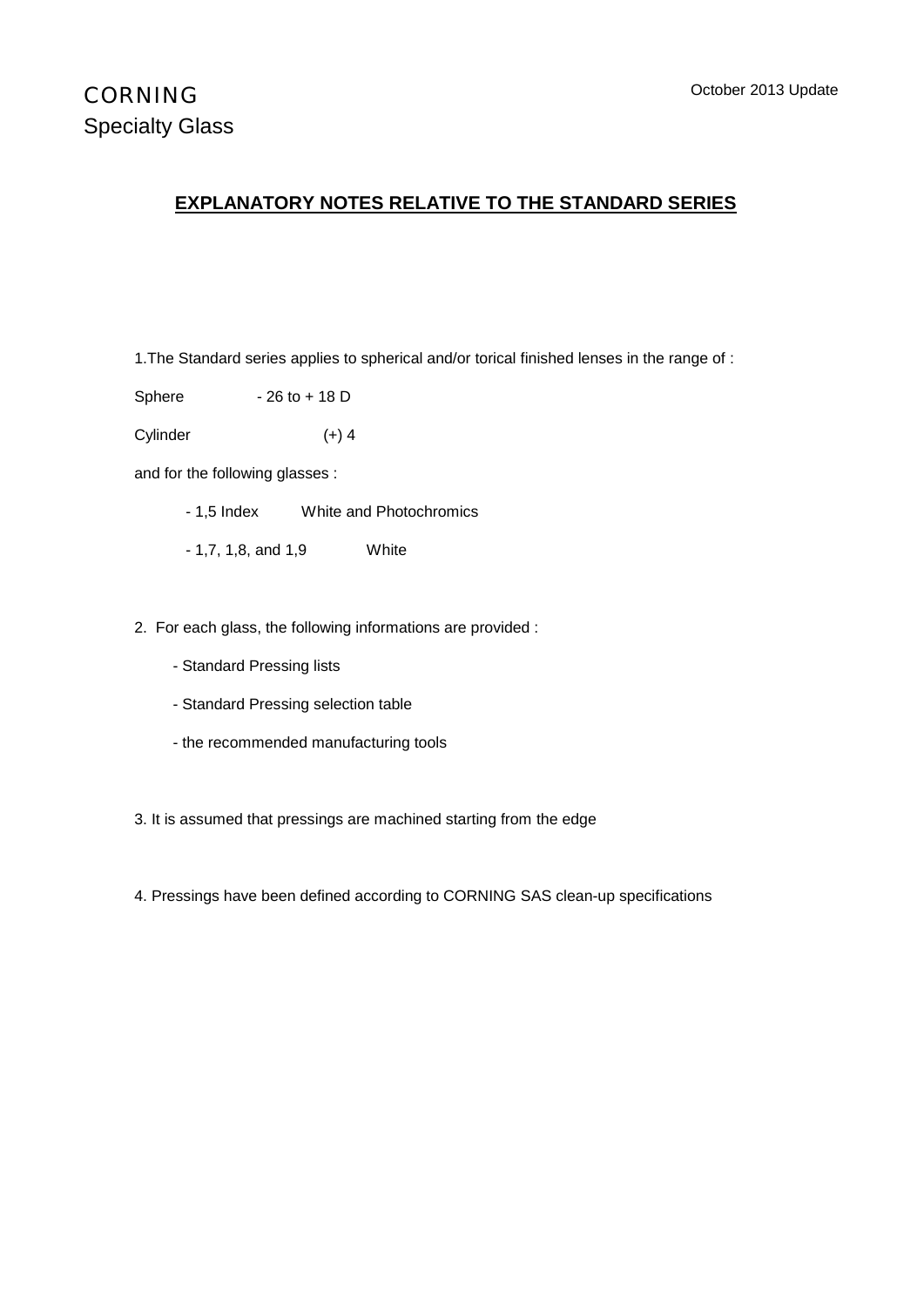Specialty Glass

## UNICROWN STANDARD ITEMS 8214

| <b>Item Code</b> | <b>Dia</b> | <b>CX</b><br>$(n=1,523)$ | cc<br>$(n=1,523)$ | C.Thick.<br>$1/10$ mm | E. Thick.<br>$1/10$ mm | <b>Drawing</b> | Weight<br>in g | <b>Unit</b><br><b>Packing</b> |
|------------------|------------|--------------------------|-------------------|-----------------------|------------------------|----------------|----------------|-------------------------------|
| 961546           | 65         | 2.45                     | 8.50              | 30                    | 93.4                   | 5801           | 54.15          | 102                           |
| 961547           | 65         | 2.45                     | 10.00             | 35                    | 117.5                  | 5801           | 66.40          | 81                            |
| 961548           | 65         | 3.00                     | 7.00              | 27                    | 67.3                   | 5801           | 41.70          | 141                           |
| 961549           | 65         | 3.00                     | 8.00              | 30                    | 81.7                   | 5801           | 49.20          | 117                           |
| 961552           | 65         | 3.50                     | 7.00              | 28                    | 63.0                   | 5801           | 40.35          | 144                           |
| 961553           | 65         | 4.25                     | 6.00              | 30                    | 46.2                   | 5801           | 33.95          | 198                           |
| 961554           | 65         | 4.25                     | 6.50              | 35                    | 56.6                   | 5801           | 40.60          | 162                           |
| 961555           | 65         | 5.50                     | 4.00              | 41                    | 23.0                   | 5801           | 28.55          | 228                           |
| 961556           | 65         | 5.50                     | 5.50              | 33                    | 30.3                   | 5801           | 28.45          | 282                           |
| 956462           | 65         | 5.50                     | 6.00              | 40                    | 42.6                   | 5801           | 36.82          | 204                           |
| 961558           | 65         | 6.00                     | 4.00              | 50                    | 26.3                   | 5801           | 34.00          | 186                           |
| 961559           | 65         | 6.00                     | 5.50              | 49                    | 40.7                   | 5801           | 40.00          | 192                           |
| 961560           | 65         | 6.00                     | 6.50              | 50                    | 52.4                   | 5801           | 45.55          | 171                           |
| 961584           | 65         | 7.25                     | 4.00              | 65                    | 26.1                   | 5801           | 41.00          | 144                           |
| 961585           | 65         | 7.25                     | 4.50              | 74                    | 40.1                   | 5801           | 51.05          | 129                           |
| 961586           | 65         | 7.25                     | 5.00              | 63                    | 34.3                   | 5801           | 43.80          | 144                           |
| 961587           | 65         | 7.25                     | 5.50              | 74                    | 50.5                   | 5801           | 55.65          | 129                           |
| 961588           | 65         | 7.25                     | 6.00              | 63                    | 44.8                   | 5801           | 48.45          | 153                           |
| 961561           | 65         | 8.25                     | 3.00              | 89                    | 28.5                   | 5801           | 52.35          | 108                           |
| 961562           | 65         | 8.25                     | 4.50              | 85                    | 39.6                   | 5801           | 55.60          | 114                           |
| 961563           | 65         | 8.25                     | 5.50              | 85                    | 49.9                   | 5801           | 60.20          | 114                           |
| 961564           | 70         | 2.45                     | 8.50              | 31                    | 105.2                  | 5801           | 69.25          | 90                            |
| 961565           | 70         | 2.45                     | 10.00             | 36                    | 134.9                  | 5801           | 85.65          | 72                            |
| 961566           | 70         | 3.00                     | 7.00              | 30                    | 77.6                   | 5801           | 55.00          | 123                           |
| 961567           | 70         | 3.00                     | 8.00              | 30                    | 91.4                   | 5801           | 61.80          | 105                           |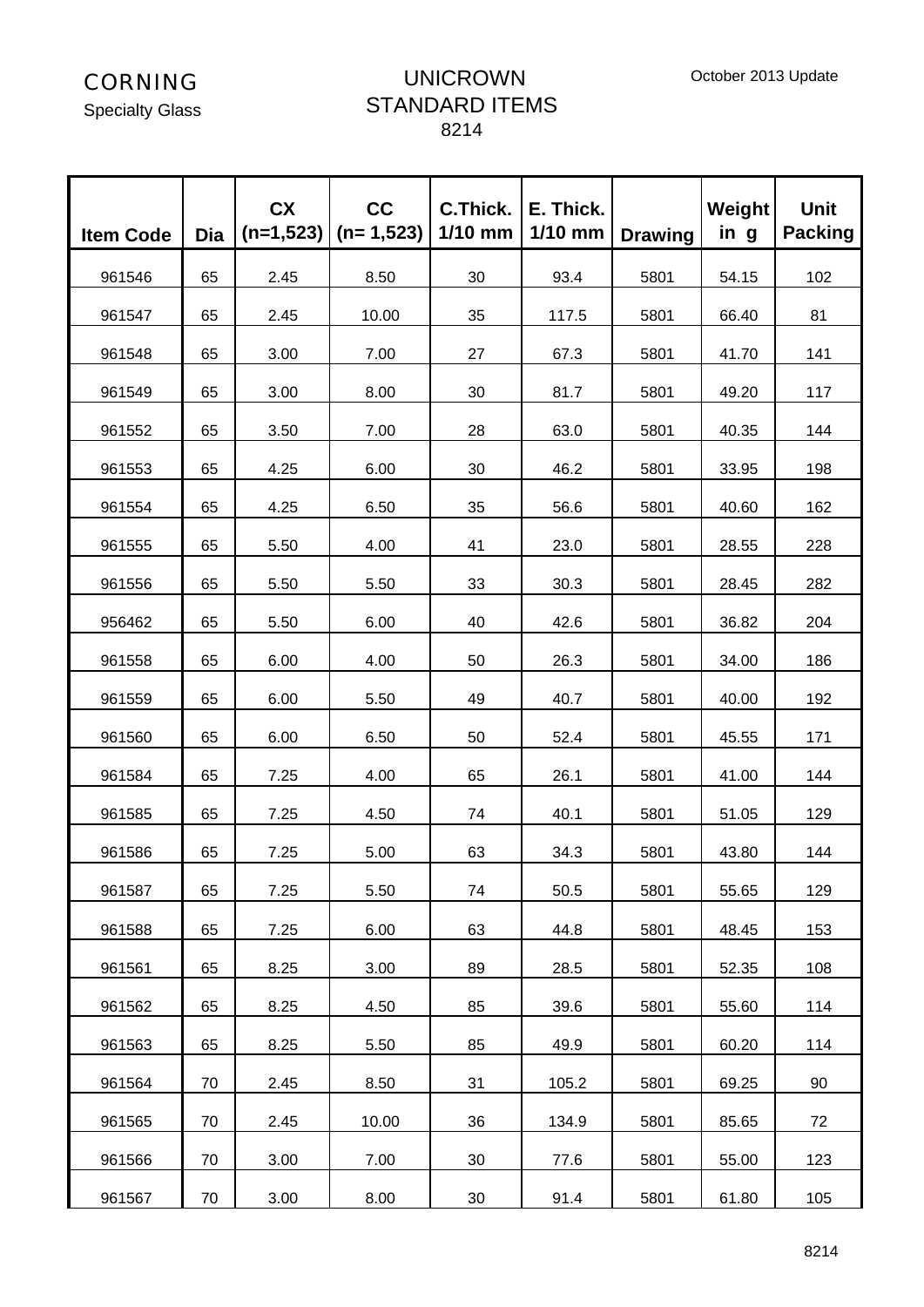Specialty Glass

## UNICROWN STANDARD ITEMS 8214

| <b>Item Code</b> | Dia | <b>CX</b> | cc<br>$(n=1,523)$ (n= 1,523) | C.Thick.<br>$1/10$ mm | E. Thick.<br>$1/10$ mm | <b>Drawing</b> | Weight<br>in g | <b>Unit</b><br><b>Packing</b> |
|------------------|-----|-----------|------------------------------|-----------------------|------------------------|----------------|----------------|-------------------------------|
| 961568           | 70  | 3.50      | 6.00                         | 30                    | 58.5                   | 5801           | 45.50          | 159                           |
| 961570           | 70  | 3.50      | 7.00                         | 29                    | 70.6                   | 5801           | 51.00          | 132                           |
| 961571           | 70  | 4.25      | 6.00                         | 30                    | 49.3                   | 5801           | 40.95          | 186                           |
| 961572           | 70  | 4.25      | 6.50                         | 36                    | 61.7                   | 5801           | 50.20          | 150                           |
| 961573           | 70  | 5.50      | 4.00                         | 45                    | 23.9                   | 5801           | 35.75          | 204                           |
| 961574           | 70  | 5.50      | 5.50                         | 33                    | 30.1                   | 5801           | 33.00          | 270                           |
| 961576           | 70  | 5.50      | 6.50                         | 44                    | 53.8                   | 5801           | 50.45          | 156                           |
| 961578           | 70  | 6.00      | 5.50                         | 54                    | 44.5                   | 5801           | 50.90          | 177                           |
| 961579           | 70  | 6.00      | 6.50                         | 55                    | 58.2                   | 5801           | 58.30          | 156                           |
| 961590           | 70  | 7.25      | 4.00                         | 70                    | 24.2                   | 5801           | 49.50          | 138                           |
| 961591           | 70  | 7.25      | 4.50                         | 83                    | 43.2                   | 5801           | 65.65          | 117                           |
| 961592           | 70  | 7.25      | 5.00                         | 71                    | 37.2                   | 5801           | 56.70          | 120                           |
| 961593           | 70  | 7.25      | 5.50                         | 83                    | 55.4                   | 5801           | 71.85          | 117                           |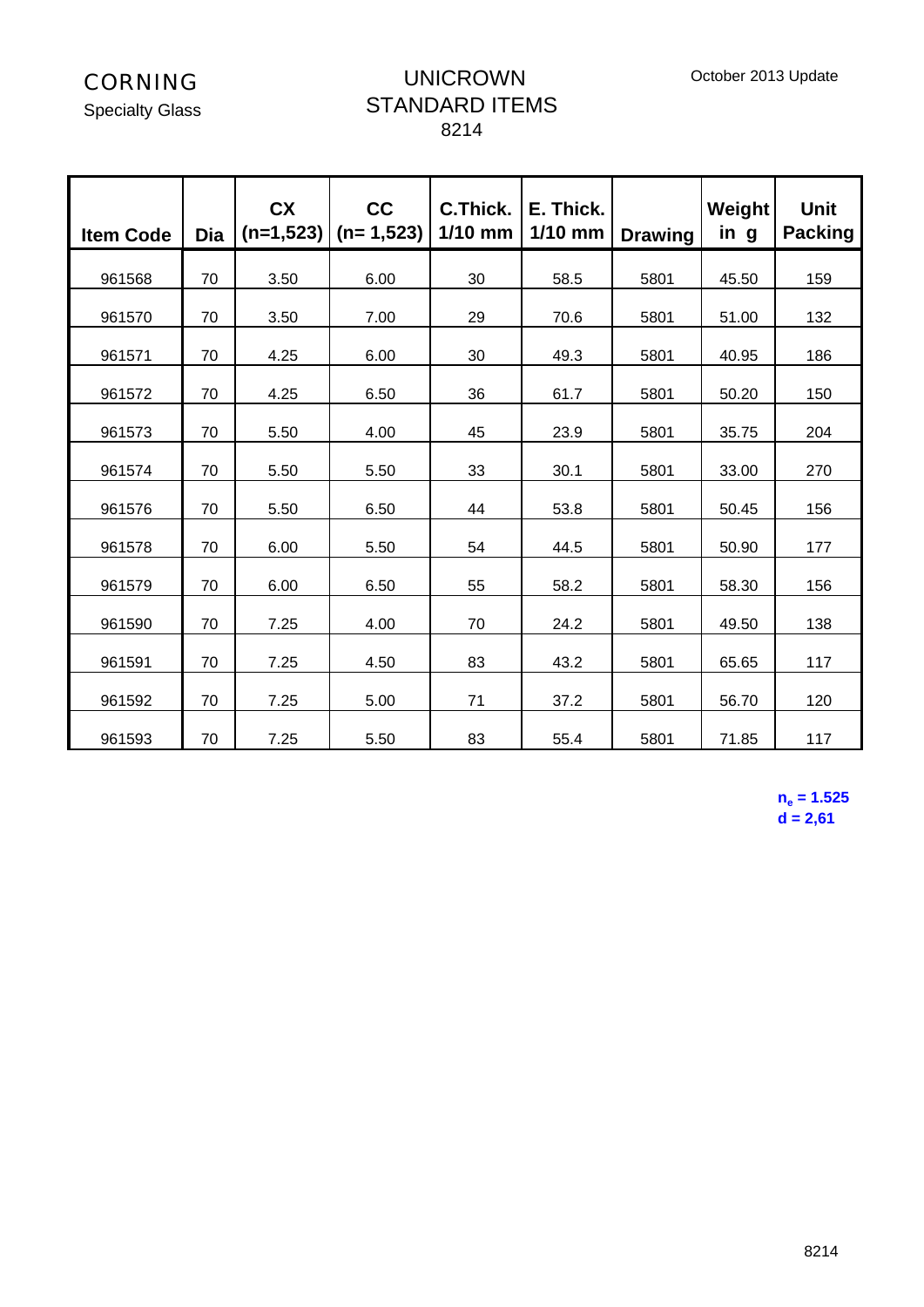October 2013 Update

CORNING

Specialty Glass

## UNICROWN STANDARD ITEMS FOR SEMI-FINISHED 8214 SemiF

| <b>Item Code</b> | Dia | <b>CX</b><br>$(n=1,523)$ | cc<br>$(n=1,523)$ | C. Thick.<br>$1/10$ mm | E. Thick.<br>$1/10$ mm | <b>Drawing</b> | Weight<br>in g | <b>Unit</b><br><b>Packing</b> |
|------------------|-----|--------------------------|-------------------|------------------------|------------------------|----------------|----------------|-------------------------------|
| 961746           | 65  | PL                       | 10.00             | 50                     | 157.3                  | 5801           | 90.15          | 63                            |
| 961747           | 65  | 2.25                     | 10.00             | 50                     | 134.6                  | 5801           | 80.30          | 72                            |
| 961748           | 65  | 4.25                     | 8.00              | 50                     | 88.6                   | 5801           | 60.90          | 108                           |
| 961749           | 65  | 6.25                     | 6.00              | 85                     | 79.2                   | 5801           | 72.30          | 114                           |
| 961752           | 70  | PL                       | 10.00             | 50                     | 177.7                  | 5801           | 114.15         | 54                            |
| 961753           | 70  | 2.25                     | 10.00             | 50                     | 151.2                  | 5801           | 100.90         | 63                            |
| 961754           | 70  | 4.25                     | 8.00              | 50                     | 96.1                   | 5801           | 74.30          | 99                            |
| 956250           | 70  | 6.25                     | 6.00              | 90                     | 83.0                   | 5801           | 88.63          | 102                           |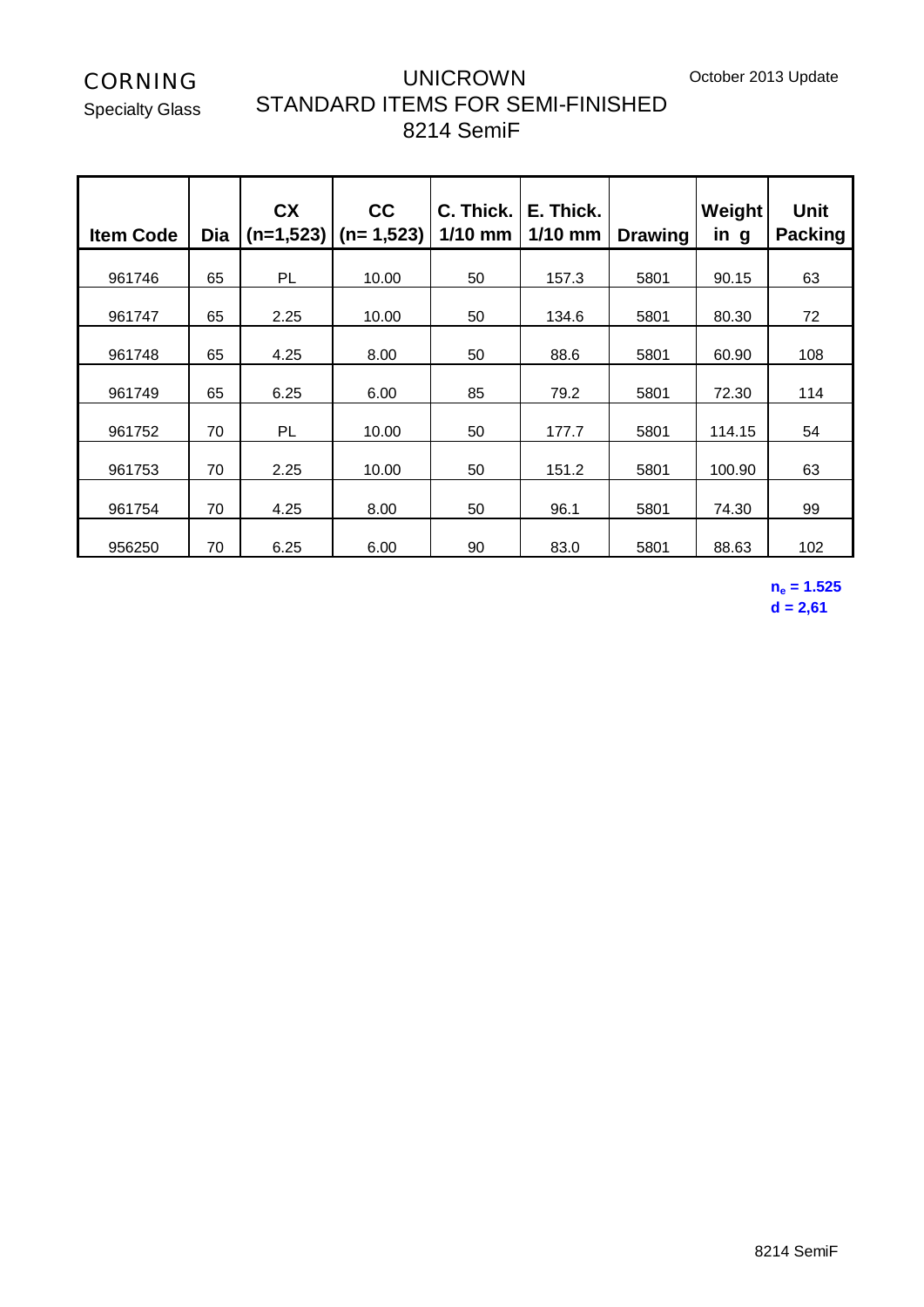## PRESSINGS SELECTION

|      |            |             |      |            |            |              | $CYL (+)$   |     |            |              |
|------|------------|-------------|------|------------|------------|--------------|-------------|-----|------------|--------------|
| Diam | <b>SPH</b> | 0.00        | 0.25 | 0.5        | 0.75       | $\mathbf{1}$ | 1.25        | 1.5 | 1.75       | $\mathbf{2}$ |
| 65   | 6.00       |             |      |            |            |              |             |     |            |              |
| 65   | 5.75       |             |      |            |            |              |             |     |            |              |
| 65   | 5.50       | 825/300-89  |      |            |            |              |             |     |            |              |
| 65   | 5.25       |             |      |            |            |              |             |     |            |              |
| 65   | 5.00       |             |      |            | 825/450-85 |              |             |     |            |              |
| 65   | 4.75       |             |      |            |            |              |             |     |            |              |
|      |            |             |      |            |            |              |             |     |            |              |
| 65   | 4.50       | 725/450-74  |      |            |            |              |             |     |            |              |
| 65   | 4.25       |             |      |            |            |              |             |     |            |              |
| 65   | 4.00       |             |      |            | 725/450-74 |              |             |     | 825/550-85 |              |
| 65   | 3.75       |             |      |            |            |              |             |     |            |              |
| 65   | 3.50       | 725/400-65  |      |            |            |              |             |     |            |              |
| 65   | 3.25       |             |      |            |            |              |             |     |            |              |
| 65   | 3.00       |             |      |            | 725/500-63 |              |             |     | 725/550-74 |              |
| 65   | 2.75       |             |      |            |            |              |             |     |            |              |
| 65   | 2.50       |             |      |            |            |              |             |     |            |              |
| 65   | 2.25       | 600/400-50  |      |            |            |              |             |     |            |              |
| 65   | 2.00       |             |      |            |            |              |             |     | 725/600-63 |              |
| 65   | 1.75       |             |      |            | 600/550-49 |              |             |     |            |              |
| 65   | 1.50       |             |      |            |            |              |             |     |            |              |
| 65   | 1.25       |             |      |            |            |              |             |     |            |              |
| 65   | 1.00       | 550/400-41  |      |            |            |              |             |     |            |              |
| 65   | 0.75       |             |      |            |            |              |             |     |            |              |
| 65   | 0.50       |             |      |            |            |              |             |     |            |              |
| 65   | 0.25       | 550/550-33  |      |            | 550/600-40 |              |             |     |            |              |
| 65   | 0.00       |             |      |            |            |              |             |     | 600/650-50 |              |
| 65   | $-0.25$    |             |      |            |            |              |             |     |            |              |
| 65   | $-0.50$    |             |      |            |            |              |             |     |            |              |
| 65   | $-0.75$    |             |      |            |            |              |             |     |            |              |
| 65   | $-1.00$    | 425/600-30  |      | 425/600-30 |            |              |             |     |            |              |
| 65   | $-1.25$    |             |      |            |            |              |             |     |            |              |
| 65   | $-1.50$    |             |      |            |            |              |             |     |            |              |
| 65   | $-1.75$    |             |      |            |            |              |             |     |            |              |
| 65   | $-2.00$    |             |      |            |            |              | 425/650-35  |     |            |              |
| 65   | $-2.25$    |             |      |            |            |              |             |     |            |              |
| 65   | $-2.50$    | 350/700-28  |      |            |            |              |             |     |            |              |
| 65   | $-2.75$    |             |      |            |            |              | 350/700-28  |     |            |              |
| 65   | $-3.00$    |             |      |            |            |              |             |     |            |              |
| 65   | $-3.25$    |             |      |            |            |              |             |     |            |              |
| 65   | $-3.50$    |             |      |            |            |              |             |     |            |              |
| 65   | $-3.75$    | 300/700-27  |      |            |            |              | 300/700-27  |     |            |              |
| 65   | $-4.00$    |             |      |            |            |              |             |     |            |              |
| 65   | $-4.25$    |             |      |            |            |              |             |     |            |              |
| 65   | $-4.50$    |             |      |            |            |              | 300/800-30  |     |            |              |
| 65   | $-4.75$    | 300/800-30  |      |            |            |              |             |     |            |              |
| 65   | $-5.00$    |             |      |            |            |              |             |     |            |              |
| 65   | $-5.25$    |             |      |            |            |              |             |     |            |              |
| 65   | $-5.50$    |             |      |            |            |              | 245/850-30  |     |            |              |
| 65   | $-5.75$    | 245/850-30  |      |            |            |              |             |     |            |              |
| 65   | $-6.00$    |             |      |            |            |              |             |     |            |              |
| 65   | $-6.25$    |             |      |            |            |              |             |     |            |              |
| 65   | $-6.50$    |             |      |            |            |              |             |     |            |              |
| 65   | $-6.75$    |             |      |            |            |              |             |     |            |              |
| 65   | $-7.00$    |             |      |            |            |              | 245/1000-35 |     |            |              |
| 65   | $-7.25$    | 245/1000-35 |      |            |            |              |             |     |            |              |
| 65   | $-7.50$    |             |      |            |            |              |             |     |            |              |
|      |            |             |      |            |            |              |             |     |            |              |
| 65   | $-7.75$    |             |      |            |            |              |             |     |            |              |
| 65   | $-8.00$    |             |      |            |            |              |             |     |            |              |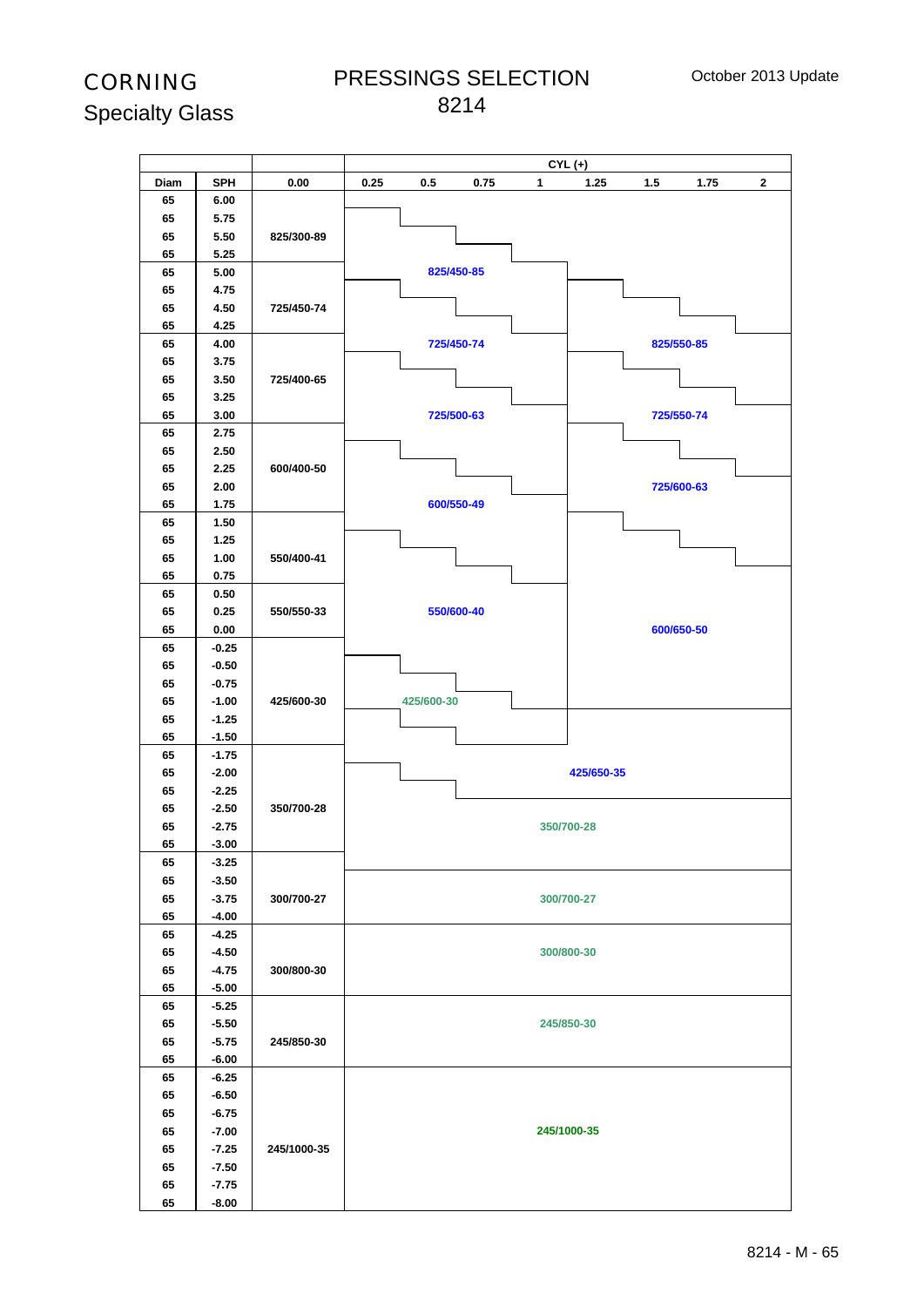PRESSINGS SELECTION 

Specialty Glass

|            |                    |             |      |            |            | $CYL (+)$   |            |       |            |              |
|------------|--------------------|-------------|------|------------|------------|-------------|------------|-------|------------|--------------|
| Diam       | <b>SPH</b>         | 0.00        | 0.25 | 0.5        | 0.75       | 1           | 1.25       | $1.5$ | 1.75       | $\mathbf{2}$ |
| 70         | 5.00               |             |      |            |            |             |            |       |            |              |
| 70         | 4.75               |             |      |            |            |             |            |       |            |              |
| 70         | 4.50               | 725/450-83  |      |            |            |             |            |       |            |              |
| 70         | 4.25               |             |      |            |            |             |            |       |            |              |
| 70         | 4.00               |             |      |            | 725/450-83 |             |            |       |            |              |
| 70         | 3.75               |             |      |            |            |             |            |       |            |              |
| 70         | 3.50               | 731/400-70  |      |            |            |             |            |       |            |              |
| 70         | 3.25               |             |      |            |            |             |            |       |            |              |
| 70         | 3.00               |             |      |            | 725/500-71 |             |            |       |            |              |
| 70         | 2.75               |             |      |            |            |             |            |       |            |              |
| 70         | 2.50               |             |      |            |            |             |            |       | 725/550-83 |              |
| 70         | 2.25               | 600/550-54  |      |            |            |             |            |       |            |              |
| 70         | 2.00               |             |      |            |            |             |            |       |            |              |
| 70         | 1.75               |             |      |            | 600/550-54 |             |            |       |            |              |
| 70         | 1.50               |             |      |            |            |             |            |       |            |              |
| 70         | 1.25               |             |      |            |            |             |            |       |            |              |
| 70         | 1.00               | 550/400-45  |      |            |            |             |            |       |            |              |
| 70         | 0.75               |             |      |            |            |             |            |       | 600/650-55 |              |
| 70         | 0.50               |             |      |            |            |             |            |       |            |              |
| 70         | 0.25               | 550/550-33  |      |            |            |             |            |       |            |              |
| 70         | 0.00               |             |      |            |            |             |            |       |            |              |
| 70         | $-0.25$            |             |      |            |            | 550/650-44  |            |       |            |              |
| 70         | $-0.50$            |             |      |            |            |             |            |       |            |              |
| 70         | $-0.75$            |             |      |            |            |             |            |       |            |              |
| 70         | $-1.00$            | 425/600-30  |      | 425/600-30 |            |             |            |       |            |              |
| 70         | $-1.25$            |             |      |            |            |             |            |       |            |              |
| 70         | $-1.50$            |             |      |            |            |             |            |       |            |              |
| 70         | $-1.75$            |             |      |            |            |             |            |       |            |              |
| 70         | $-2.00$            | 350/600-30  |      |            |            |             | 425/650-36 |       |            |              |
| 70         | $-2.25$            |             |      |            |            |             |            |       |            |              |
| 70         | $-2.50$            |             |      |            |            |             |            |       |            |              |
| 70         | $-2.75$            | 350/650-30  |      |            |            | 350/700-29  |            |       |            |              |
| 70         | $-3.00$            |             |      |            |            |             |            |       |            |              |
| 70         | $-3.25$            |             |      |            |            |             |            |       |            |              |
| 70         | $-3.50$            |             |      |            |            |             |            |       |            |              |
| 70         | $-3.75$            | 300/700-30  |      |            |            | 300/700-30  |            |       |            |              |
| 70         | $-4.00$            |             |      |            |            |             |            |       |            |              |
| 70         | $-4.25$            |             |      |            |            |             |            |       |            |              |
| 70         | $-4.50$            |             |      |            |            | 300/800-30  |            |       |            |              |
| 70         | $-4.75$            | 300/800-30  |      |            |            |             |            |       |            |              |
| 70         | $-5.00$            |             |      |            |            |             |            |       |            |              |
| 70         | $-5.25$            |             |      |            |            |             |            |       |            |              |
| 70<br>70   | $-5.50$<br>$-5.75$ | 245/850-31  |      |            |            | 245/850-31  |            |       |            |              |
| 70         | $-6.00$            |             |      |            |            |             |            |       |            |              |
| 70         | $-6.25$            |             |      |            |            |             |            |       |            |              |
| 70         | $-6.50$            |             |      |            |            |             |            |       |            |              |
| ${\bf 70}$ | $-6.75$            |             |      |            |            |             |            |       |            |              |
| 70         | $-7.00$            |             |      |            |            | 245/1000-36 |            |       |            |              |
| 70         | $-7.25$            | 245/1000-36 |      |            |            |             |            |       |            |              |
| 70         | $-7.50$            |             |      |            |            |             |            |       |            |              |
| ${\bf 70}$ | $-7.75$            |             |      |            |            |             |            |       |            |              |
| ${\bf 70}$ | $-8.00$            |             |      |            |            |             |            |       |            |              |
|            |                    |             |      |            |            |             |            |       |            |              |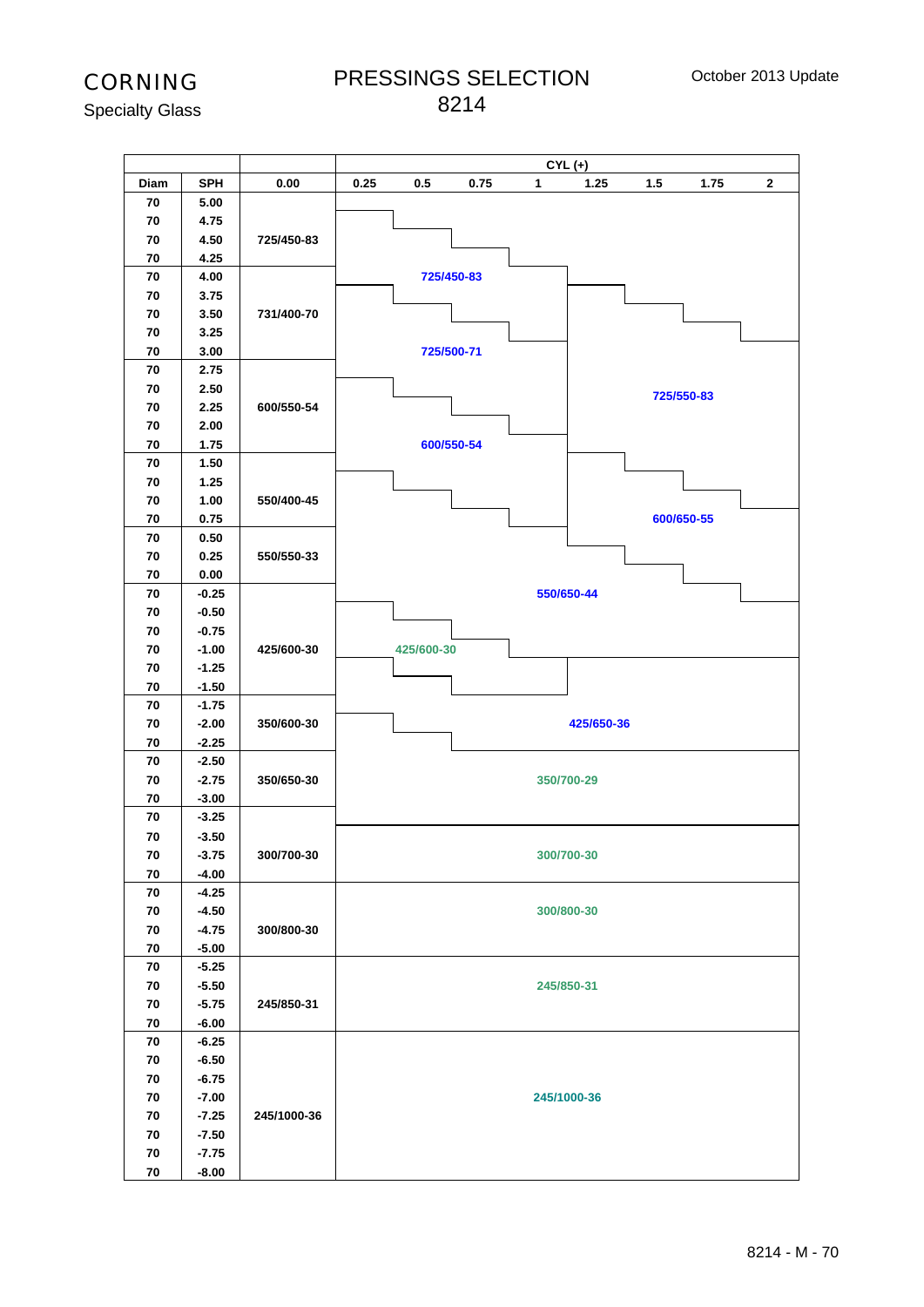#### SURFACING CHART  $Ne = 1.525$

|          |              |        | <b>Convex Surface</b> |                            |              |            |                    |                    |                    |                    | $CYL (+)$          |                    |                    |                    |
|----------|--------------|--------|-----------------------|----------------------------|--------------|------------|--------------------|--------------------|--------------------|--------------------|--------------------|--------------------|--------------------|--------------------|
| Diam     | <b>SPH</b>   | Radius |                       | <b>Surface Power (dpt)</b> | Cent. thick. | 0.00       | 0.25               | 0.50               | 0.75               | 1.00               | 1.25               | 1.50               | 1.75               | 2.00               |
|          |              | mm     | Actual                | Nominal                    | mm           |            |                    |                    |                    |                    |                    |                    |                    |                    |
| 65       | 6.00         | 60.66  | 8.62                  | 9.00                       | 7.4          | 300        |                    |                    |                    |                    |                    |                    |                    |                    |
| 65       | 5.75         |        |                       | 9.00                       | 7.1          | 325        | 300/325            |                    |                    |                    |                    |                    |                    |                    |
| 65       | 5.50         |        |                       | 9.00                       | 6.9          | 350        | 325/350            | 300/350            |                    |                    |                    |                    |                    |                    |
| 65       | 5.25         |        |                       | 9.00                       | 6.6          | 375        | 350/375            | 325/375            | 300/375            |                    |                    |                    |                    |                    |
| 65       | 5.00         | 67.55  | 7.74                  | 8.00                       | 6.3          | 300        | 375/400            | 350/400            | 325/400            | 300/400            |                    |                    |                    |                    |
| 65       | 4.75         |        |                       | 8.00                       | 6.0          | 325        | 300/325            | 375/425            | 350/425            | 325/425            | 300/425            |                    |                    |                    |
| 65       | 4.50         |        |                       | 8.00                       | 5.8          | 350        | 325/350            | 300/350            | 375/450            | 350/450            | 325/450            | 300/450            |                    |                    |
| 65       | 4.25         |        |                       | 8.00                       | 5.5          | 375        | 350/375            | 325/375            | 300/375            | 375/475            | 350/475            | 325/475            | 300/475            |                    |
| 65       | 4.00         | 71.48  | 7.32                  | 7.50                       | 5.2          | 350        | 375/400            | 350/400            | 325/400            | 300/400            | 375/500            | 350/500            | 325/500            | 300/500            |
| 65       | 3.75         |        |                       | 7.50                       | 5.0          | 375        | 350/375            | 375/425            | 350/425            | 325/425            | 300/425            | 375/525            | 350/525            | 325/525            |
| 65       | 3.50         |        |                       | 7.50                       | 4.7          | 400        | 375/400            | 350/400            | 375/450            | 350/450            | 325/450            | 300/450            | 375/550            | 350/550            |
| 65       | 3.25         |        |                       | 7.50                       | 4.5          | 425        | 400/425            | 375/425            | 350/425            | 375/475            | 350/475            | 325/475            | 300/475            | 375/575            |
| 65       | 3.00         |        |                       | 7.50                       | 4.2          | 450        | 425/450            | 400/450            | 375/450            | 350/450            | 375/500            | 350/500            | 325/500            | 300/500            |
| 65       | 2.75         | 81.77  | 6.40                  | 6.50                       | 3.9          | 375        | 450/475            | 425/475            | 400/475            | 375/475            | 350/475            | 375/525            | 350/525            | 325/525            |
| 65       | 2.50         |        |                       | 6.50                       | 3.6          | 400        | 375/400            | 450/500            | 425/500            | 400/500            | 375/500            | 350/500            | 375/550            | 350/550            |
| 65       | 2.25         |        |                       | 6.50                       | 3.5          | 425        | 400/425            | 375/425            | 450/525            | 425/525            | 400/525            | 375/525            | 350/525            | 375/575            |
| 65       | 2.00         |        |                       | 6.50                       | 3.3          | 450        | 425/450            | 400/450            | 375/450            | 450/550            | 425/550            | 400/550            | 375/550            | 350/550            |
| 65       | 1.75         |        |                       | 6.50                       | 3.1          | 475        | 450/475            | 425/475            | 400/475            | 375/475            | 450/575            | 425/575            | 400/575            | 375/575            |
| 65       | 1.50         | 96.09  | 5.44                  | 5.50                       | 3.0          | 400        | 475/500            | 450/500            | 425/500            | 400/500            | 375/500            | 450/600            | 425/600            | 400/600            |
| 65       | 1.25         |        |                       | 5.50                       | 2.8          | 425        | 400/425            | 475/525            | 450/525            | 425/525            | 400/525            | 375/525            | 450/625            | 425/625            |
| 65       | 1.00         |        |                       | 5.50                       | 2.6          | 450        | 425/450            | 400/450            | 475/550            | 450/550            | 425/550            | 400/550            | 375/550            | 450/650            |
| 65       | 0.75         |        |                       | 5.50                       | 2.4          | 475        | 450/475            | 425/475            | 400/475            | 475/575            | 450/575            | 425/575            | 400/575            | 375/575            |
| 65<br>65 | 0.50<br>0.25 | 95.85  | 5.46                  | 5.50                       | 2.2<br>2.0   | 500        | 475/500            | 450/500            | 425/500            | 400/500            | 475/600            | 450/600            | 425/600            | 400/600            |
| 65       | 0.00         |        |                       | 5.50<br>5.50               | 2.0          | 525<br>550 | 500/525            | 475/525            | 450/525            | 425/525            | 400/525            | 475/625            | 450/625            | 425/625            |
| 65       | -0.25        | 116.7  | 4.48                  | 4.50                       | 1.8          | 475        | 525/550<br>550/575 | 500/550<br>525/575 | 475/550<br>500/575 | 450/550<br>475/575 | 425/550<br>450/575 | 400/550<br>425/575 | 475/650<br>400/575 | 450/650<br>475/675 |
| 65       | $-0.50$      |        |                       | 4.50                       | 1.7          | 500        | 475/500            | 550/600            | 525/600            | 500/600            | 475/600            | 450/600            | 425/600            | 400/600            |
| 65       | -0.75        |        |                       | 4.50                       | 1.6          | 525        | 500/525            | 475/525            | 550/625            | 525/625            | 500/625            | 475/625            | 450/625            | 425/625            |
| 65       | $-1.00$      |        |                       | 4.50                       | 1.6          | 550        | 525/550            | 500/550            | 475/550            | 550/650            | 525/650            | 500/650            | 475/650            | 450/650            |
| 65       | $-1.25$      |        |                       | 4.50                       | 1.5          | 575        | 550/575            | 525/575            | 500/575            | 475/575            | 450/575            | 425/575            | 400/575            | 375/575            |
| 65       | $-1.50$      |        |                       | 4.50                       | 1.5          | 600        | 575/600            | 550/600            | 525/600            | 500/600            | 475/600            | 450/600            | 425/600            | 400/600            |
| 65       | $-1.75$      | 139.7  | 3.74                  | 3.75                       | 1.5          | 550        | 600/625            | 575/625            | 550/625            | 525/625            | 500/625            | 475/625            | 450/625            | 425/625            |
| 65       | $-2.00$      |        |                       | 3.75                       | 1.4          | 575        | 550/575            | 600/650            | 575/650            | 550/650            | 525/650            | 500/650            | 475/650            | 450/650            |
| 65       | -2.25        |        |                       | 3.75                       | 1.4          | 600        | 575/600            | 550/600            | 600/675            | 575/675            | 550/675            | 525/675            | 500/675            | 475/675            |
| 65       | $-2.50$      |        |                       | 3.75                       | 1.4          | 625        | 600/625            | 575/625            | 550/625            | 525/625            | 500/625            | 475/625            | 450/625            | 425/625            |
| 65       | $-2.75$      |        |                       | 3.75                       | 1.4          | 650        | 625/650            | 600/650            | 575/650            | 550/650            | 525/650            | 500/650            | 475/650            | 450/650            |
| 65       | $-3.00$      |        |                       | 3.75                       | 1.3          | 675        | 650/675            | 625/675            | 600/675            | 575/675            | 550/675            | 525/675            | 500/675            | 475/675            |
| 65       | $-3.25$      | 174.0  | 3.01                  | 3.00                       | 1.2          | 625        | 675/700            | 650/700            | 625/700            | 600/700            | 575/700            | 550/700            | 525/700            | 500/700            |
| 65       | $-3.50$      |        |                       | 3.00                       | 1.2          | 650        | 625/650            | 600/650            | 575/650            | 550/650            | 525/650            | 500/650            | 475/650            | 450/650            |
| 65       | $-3.75$      |        |                       | 3.00                       | 1.2          | 675        | 650/675            | 625/675            | 600/675            | 575/675            | 550/675            | 525/675            | 500/675            | 475/675            |
| 65       | -4.00        |        |                       | 3.00                       | 1.2          | 700        | 675/700            | 650/700            | 625/700            | 600/700            | 575/700            | 550/700            | 525/700            | 500/700            |
| 65       | $-4.25$      | 173.8  | 3.01                  | 3.00                       | 1.2          | 725        | 700/725            | 675/725            | 650/725            | 625/725            | 600/725            | 575/725            | 550/725            | 525/725            |
| 65       | -4.50        |        |                       | 3.00                       | 1.2          | 750        | 725/750            | 700/750            | 675/750            | 650/750            | 625/750            | 600/750            | 575/750            | 550/750            |
| 65       | $-4.75$      |        |                       | 3.00                       | 1.2          | 775        | 750/775            | 725/775            | 700/775            | 675/775            | 650/775            | 625/775            | 600/775            | 575/775            |
| 65       | $-5.00$      |        |                       | 3.00                       | 1.2          | 800        | 775/800            | 750/800            | 725/800            | 700/800            | 675/800            | 650/800            | 625/800            | 600/800            |
| 65       | $-5.25$      | 207.9  | 2.52                  | 2.50                       | 1.2          | 775        | 750/775            | 725/775            | 700/775            | 675/775            | 650/775            | 625/775            | 600/775            | 575/775            |
| 65       | $-5.50$      |        |                       | 2.50                       | 1.2          | 800        | 775/800            | 750/800            | 725/800            | 700/800            | 675/800            | 650/800            | 625/800            | 600/800            |
| 65       | $-5.75$      |        |                       | 2.50                       | 1.2          | 825        | 800/825            | 775/825            | 750/825            | 725/825            | 700/825            | 675/825            | 650/825            | 625/825            |
| 65       | -6.00        |        |                       | 2.50                       | 1.2          | 850        | 825/850            | 800/850            | 775/850            | 750/850            | 725/850            | 700/850            | 675/850            | 650/850            |
| 65       | -6.25        | 258.5  | 2.02                  | 2.00                       | 1.2          | 825        | 800/825            | 775/825            | 750/825            | 725/825            | 700/825            | 675/825            | 650/825            | 625/825            |
| 65       | -6.50        |        |                       | 2.00                       | 1.2          | 850        |                    | 800/850            | 775/850            | 750/850            | 725/850            | 700/850            | 675/850            | 650/850            |
| 65       | $-6.75$      |        |                       | 2.00                       | 1.2          | 875        |                    |                    | 800/875            | 775/875            | 750/875            | 725/875            | 700/875            | 675/875            |
| 65       | $-7.00$      |        |                       | 2.00                       | 1.2          | 900        |                    |                    |                    | 800/900            | 775/900            | 750/900            | 725/900            | 700/900            |
| 65       | $-7.25$      |        |                       | 2.00                       | 1.2          | 925        |                    |                    |                    |                    | 800/925            | 775/925            | 750/925            | 725/925            |
| 65       | $-7.50$      |        |                       | 2.00                       | 1.2          | 950        |                    |                    |                    |                    |                    | 800/950            | 775/950            | 750/950            |
| 65       | $-7.75$      |        |                       | 2.00                       | 1.2          | 975        |                    |                    |                    |                    |                    |                    | 800/975            | 775/975            |
| 65       | -8.00        |        |                       | 2.00                       | 1.2          | 1000       |                    |                    |                    |                    |                    |                    |                    | 800/1000           |

Note : The proposed chart is only indicative. The manufacturer remains responsible to insure compliance of its finished products with the requirements of the standards in use in the industry and with any regulation applicable in the country of sales.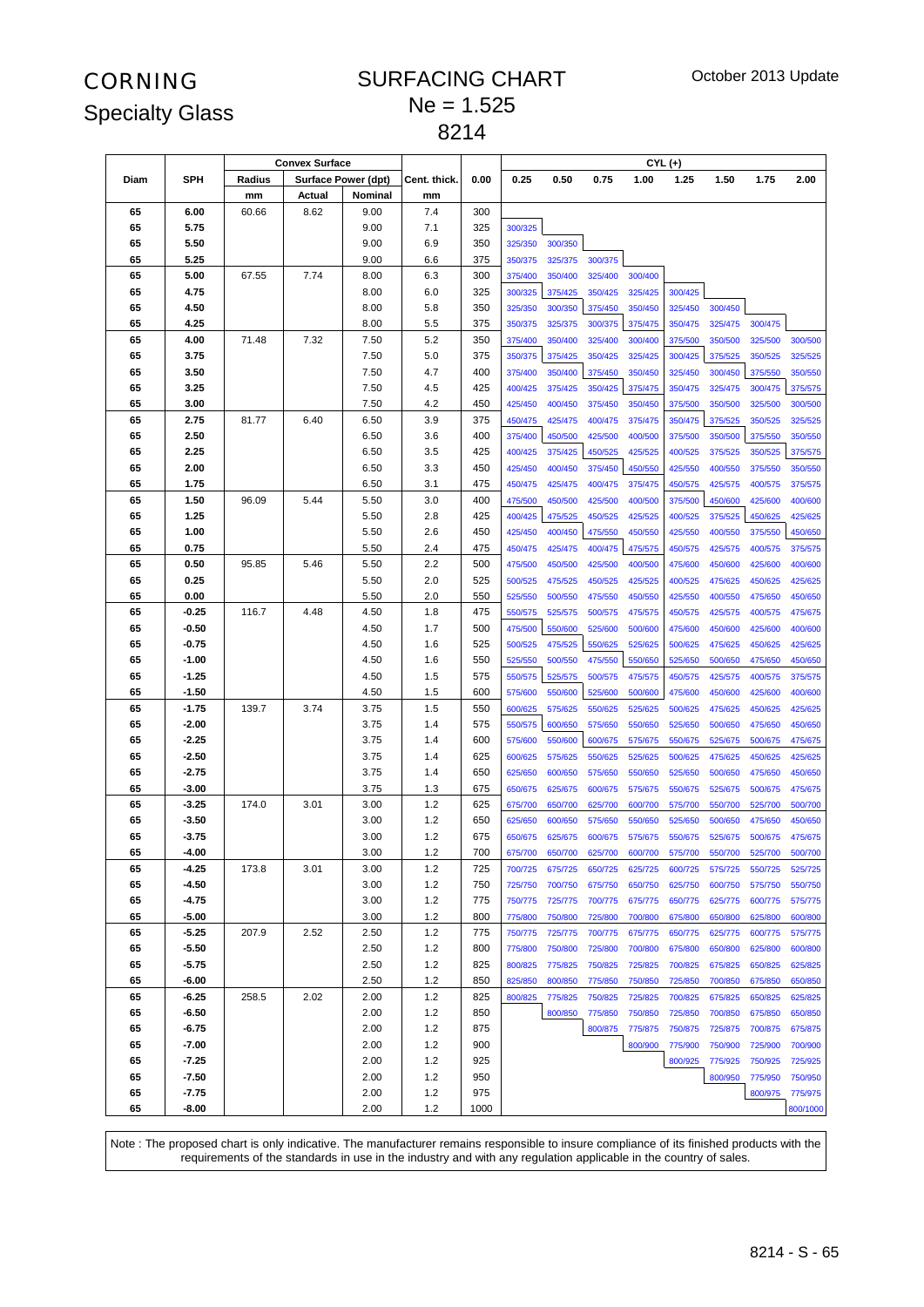#### SURFACING CHART

Specialty Glass

|      |            |        | <b>Convex Surface</b> |                            |              |      |         |         |         |         | $CYL (+)$ |         |         |          |
|------|------------|--------|-----------------------|----------------------------|--------------|------|---------|---------|---------|---------|-----------|---------|---------|----------|
| Diam | <b>SPH</b> | Radius |                       | <b>Surface Power (dpt)</b> | Cent. thick. | 0.00 | 0.25    | 0.50    | 0.75    | 1.00    | 1.25      | 1.50    | 1.75    | 2.00     |
|      |            | mm     | Actual                | Nominal                    | mm           |      |         |         |         |         |           |         |         |          |
| 70   | 5.00       | 67.80  | 7.71                  | 8.00                       | 7.1          | 300  |         |         |         |         |           |         |         |          |
| 70   | 4.75       |        |                       | 8.00                       | 6.8          | 325  | 300/325 |         |         |         |           |         |         |          |
| 70   | 4.50       |        |                       | 8.00                       | 6.5          | 350  | 325/350 | 300/350 |         |         |           |         |         |          |
| 70   | 4.25       |        |                       | 8.00                       | 6.2          | 375  | 350/375 | 325/375 | 300/375 |         |           |         |         |          |
| 70   | 4.00       | 71.67  | 7.30                  | 7.50                       | 5.8          | 350  | 375/400 | 350/400 | 325/400 | 300/400 |           |         |         |          |
| 70   | 3.75       |        |                       | 7.50                       | 5.5          | 375  | 350/375 | 375/425 | 350/425 | 325/425 | 300/425   |         |         |          |
| 70   | 3.50       |        |                       | 7.50                       | 5.3          | 400  | 375/400 | 350/400 | 375/450 | 350/450 | 325/450   | 300/450 |         |          |
| 70   | 3.25       |        |                       | 7.50                       | 5.0          | 425  | 400/425 | 375/425 | 350/425 | 375/475 | 350/475   | 325/475 | 300/475 |          |
| 70   | 3.00       |        |                       | 7.50                       | 4.7          | 450  | 425/450 | 400/450 | 375/450 | 350/450 | 375/500   | 350/500 | 325/500 | 300/500  |
| 70   | 2.75       | 81.91  | 6.39                  | 6.50                       | 4.4          | 375  | 450/475 | 425/475 | 400/475 | 375/475 | 350/475   | 375/525 | 350/525 | 325/525  |
| 70   | 2.50       |        |                       | 6.50                       | 4.1          | 400  | 375/400 | 450/500 | 425/500 | 400/500 | 375/500   | 350/500 | 375/550 | 350/550  |
| 70   | 2.25       |        |                       | 6.50                       | 3.9          | 425  | 400/425 | 375/425 | 450/525 | 425/525 | 400/525   | 375/525 | 350/525 | 375/575  |
| 70   | 2.00       |        |                       | 6.50                       | 3.7          | 450  | 425/450 | 400/450 | 375/450 | 450/550 | 425/550   | 400/550 | 375/550 | 350/550  |
| 70   | 1.75       |        |                       | 6.50                       | 3.5          | 475  | 450/475 | 425/475 | 400/475 | 375/475 | 450/575   | 425/575 | 400/575 | 375/575  |
| 70   | 1.50       | 96.16  | 5.44                  | 5.50                       | 3.2          | 400  | 475/500 | 450/500 | 425/500 | 400/500 | 375/500   | 450/600 | 425/600 | 400/600  |
| 70   | 1.25       |        |                       | 5.50                       | 3.0          | 425  | 400/425 | 475/525 | 450/525 | 425/525 | 400/525   | 375/525 | 450/625 | 425/625  |
| 70   | 1.00       |        |                       | 5.50                       | 2.8          | 450  | 425/450 | 400/450 | 475/550 | 450/550 | 425/550   | 400/550 | 375/550 | 450/650  |
| 70   | 0.75       |        |                       | 5.50                       | 2.5          | 475  | 450/475 | 425/475 | 400/475 | 475/575 | 450/575   | 425/575 | 400/575 | 375/575  |
| 70   | 0.50       | 95.87  | 5.46                  | 5.50                       | 2.3          | 500  | 475/500 | 450/500 | 425/500 | 400/500 | 475/600   | 450/600 | 425/600 | 400/600  |
| 70   | 0.25       |        |                       | 5.50                       | 2.1          | 525  | 500/525 | 475/525 | 450/525 | 425/525 | 400/525   | 475/625 | 450/625 | 425/625  |
| 70   | 0.00       |        |                       | 5.50                       | 1.9          | 550  | 525/550 | 500/550 | 475/550 | 450/550 | 425/550   | 400/550 | 475/650 | 450/650  |
| 70   | $-0.25$    | 116.7  | 4.48                  | 4.50                       | 1.8          | 475  | 550/575 | 525/575 | 500/575 | 475/575 | 450/575   | 425/575 | 400/575 | 475/675  |
| 70   | -0.50      |        |                       | 4.50                       | 1.7          | 500  | 475/500 | 550/600 | 525/600 | 500/600 | 475/600   | 450/600 | 425/600 | 400/600  |
| 70   | $-0.75$    |        |                       | 4.50                       | 1.6          | 525  | 500/525 | 475/525 | 550/625 | 525/625 | 500/625   | 475/625 | 450/625 | 425/625  |
| 70   | $-1.00$    |        |                       | 4.50                       | 1.6          | 550  | 525/550 | 500/550 | 475/550 | 550/650 | 525/650   | 500/650 | 475/650 | 450/650  |
| 70   | $-1.25$    |        |                       | 4.50                       | 1.5          | 575  | 550/575 | 525/575 | 500/575 | 475/575 | 450/575   | 425/575 | 400/575 | 375/575  |
| 70   | $-1.50$    |        |                       | 4.50                       | 1.5          | 600  | 575/600 | 550/600 | 525/600 | 500/600 | 475/600   | 450/600 | 425/600 | 400/600  |
| 70   | $-1.75$    | 139.7  | 3.74                  | 3.75                       | 1.5          | 550  | 600/625 | 575/625 | 550/625 | 525/625 | 500/625   | 475/625 | 450/625 | 425/625  |
| 70   | $-2.00$    |        |                       | 3.75                       | 1.4          | 575  | 550/575 | 600/650 | 575/650 | 550/650 | 525/650   | 500/650 | 475/650 | 450/650  |
| 70   | $-2.25$    |        |                       | 3.75                       | 1.4          | 600  | 575/600 | 550/600 | 600/675 | 575/675 | 550/675   | 525/675 | 500/675 | 475/675  |
| 70   | $-2.50$    | 139.6  | 3.75                  | 3.75                       | 1.4          | 625  | 600/625 | 575/625 | 550/625 | 525/625 | 500/625   | 475/625 | 450/625 | 425/625  |
| 70   | $-2.75$    |        |                       | 3.75                       | 1.4          | 650  | 625/650 | 600/650 | 575/650 | 550/650 | 525/650   | 500/650 | 475/650 | 450/650  |
| 70   | $-3.00$    |        |                       | 3.75                       | 1.3          | 675  | 650/675 | 625/675 | 600/675 | 575/675 | 550/675   | 525/675 | 500/675 | 475/675  |
| 70   | $-3.25$    | 174.0  | 3.01                  | 3.00                       | 1.2          | 625  | 675/700 | 650/700 | 625/700 | 600/700 | 575/700   | 550/700 | 525/700 | 500/700  |
| 70   | $-3.50$    |        |                       | 3.00                       | 1.2          | 650  | 625/650 | 600/650 | 575/650 | 550/650 | 525/650   | 500/650 | 475/650 | 450/650  |
| 70   | $-3.75$    |        |                       | 3.00                       | 1.2          | 675  | 650/675 | 625/675 | 600/675 | 575/675 | 550/675   | 525/675 | 500/675 | 475/675  |
| 70   | $-4.00$    |        |                       | 3.00                       | 1.2          | 700  | 675/700 | 650/700 | 625/700 | 600/700 | 575/700   | 550/700 | 525/700 | 500/700  |
| 70   | $-4.25$    | 173.8  | 3.01                  | 3.00                       | $1.2\,$      | 725  | 700/725 | 675/725 | 650/725 | 625/725 | 600/725   | 575/725 | 550/725 | 525/725  |
| 70   | -4.50      |        |                       | 3.00                       | $1.2$        | 750  | 725/750 | 700/750 | 675/750 | 650/750 | 625/750   | 600/750 | 575/750 | 550/750  |
| 70   | $-4.75$    |        |                       | 3.00                       | 1.2          | 775  | 750/775 | 725/775 | 700/775 | 675/775 | 650/775   | 625/775 | 600/775 | 575/775  |
| 70   | $-5.00$    |        |                       | 3.00                       | $1.2$        | 800  | 775/800 | 750/800 | 725/800 | 700/800 | 675/800   | 650/800 | 625/800 | 600/800  |
| 70   | $-5.25$    | 207.9  | 2.52                  | 2.50                       | 1.2          | 775  | 750/775 | 725/775 | 700/775 | 675/775 | 650/775   | 625/775 | 600/775 | 575/775  |
| 70   | $-5.50$    |        |                       | 2.50                       | 1.2          | 800  | 775/800 | 750/800 | 725/800 | 700/800 | 675/800   | 650/800 | 625/800 | 600/800  |
| 70   | $-5.75$    |        |                       | 2.50                       | 1.2          | 825  | 800/825 | 775/825 | 750/825 | 725/825 | 700/825   | 675/825 | 650/825 | 625/825  |
| 70   | $-6.00$    |        |                       | 2.50                       | 1.2          | 850  | 825/850 | 800/850 | 775/850 | 750/850 | 725/850   | 700/850 | 675/850 | 650/850  |
| 70   | $-6.25$    | 258.5  | 2.02                  | 2.00                       | 1.2          | 825  | 800/825 | 775/825 | 750/825 | 725/825 | 700/825   | 675/825 | 650/825 | 625/825  |
| 70   | $-6.50$    |        |                       | 2.00                       | 1.2          | 850  |         | 800/850 | 775/850 | 750/850 | 725/850   | 700/850 | 675/850 | 650/850  |
| 70   | $-6.75$    |        |                       | 2.00                       | 1.2          | 875  |         |         | 800/875 | 775/875 | 750/875   | 725/875 | 700/875 | 675/875  |
| 70   | $-7.00$    |        |                       | 2.00                       | 1.2          | 900  |         |         |         | 800/900 | 775/900   | 750/900 | 725/900 | 700/900  |
| 70   | $-7.25$    |        |                       | 2.00                       | 1.2          | 925  |         |         |         |         | 800/925   | 775/925 | 750/925 | 725/925  |
| 70   | $-7.50$    |        |                       | 2.00                       | 1.2          | 950  |         |         |         |         |           | 800/950 | 775/950 | 750/950  |
| 70   | $-7.75$    |        |                       | 2.00                       | 1.2          | 975  |         |         |         |         |           |         | 800/975 | 775/975  |
| 70   | $-8.00$    |        |                       | 2.00                       | $1.2$        | 1000 |         |         |         |         |           |         |         | 800/1000 |

Note : The proposed chart is only indicative. The manufacturer remains responsible to insure compliance of its finished products with the requirements of the standards in use in the industry and with any regulation applicable in the country of sales.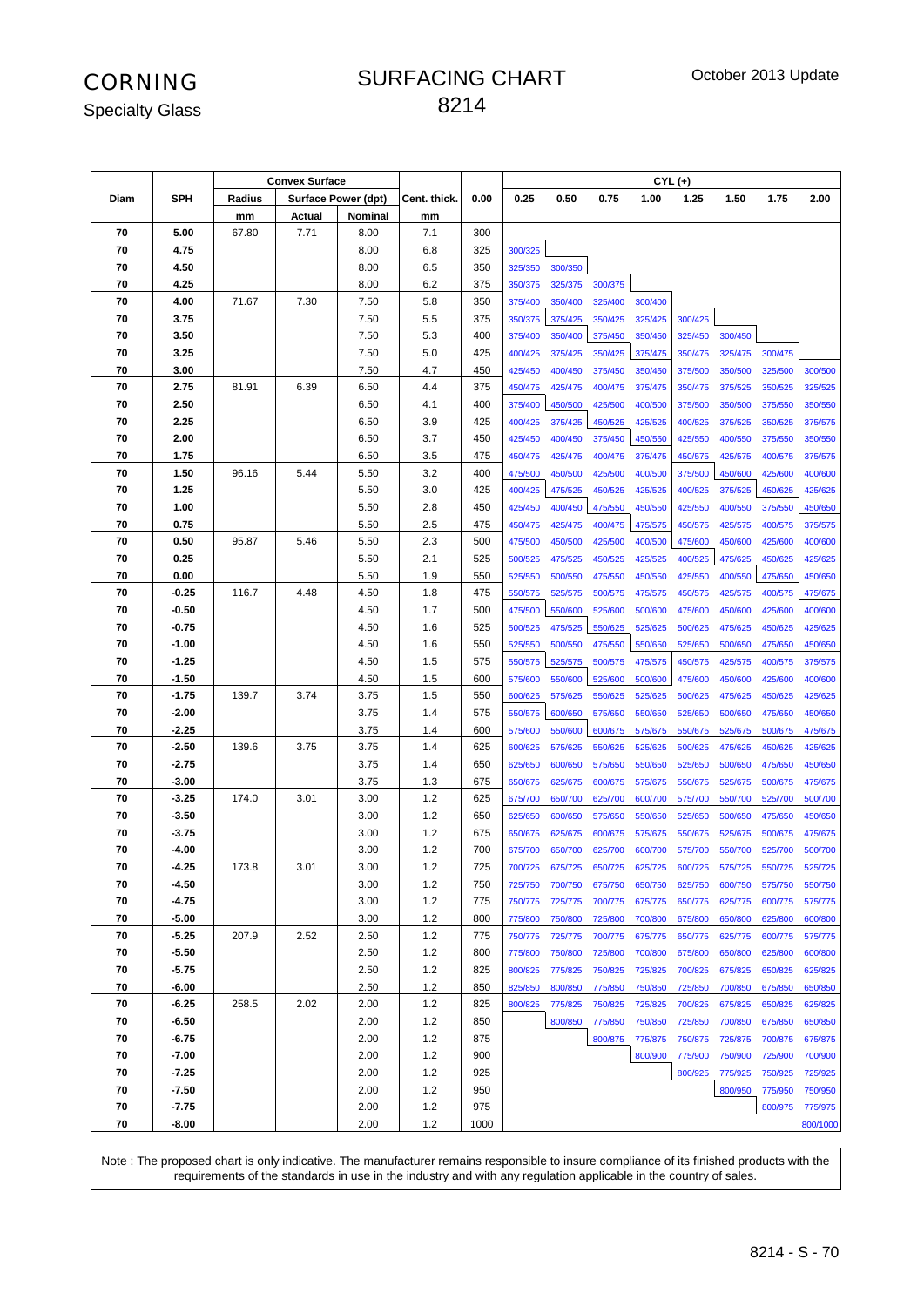Specialty Glass

#### PHOTOBROWN EXTRA STANDARD ITEMS

| Item codes | Dia | <b>CX</b><br>$(n=1,523)$ | cc<br>$(n=1,523)$ | C. Thick.<br>1/10 mm | E. Thick.<br>$1/10$ mm | <b>Drawing</b> | Weight<br>in g | <b>Unit</b><br><b>Packing</b> |
|------------|-----|--------------------------|-------------------|----------------------|------------------------|----------------|----------------|-------------------------------|
| 962585     | 65  | 1.97                     | 8.50              | 30                   | 98.3                   | <b>US49</b>    | 52.00          | 99                            |
| 964937     | 65  | 1.97                     | 10.00             | 34                   | 121.4                  | <b>US49</b>    | 62.50          | 78                            |
| 960472     | 65  | 3.00                     | 7.00              | 27                   | 67.3                   | <b>US 49</b>   | 38.50          | 141                           |
| 959843     | 65  | 3.00                     | 8.00              | 30                   | 81.7                   | <b>US 49</b>   | 45.45          | 117                           |
| 960470     | 65  | 3.50                     | 6.00              | 26                   | 50.1                   | <b>US 49</b>   | 31.25          | 186                           |
| 960471     | 65  | 3.50                     | 6.50              | 28                   | 57.5                   | <b>US 49</b>   | 35.05          | 162                           |
| 960722     | 65  | 3.50                     | 7.00              | 28                   | 63.0                   | <b>US 49</b>   | 37.25          | 150                           |
| 957248     | 65  | 4.25                     | 4.50              | 24                   | 24.5                   | <b>US49</b>    | 20.20          | 357                           |
| 958546     | 65  | 4.25                     | 5.00              | 24                   | 29.7                   | <b>US49</b>    | 22.30          | 306                           |
| 960293     | 65  | 4.25                     | 5.50              | 27                   | 37.9                   | <b>US49</b>    | 26.80          | 237                           |
| 960469     | 65  | 4.25                     | 6.00              | 30                   | 46.2                   | <b>US 49</b>   | 31.35          | 198                           |
| 959231     | 65  | 4.25                     | 6.00              | 60                   | 76.2                   | <b>US49</b>    | 55.30          | 120                           |
| 960721     | 65  | 4.25                     | 6.50              | 35                   | 56.6                   | <b>US 49</b>   | 37.50          | 162                           |
| 960468     | 65  | 5.50                     | 4.00              | 41                   | 23.0                   | <b>US 49</b>   | 26.35          | 231                           |
| 881125     | 65  | 5.50                     | 5.50              | 28                   | 25.3                   | <b>US 49</b>   | 22.30          | 312                           |
| 960467     | 65  | 5.50                     | 5.50              | 33                   | 30.3                   | <b>US49</b>    | 26.30          | 282                           |
| 960719     | 65  | 5.50                     | 6.00              | 40                   | 42.6                   | <b>US 49</b>   | 34.05          | 207                           |
| 960466     | 65  | 6.00                     | 4.00              | 50                   | 26.3                   | <b>US 49</b>   | 31.40          | 192                           |
| 960717     | 65  | 6.00                     | 5.50              | 49                   | 40.7                   | <b>US 49</b>   | 36.90          | 195                           |
| 959360     | 65  | 6.00                     | 6.00              | 60                   | 57.0                   | <b>US49</b>    | 47.90          | 159                           |
| 960718     | 65  | 6.00                     | 6.50              | 50                   | 52.4                   | <b>US 49</b>   | 42.05          | 171                           |
| 959457     | 65  | 7.31                     | 4.00              | 65                   | 26.1                   | <b>US 49</b>   | 37.60          | 150                           |
| 960715     | 65  | 7.31                     | 5.50              | 74                   | 50.5                   | <b>US 49</b>   | 51.10          | 129                           |
| 960716     | 65  | 7.31                     | 6.00              | 63                   | 44.8                   | <b>US 49</b>   | 44.45          | 153                           |
| 960464     | 65  | 8.25                     | 3.00              | 89                   | 28.5                   | <b>US 49</b>   | 48.35          | 108                           |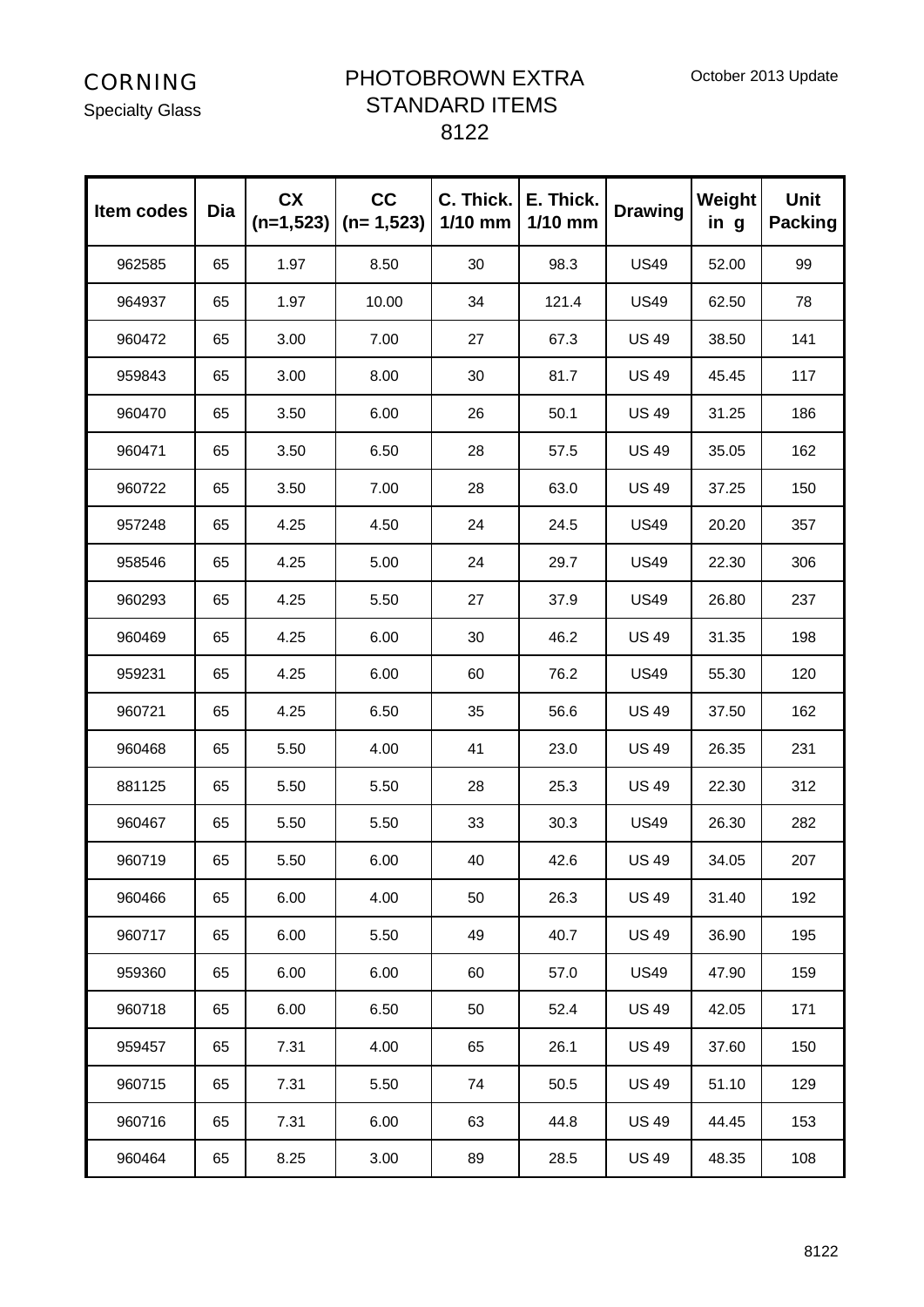Specialty Glass

#### PHOTOBROWN EXTRA STANDARD ITEMS 8122

| Item codes | <b>Dia</b> | <b>CX</b><br>$(n=1,523)$ | cc<br>$(n=1,523)$ | C. Thick.<br>$1/10$ mm | E. Thick.<br>1/10 mm | <b>Drawing</b> | Weight<br>in g | <b>Unit</b><br><b>Packing</b> |
|------------|------------|--------------------------|-------------------|------------------------|----------------------|----------------|----------------|-------------------------------|
| 960712     | 65         | 8.25                     | 5.50              | 85                     | 49.9                 | <b>US 49</b>   | 55.60          | 114                           |
| 959340     | 70         | 1.97                     | 8.50              | 30                     | 111.0                | <b>US49</b>    | 66.00          | 84                            |
| 959361     | 70         | 1.97                     | 10.00             | 36                     | 140.6                | <b>US49</b>    | 81.70          | 66                            |
| 960484     | 70         | 3.00                     | 7.00              | 30                     | 77.6                 | <b>US 49</b>   | 50.80          | 123                           |
| 960485     | 70         | 3.00                     | 8.00              | 30                     | 91.4                 | <b>US 49</b>   | 57.05          | 105                           |
| 960482     | 70         | 3.50                     | 6.00              | 30                     | 58.5                 | <b>US 49</b>   | 42.00          | 159                           |
| 960483     | 70         | 3.50                     | 6.50              | 30                     | 65.0                 | <b>US 49</b>   | 45.00          | 144                           |
| 960734     | 70         | 3.50                     | 7.00              | 29                     | 70.6                 | <b>US 49</b>   | 47.10          | 132                           |
| 960481     | 70         | 4.25                     | 6.00              | 30                     | 49.3                 | <b>US 49</b>   | 37.80          | 186                           |
| 960733     | 70         | 4.25                     | 6.50              | 36                     | 61.7                 | <b>US 49</b>   | 46.35          | 150                           |
| 960479     | 70         | 5.50                     | 4.00              | 45                     | 23.9                 | <b>US 49</b>   | 33.05          | 210                           |
| 960480     | 70         | 5.50                     | 5.50              | 33                     | 30.1                 | <b>US 49</b>   | 30.50          | 282                           |
| 960731     | 70         | 5.50                     | 6.00              | 44                     | 47.4                 | <b>US 49</b>   | 43.60          | 189                           |
| 960732     | 70         | 5.50                     | 6.50              | 44                     | 53.8                 | <b>US 49</b>   | 46.60          | 168                           |
| 960478     | 70         | 6.00                     | 4.00              | 56                     | 28.3                 | <b>US 49</b>   | 40.30          | 171                           |
| 960729     | 70         | 6.00                     | 5.50              | 54                     | 44.5                 | <b>US 49</b>   | 47.00          | 177                           |
| 960730     | 70         | 6.00                     | 6.50              | 55                     | 58.2                 | <b>US 49</b>   | 53.85          | 156                           |
| 960477     | 70         | 7.31                     | 4.00              | 70                     | 24.2                 | <b>US 49</b>   | 45.35          | 138                           |
| 960727     | 70         | 7.31                     | 5.50              | 83                     | 55.4                 | <b>US 49</b>   | 66.00          | 117                           |
| 960724     | 70         | 8.25                     | 5.50              | 97                     | 55.4                 | <b>US 49</b>   | 73.05          | 99                            |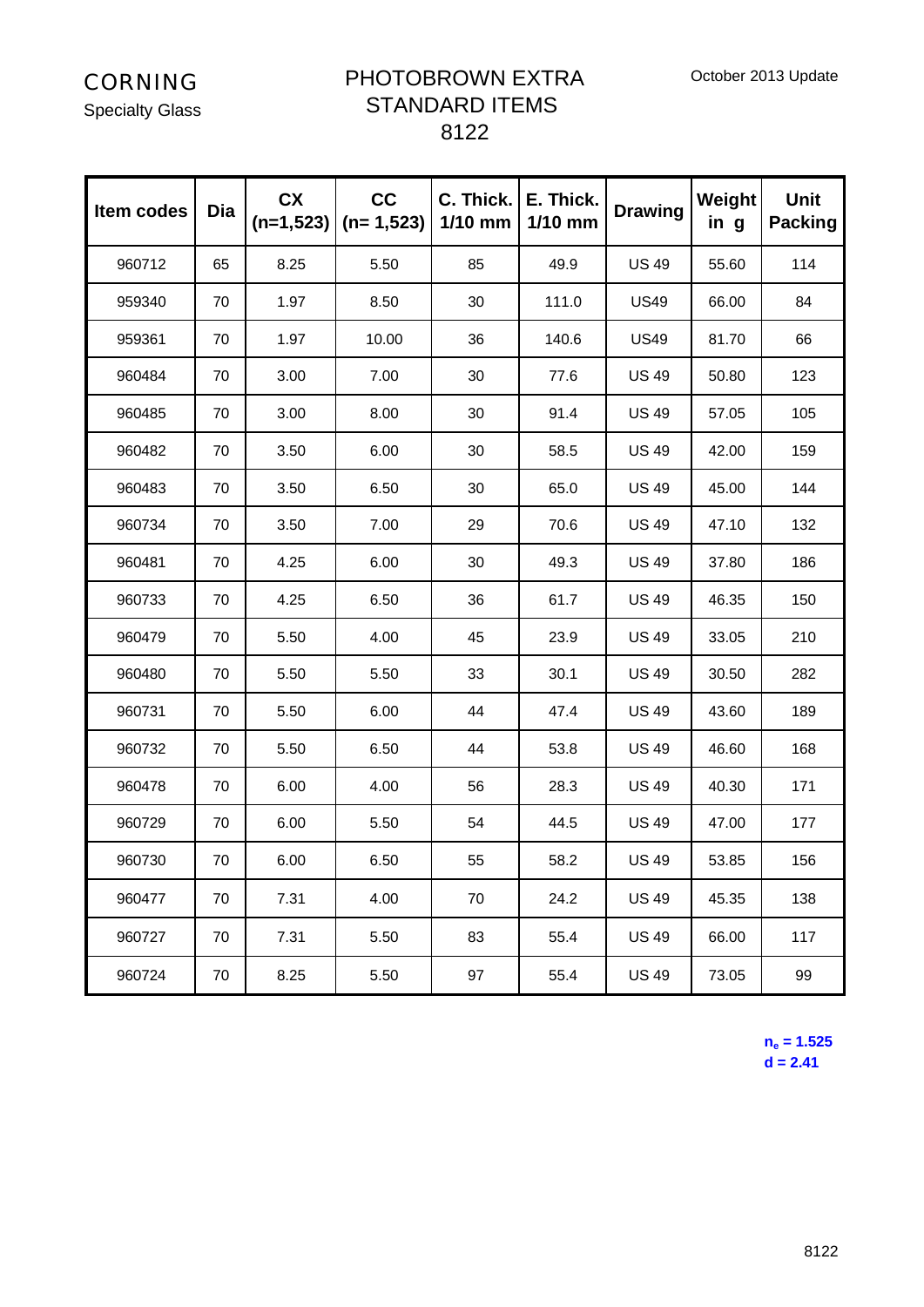October 2013 Update

CORNING

Specialty Glass

## PHOTOBROWN EXTRA STANDARD ITEMS FOR SEMI FINISHED 8122 SemiF

| <b>Item Code</b> | Dia | <b>CX</b><br>$(n=1,523)$ | cc<br>$(n=1,523)$ | C. Thick.<br>$1/10$ mm | E. Thick.<br>$1/10$ mm | <b>Drawing</b> | Weight<br>in g | <b>Unit</b><br><b>Packing</b> |
|------------------|-----|--------------------------|-------------------|------------------------|------------------------|----------------|----------------|-------------------------------|
| 961756           | 65  | 1.97                     | 10.00             | 50                     | 137.4                  | 5801           | 75.30          | 75                            |
| 961757           | 65  | 4.25                     | 8.00              | 50                     | 88.6                   | 5801           | 56.25          | 108                           |
| 961758           | 65  | 6.25                     | 6.00              | 85                     | 79.2                   | 5801           | 66.75          | 114                           |
| 961759           | 65  | 8.25                     | 4.00              | 110                    | 59.5                   | 5801           | 69.25          | 87                            |
| 961760           | 65  | 10.00                    | <b>PL</b>         | 145                    | 31.8                   | 5801           | 72.45          | 69                            |
| 961761           | 70  | 1.97                     | 10.00             | 50                     | 154.6                  | 5801           | 94.70          | 63                            |
| 961762           | 70  | 4.25                     | 8.00              | 50                     | 96.1                   | 5801           | 68.60          | 99                            |
| 959508           | 70  | 4.25                     | 6.00              | 100                    | 119.3                  | 5801           | 102.75         | 81                            |
| 959668           | 70  | 6.25                     | 6.00              | 100                    | 93.4                   | 5801           | 91.20          | 93                            |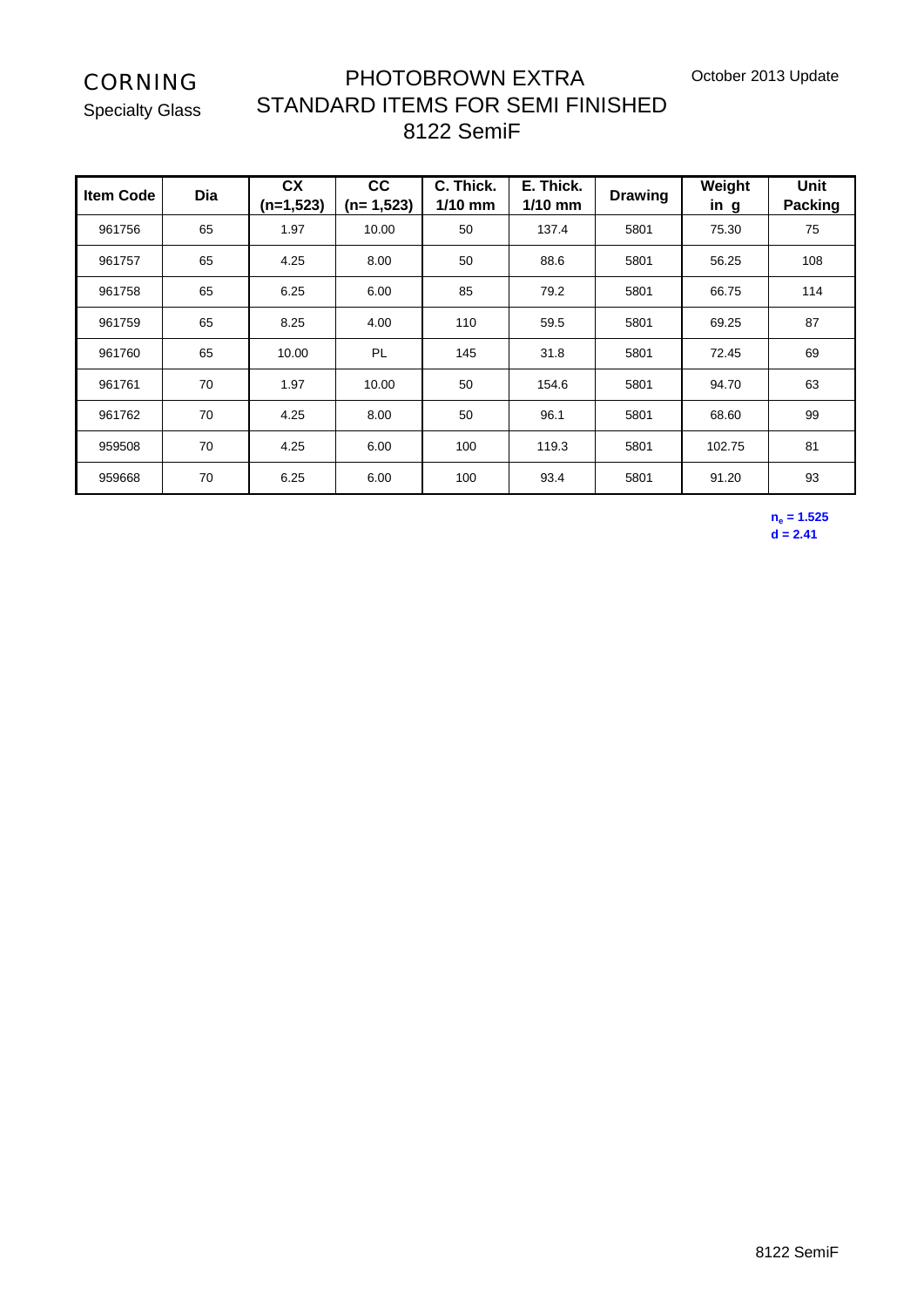Specialty Glass

#### PHOTOGRAY EXTRA STANDARD ITEMS

| <b>Item Code</b> | Dia | <b>CX</b><br>$(n=1,523)$ | cc<br>$(n=1,523)$ | C. Thick.<br>$1/10$ mm | E. Thick.<br>$1/10$ mm | <b>Drawing</b> | Weight<br>in g | <b>Unit</b><br><b>Packing</b> |
|------------------|-----|--------------------------|-------------------|------------------------|------------------------|----------------|----------------|-------------------------------|
| 962584           | 65  | 1.97                     | 8.50              | 30                     | 98.3                   | <b>US49</b>    | 52.00          | 99                            |
| 965045           | 65  | 1.97                     | 10.00             | 34                     | 121.4                  | <b>US49</b>    | 62.50          | 84                            |
| 961025           | 65  | 3.00                     | 7.00              | 28                     | 68.3                   | <b>US49</b>    | 39.30          | 138                           |
| 959401           | 65  | 3.00                     | 8.00              | 31                     | 82.7                   | <b>US49</b>    | 46.21          | 117                           |
| 961251           | 65  | 3.50                     | 6.00              | 26                     | 50.1                   | <b>US49</b>    | 31.25          | 186                           |
| 961252           | 65  | 3.50                     | 6.50              | 28                     | 57.5                   | <b>US49</b>    | 35.05          | 162                           |
| 961253           | 65  | 3.50                     | 7.00              | 28                     | 63.0                   | <b>US49</b>    | 37.25          | 150                           |
| 965033           | 65  | 4.25                     | 4.50              | 24                     | 24.5                   | <b>US49</b>    | 20.20          | 348                           |
| 965034           | 65  | 4.25                     | 5.00              | 24                     | 29.7                   | <b>US49</b>    | 22.30          | 306                           |
| 965036           | 65  | 4.25                     | 5.50              | 27                     | 37.9                   | <b>US49</b>    | 26.80          | 237                           |
| 959406           | 65  | 4.25                     | 6.00              | 31                     | 47.2                   | <b>US49</b>    | 32.10          | 195                           |
| 959425           | 65  | 4.25                     | 6.00              | 60                     | 76.2                   | <b>US49</b>    | 55.30          | 120                           |
| 959618           | 65  | 4.25                     | 6.50              | 36                     | 57.6                   | <b>US49</b>    | 38.30          | 162                           |
| 961254           | 65  | 5.50                     | 4.00              | 41                     | 23.0                   | <b>US49</b>    | 26.35          | 231                           |
| 965032           | 65  | 5.50                     | 5.50              | 28                     | 25.3                   | <b>US49</b>    | 22.30          | 324                           |
| 959414           | 65  | 5.50                     | 5.50              | 33                     | 30.3                   | <b>US49</b>    | 26.30          | 282                           |
| 961255           | 65  | 5.50                     | 6.00              | 40                     | 42.6                   | <b>US49</b>    | 34.05          | 207                           |
| 961257           | 65  | 6.00                     | 4.00              | 50                     | 26.3                   | <b>US49</b>    | 31.40          | 192                           |
| 961258           | 65  | 6.00                     | 5.50              | 49                     | 40.7                   | <b>US49</b>    | 36.90          | 195                           |
| 959560           | 65  | 6.00                     | 6.00              | 60                     | 57.0                   | <b>US49</b>    | 47.90          | 159                           |
| 961259           | 65  | 6.00                     | 6.50              | 50                     | 52.4                   | <b>US49</b>    | 42.05          | 165                           |
| 959418           | 65  | 7.31                     | 4.00              | 65                     | 26.1                   | <b>US49</b>    | 37.60          | 147                           |
| 961263           | 65  | 7.31                     | 5.50              | 74                     | 50.5                   | <b>US49</b>    | 51.10          | 129                           |
| 961264           | 65  | 7.31                     | 6.00              | 63                     | 44.8                   | <b>US49</b>    | 44.45          | 153                           |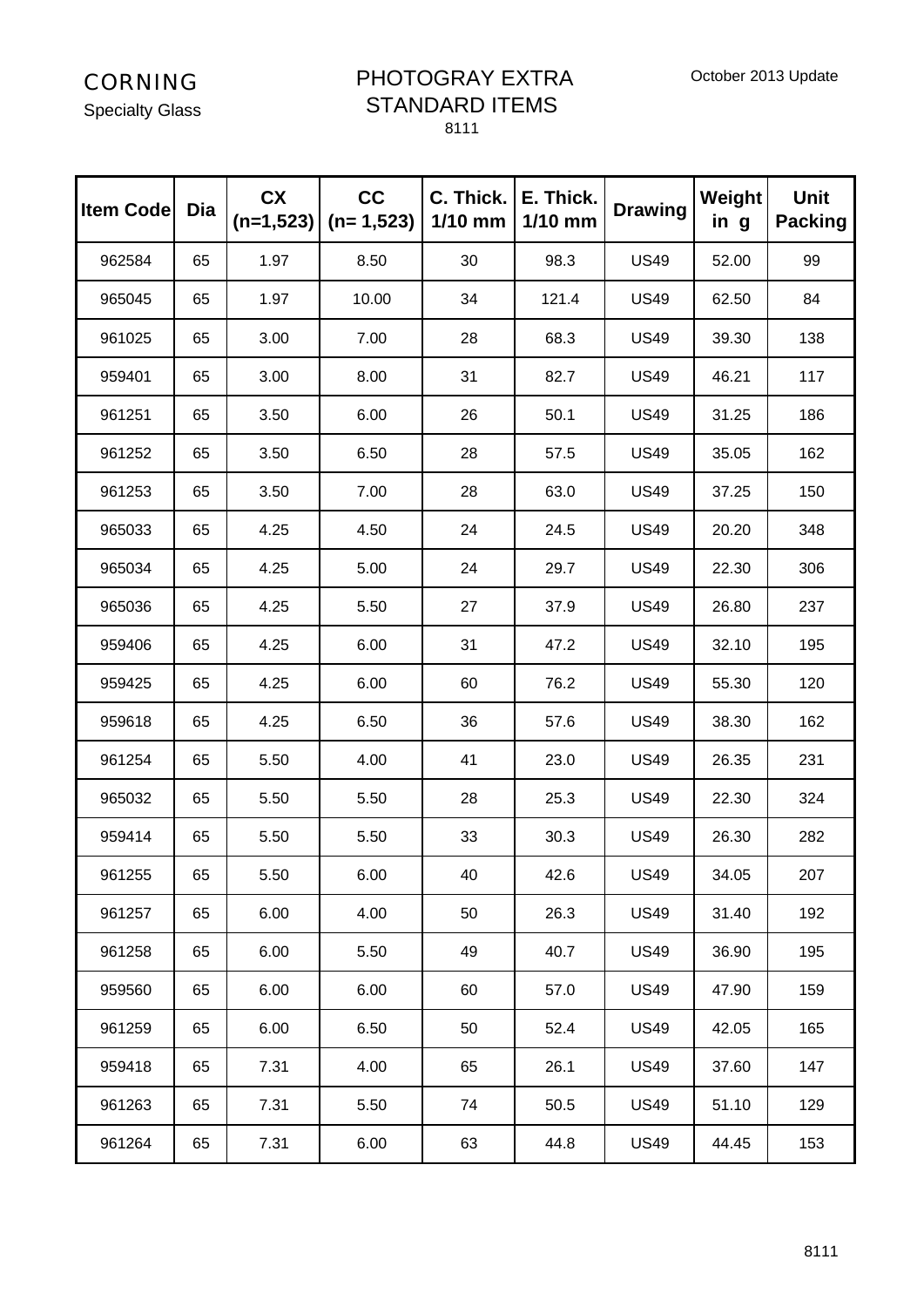Specialty Glass

#### PHOTOGRAY EXTRA STANDARD ITEMS 8111

| <b>Item Code</b> | Dia | <b>CX</b><br>$(n=1,523)$ | cc<br>$(n=1,523)$ | C. Thick.<br>$1/10$ mm | E. Thick.<br>$1/10$ mm | <b>Drawing</b> | Weight<br>in g | <b>Unit</b><br><b>Packing</b> |
|------------------|-----|--------------------------|-------------------|------------------------|------------------------|----------------|----------------|-------------------------------|
| 961033           | 65  | 8.25                     | 3.00              | 89                     | 28.5                   | <b>US49</b>    | 48.35          | 108                           |
| 959445           | 65  | 8.25                     | 5.50              | 86                     | 50.9                   | <b>US49</b>    | 56.40          | 111                           |
| 959438           | 70  | 1.97                     | 8.50              | 30                     | 111.0                  | <b>US49</b>    | 66.00          | 84                            |
| 959447           | 70  | 1.97                     | 10.00             | 36                     | 140.6                  | <b>US49</b>    | 81.70          | 66                            |
| 960206           | 70  | 3.00                     | 7.00              | 31                     | 78.6                   | <b>US49</b>    | 51.75          | 120                           |
| 961268           | 70  | 3.00                     | 8.00              | 30                     | 91.4                   | <b>US49</b>    | 57.05          | 105                           |
| 961269           | 70  | 3.50                     | 6.00              | 30                     | 58.5                   | <b>US49</b>    | 42.00          | 159                           |
| 961270           | 70  | 3.50                     | 6.50              | 30                     | 65.0                   | <b>US49</b>    | 45.00          | 144                           |
| 961271           | 70  | 3.50                     | 7.00              | 29                     | 70.6                   | <b>US49</b>    | 47.10          | 132                           |
| 959422           | 70  | 4.25                     | 6.00              | 31                     | 50.3                   | <b>US49</b>    | 38.71          | 183                           |
| 959626           | 70  | 4.25                     | 6.50              | 36                     | 61.7                   | <b>US49</b>    | 47.05          | 150                           |
| 961272           | 70  | 5.50                     | 4.00              | 45                     | 23.9                   | <b>US49</b>    | 33.05          | 210                           |
| 959439           | 70  | 5.50                     | 5.50              | 33                     | 30.1                   | <b>US49</b>    | 30.45          | 282                           |
| 961273           | 70  | 5.50                     | 6.00              | 44                     | 47.4                   | <b>US49</b>    | 43.60          | 189                           |
| 961274           | 70  | 5.50                     | 6.50              | 44                     | 53.8                   | <b>US49</b>    | 46.60          | 168                           |
| 961275           | 70  | 6.00                     | 4.00              | 56                     | 28.3                   | <b>US49</b>    | 40.30          | 171                           |
| 961276           | 70  | 6.00                     | 5.50              | 54                     | 44.5                   | <b>US49</b>    | 47.00          | 177                           |
| 961277           | 70  | 6.00                     | 6.50              | 55                     | 58.2                   | <b>US49</b>    | 53.85          | 156                           |
| 961279           | 70  | 7.31                     | 4.00              | 70                     | 24.2                   | <b>US49</b>    | 45.35          | 138                           |
| 961282           | 70  | 7.31                     | 5.50              | 83                     | 55.4                   | <b>US49</b>    | 66.00          | 117                           |
| 961286           | 70  | 8.25                     | 5.50              | 97                     | 55.4                   | <b>US49</b>    | 73.05          | 99                            |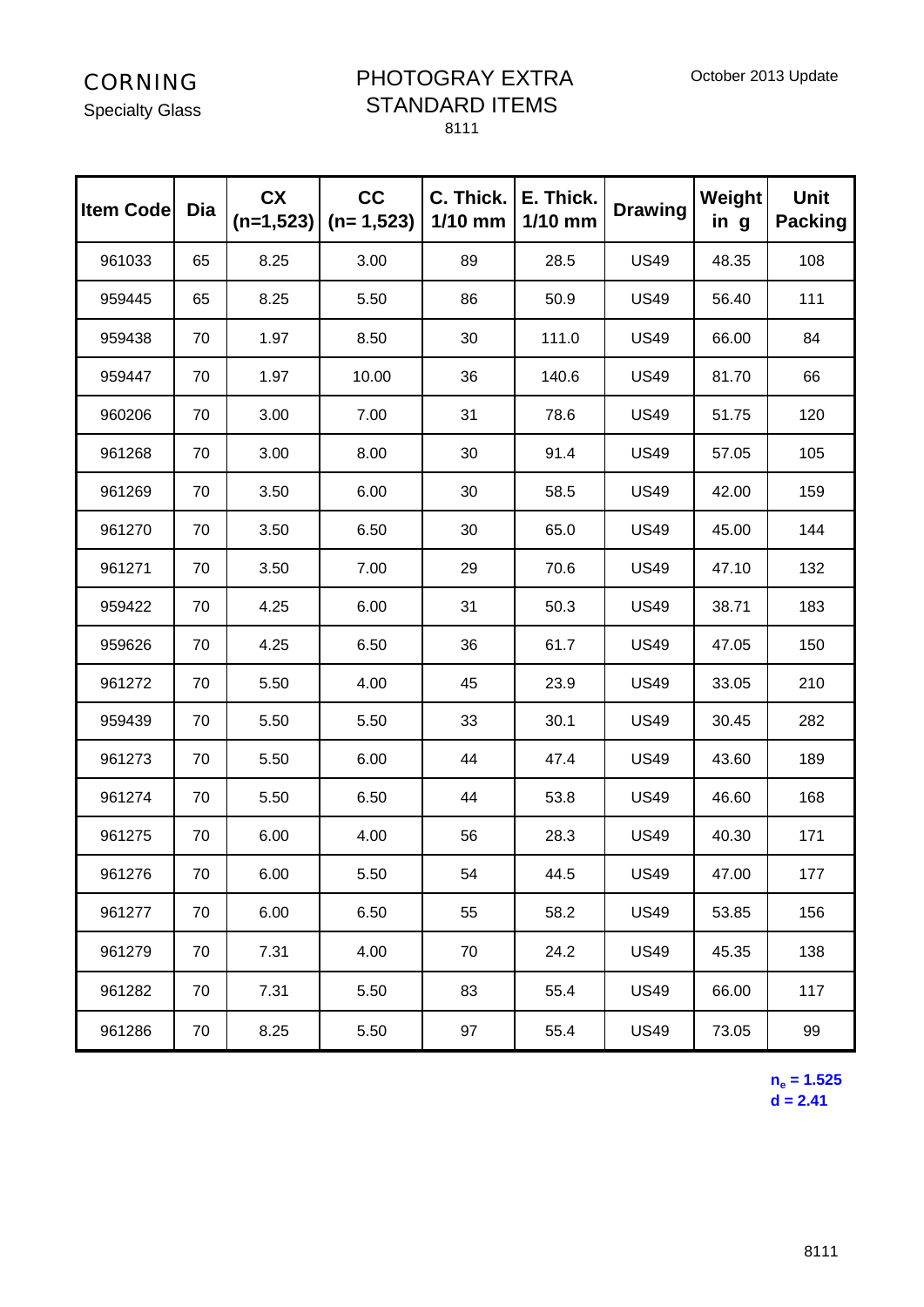Specialty Glass

## PHOTOGRAY EXTRA STANDARD ITEMS 8111 SemiF

| <b>Item Code</b> | Dia | <b>CX</b><br>$(n=1,523)$ | cc<br>$(n=1,523)$ | E. Thick.<br>C. Thick.<br>$1/10$ mm<br>$1/10$ mm |       | <b>Drawing</b> | Weight<br>in g | <b>Unit</b><br><b>Packing</b> |
|------------------|-----|--------------------------|-------------------|--------------------------------------------------|-------|----------------|----------------|-------------------------------|
| 961764           | 65  | 1.97                     | 10.00             | 50                                               | 137.4 | 5801           | 75.30          | 72                            |
| 961765           | 65  | 4.25                     | 8.00              | 50                                               | 88.6  | 5801           | 56.25          | 105                           |
| 961766           | 65  | 6.25                     | 6.00              | 85                                               | 79.2  | 5801           | 66.75          | 117                           |
| 961767           | 65  | 8.25                     | 4.00              | 110                                              | 59.5  | 5801           | 69.25          | 87                            |
| 961768           | 65  | 10.00                    | <b>PL</b>         | 145                                              | 31.8  | 5801           | 72.45          | 69                            |
| 961769           | 70  | 1.97                     | 10.00             | 50                                               | 154.6 | 5801           | 94.70          | 63                            |
| 961770           | 70  | 4.25                     | 8.00              | 50                                               | 96.1  | 5801           | 68.60          | 102                           |
| 961382           | 70  | 4.25                     | 6.00              | 100                                              | 119.3 | 5801           | 102.75         | 81                            |
| 959543           | 70  | 6.25                     | 6.00              | 100                                              | 93.4  | 5801           | 91.20          | 93                            |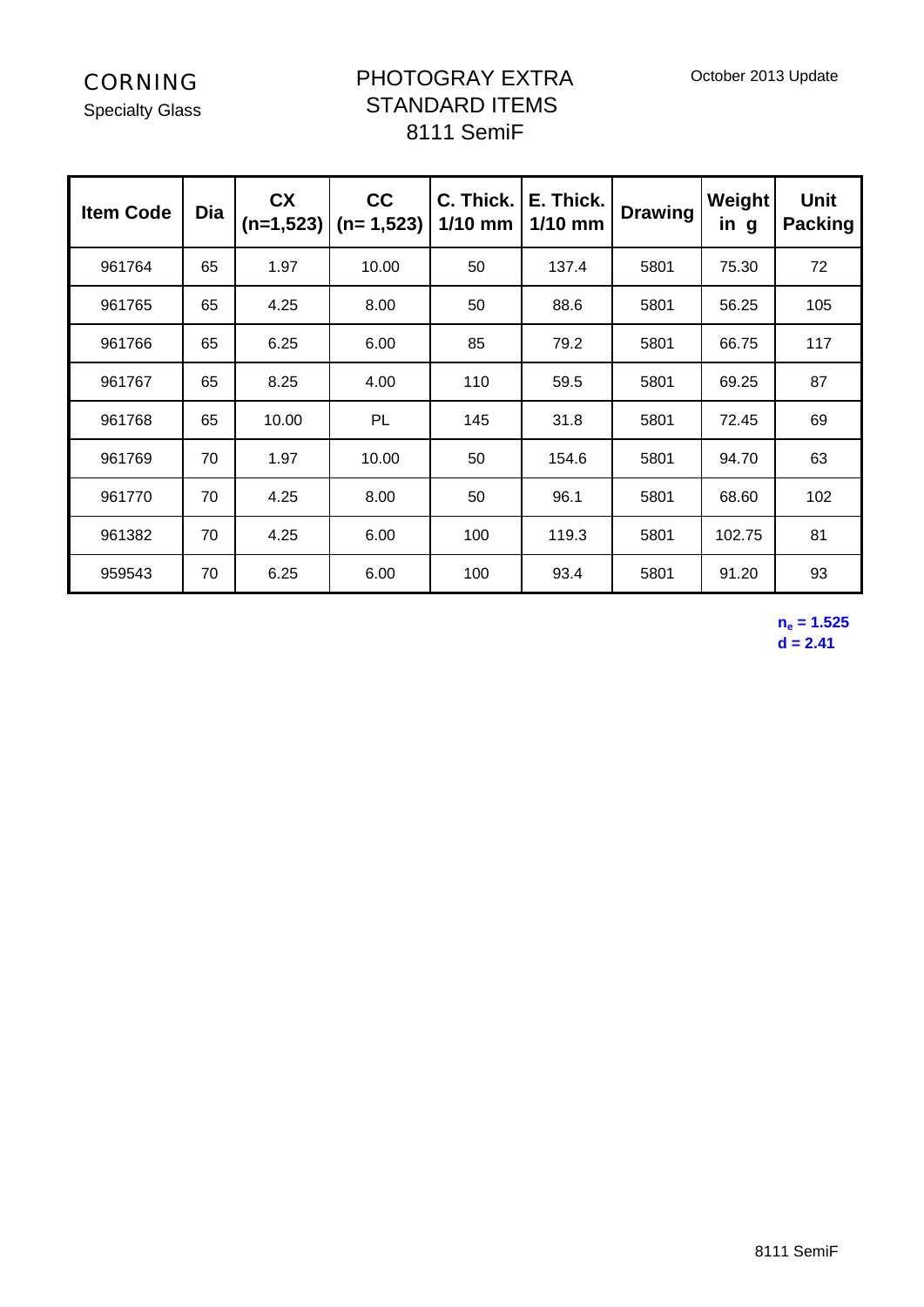October 2013 Update

CORNING

Specialty Glass

#### PHOTOGRAY EXTRA FUS STANDARD ITEMS 8112

| <b>Item Code</b> | Dia   | <b>CX</b><br>$(n=1,523)$ | cc<br>$(n=1,523)$ | C. Thick.<br>$1/10$ mm | E. Thick.<br>$1/10$ mm | <b>Drawing</b> | Weight<br>in g | <b>Unit</b><br><b>Packing</b> |
|------------------|-------|--------------------------|-------------------|------------------------|------------------------|----------------|----------------|-------------------------------|
| 963606           | 65    | 0.50                     | 6.00              | 123                    | 168.9                  | <b>US47</b>    | 119.90         | 54                            |
| 961733           | 65    | 2.25                     | 6.00              | 100                    | 128.2                  | <b>US47</b>    | 94.40          | 72                            |
| 959313           | 65    | 4.25                     | 6.00              | 100                    | 109.6                  | <b>US47</b>    | 88.50          | 81                            |
| 961734           | 65    | 6.25                     | 6.00              | 85                     | 70.3                   | <b>US47</b>    | 65.60          | 105                           |
| 961735           | 65    | 8.25                     | 6.00              | 110                    | 71.3                   | <b>US47</b>    | 76.60          | 66                            |
| 963604           | 70    | PI                       | 6.00              | 123                    | <b>US47</b><br>183.3   |                | 146.10         | 51                            |
| 961736           | 70    | 2.25                     | 6.00              | 110<br>143.9           |                        | <b>US47</b>    | 121.80         | 66                            |
| 959395           | 70    | 4.25                     | 6.00              | 100                    | 112.0                  | <b>US47</b>    | 101.75         | 78                            |
| 961737           | 70    | 6.25                     | 6.00              | 100                    | 83.7                   | <b>US47</b>    | 89.80          | 90                            |
| 961738           | 70    | 8.25                     | 6.00              | 110                    | 65.0                   | <b>US47</b>    | 86.70          | 57                            |
| 963605           | 70    | 8.25                     | 6.00              | 145                    | 100.0                  | <b>US47</b>    | 119.15         | 54                            |
| 961739           |       | 34.25                    | 14.25             | 55                     | 55<br><b>US73</b>      |                | 5.70           | 962                           |
| 898126           | 34.25 |                          | 14,75 R50         | 55                     | 55                     | <b>US70</b>    | 6.25           | 962                           |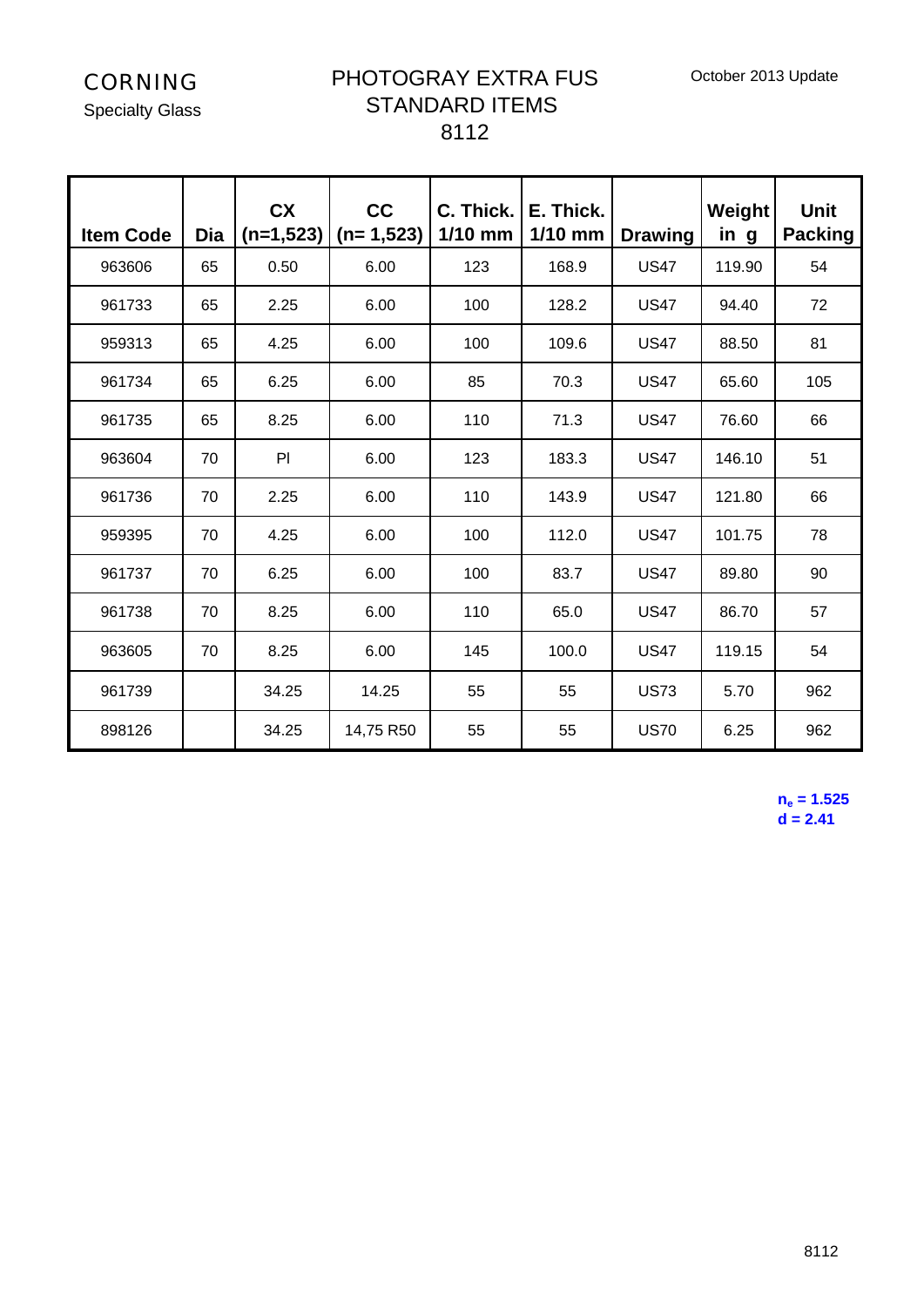October 2013 Update

CORNING

Specialty Glass

#### PHOTOBROWN EXTRA FUS STANDARD ITEMS 8123

| <b>Item Code</b> | Dia | <b>CX</b><br>$(n=1,523)$ | cc<br>$(n=1,523)$ | C. Thick.<br>$1/10$ mm | E. Thick.<br>$1/10$ mm | <b>Drawing</b> | Weight<br>in g | <b>Unit</b><br><b>Packing</b> |
|------------------|-----|--------------------------|-------------------|------------------------|------------------------|----------------|----------------|-------------------------------|
| 963603           | 65  | 0.50                     | 6.00              | 123                    | 168.9                  | <b>US47</b>    | 119.90         | 54                            |
| 961724           | 65  | 2.25                     | 6.00              | 100                    | 128.2                  | <b>US47</b>    | 94.40          | 75                            |
| 961725           | 65  | 4.25                     | 6.00              | 100                    | 107.3                  | <b>US47</b>    | 86.15          | 81                            |
| 961726           | 65  | 6.25                     | 6.00              | 85                     | 70.3                   | <b>US47</b>    | 65.60          | 105                           |
| 961727           | 65  | 8.25                     | 6.00              | 110                    | 71.3                   | <b>US47</b>    | 76.60          | 66                            |
| 851430           | 70  | PI                       | 6.00              | 123                    | 183.3                  | <b>US47</b>    | 146.10         | 51                            |
| 961728           | 70  | 2.25                     | 6.00              | 110                    | 143.9                  | <b>US47</b>    | 121.80         | 66                            |
| 961729           | 70  | 4.25                     | 6.00              | 100                    | 109.5                  | <b>US47</b>    | 101.40         | 81                            |
| 961730           | 70  | 6.25                     | 6.00              | 100                    | 83.7                   | <b>US47</b>    | 89.80          | 90                            |
| 961731           | 70  | 8.25                     | 6.00              | 110                    | 65.0                   | <b>US47</b>    | 86.70          | 63                            |
| 963602           | 70  | 8.25                     | 6.00              | 145                    | 100.0                  | <b>US47</b>    | 119.15         | 51                            |
| 961732           |     | 34.25                    | 14.25             | 55                     | 55                     | <b>US73</b>    | 5.70           | 962                           |
| 898127           |     | 34.25                    | 14,75 R50         | 55                     | 55                     | <b>US70</b>    | 6.25           | 962                           |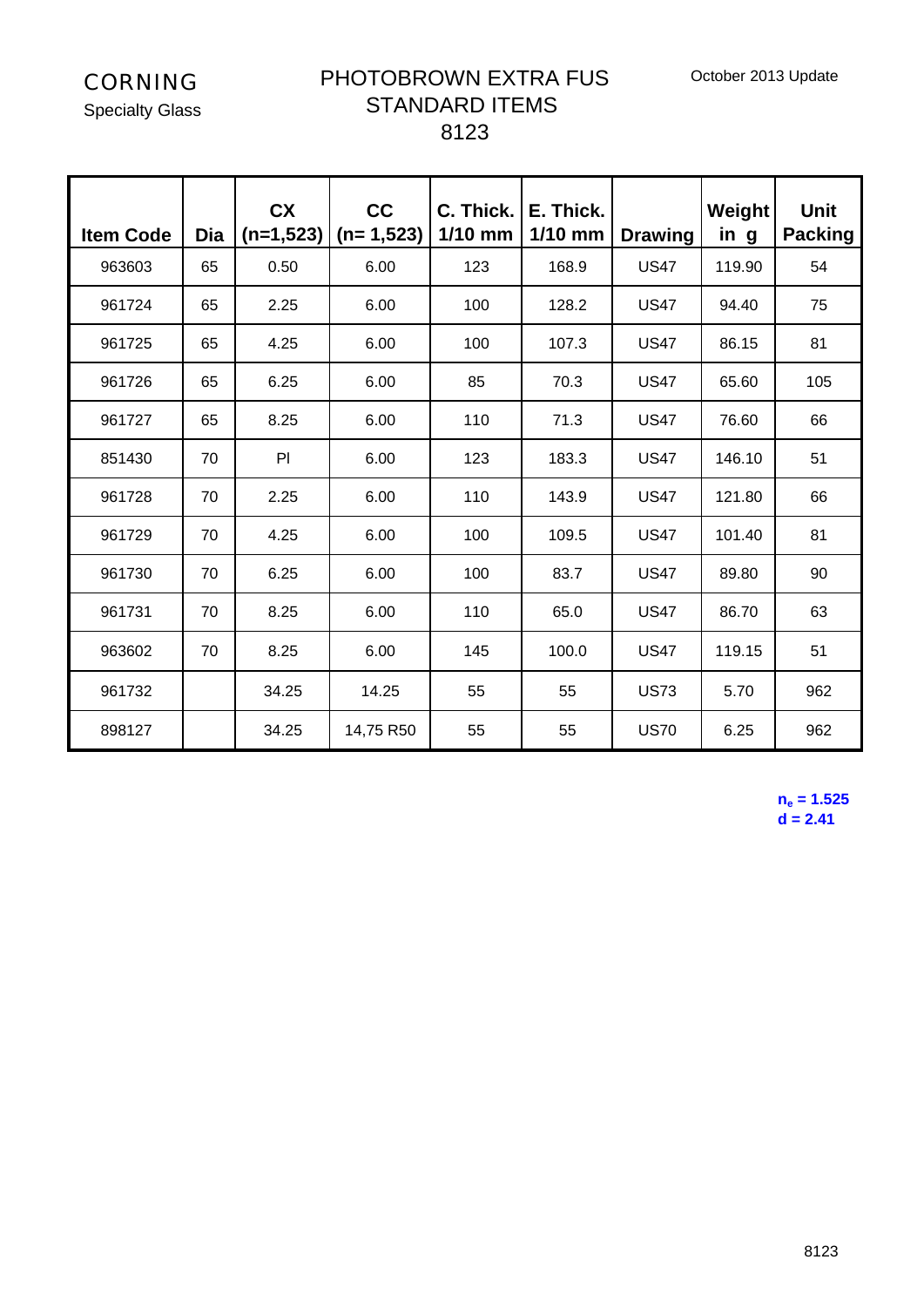Specialty Glass

## Ba PC 588 Blanc/White Barium for 8112 and 8123 STANDARD ITEMS 8082

| <b>Item Code</b> | Dia   | Length/<br>mm | C. Thick.   E. Thick.<br>Height/<br>$1/10$ mm<br>mm |    | 1/10 mm $\vert$ Drawing |             | Weight<br>in<br>g | <b>Unit</b><br><b>Packing</b> |  |
|------------------|-------|---------------|-----------------------------------------------------|----|-------------------------|-------------|-------------------|-------------------------------|--|
| 881194           |       | 34.25         | 23.75                                               | 55 | 55                      | <b>US13</b> | 13.12             | 962                           |  |
| 961743           |       | 34.00         | 23 x R50                                            | 55 | 55                      | US9         | 12.50             | 962                           |  |
| 897929           | 31.50 | PL            | PL                                                  | 38 | 38                      | US7         | 10.00             | 1000                          |  |

 $n_d = 1,588$ **d = 3,21**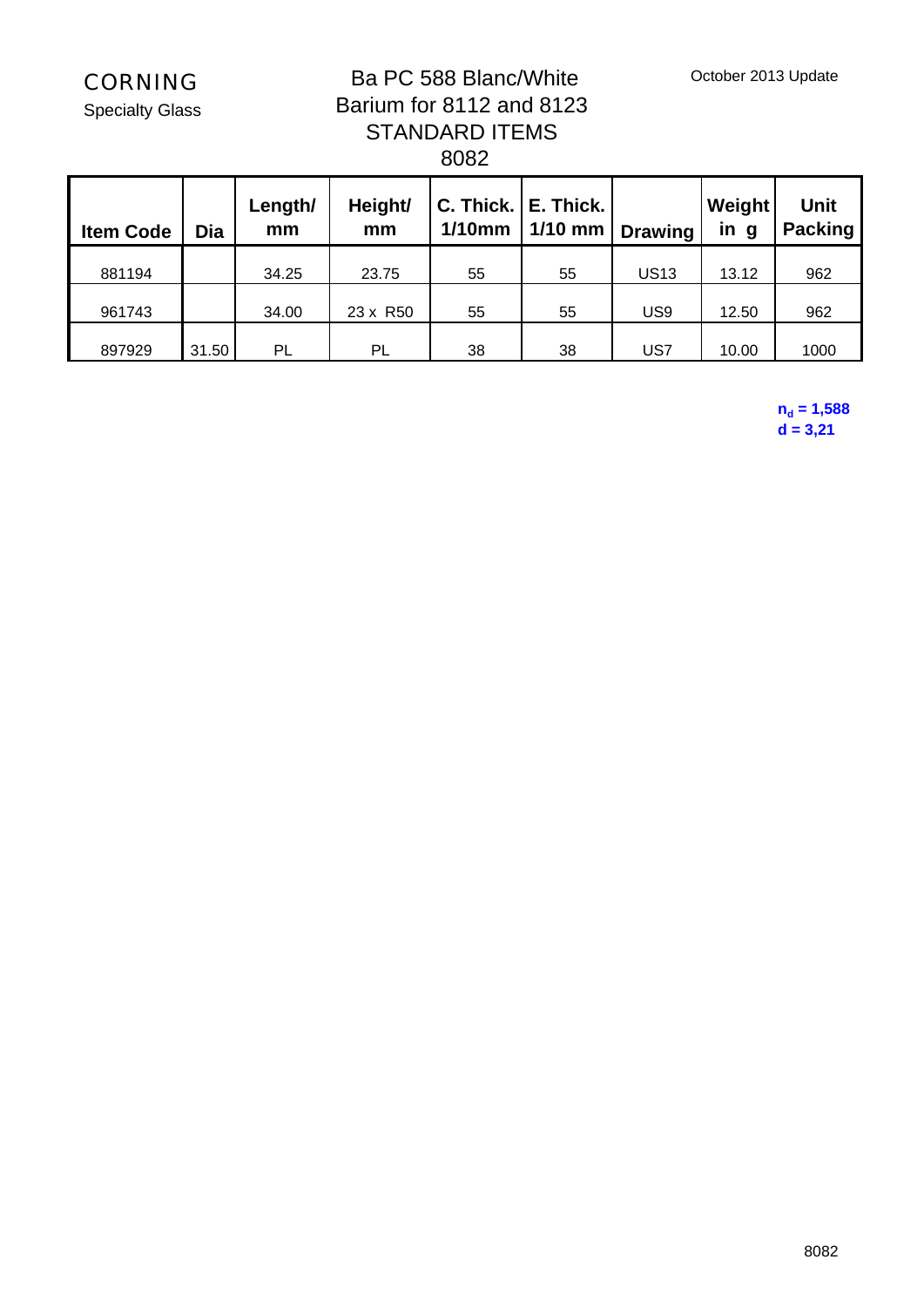October 2013 Update

CORNING

Specialty Glass

## Ba PC 653 Blanc/White Barium for 8112 and 8123 STANDARD ITEMS 8087

| <b>Item Code</b> | Dia   | Length/<br>mm | C. Thick.   E. Thick.<br>Height/<br>$1/10$ mm<br>mm |    | $1/10$ mm | <b>Drawing</b> | Weight<br>in g | <b>Unit</b><br><b>Packing</b> |  |
|------------------|-------|---------------|-----------------------------------------------------|----|-----------|----------------|----------------|-------------------------------|--|
| 881195           |       | 34.25         | 23.75                                               | 55 | 55        | <b>US13</b>    | 15.76          | 962                           |  |
| 961744           |       | 34.00         | 23 x R50                                            | 55 | 55        |                | 14.80          | 962                           |  |
| 897930           | 31.50 | PL            | PL                                                  | 38 | 38        | US7            | 11.79          | 954                           |  |

 $n_d = 1,653$  $d = 3,79$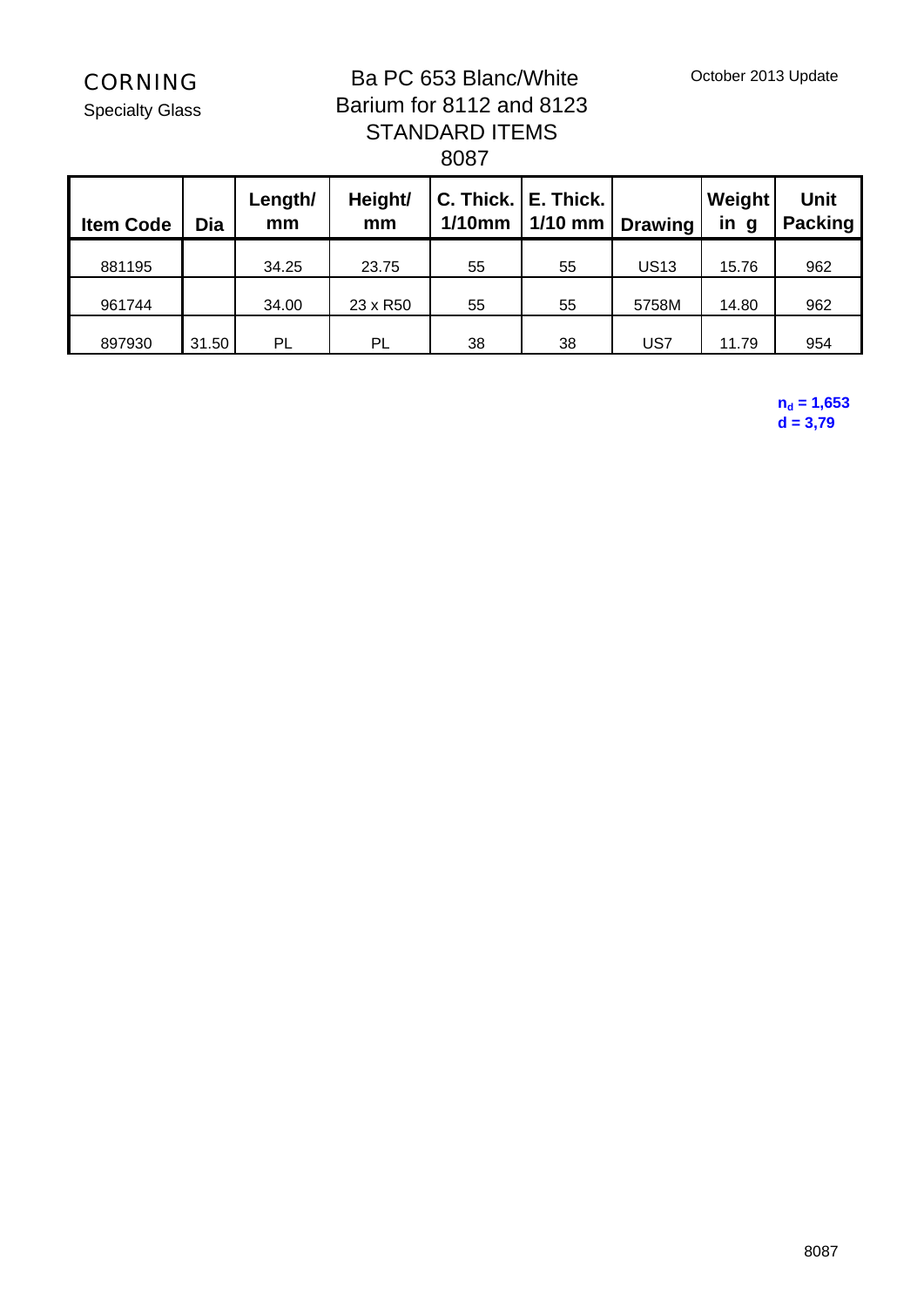October 2013 Update

CORNING

Specialty Glass

## Ba PC 701 Blanc/White Barium for 8112 and 8123 STANDARD ITEMS 8088

| <b>Item Code</b> | Dia   | Length/<br>mm | C. Thick.   E. Thick.  <br>Height/<br>$1/10$ mm<br>mm |    | $1/10$ mm | Weight<br><b>Drawing</b> |       | <b>Unit</b><br><b>Packing</b> |  |
|------------------|-------|---------------|-------------------------------------------------------|----|-----------|--------------------------|-------|-------------------------------|--|
| 881196           |       | 34.25         | 23.75                                                 | 55 | 55        | <b>US13</b>              | 16.21 | 962                           |  |
| 961745           |       | 34.00         | 23 x R50                                              | 55 | 55        | US <sub>9</sub>          | 15.95 | 962                           |  |
| 897931           | 31.50 | PL            | PL                                                    | 38 | 38        | US7                      | 12.72 | 1224                          |  |

**nd = 1,701 d = 4,08**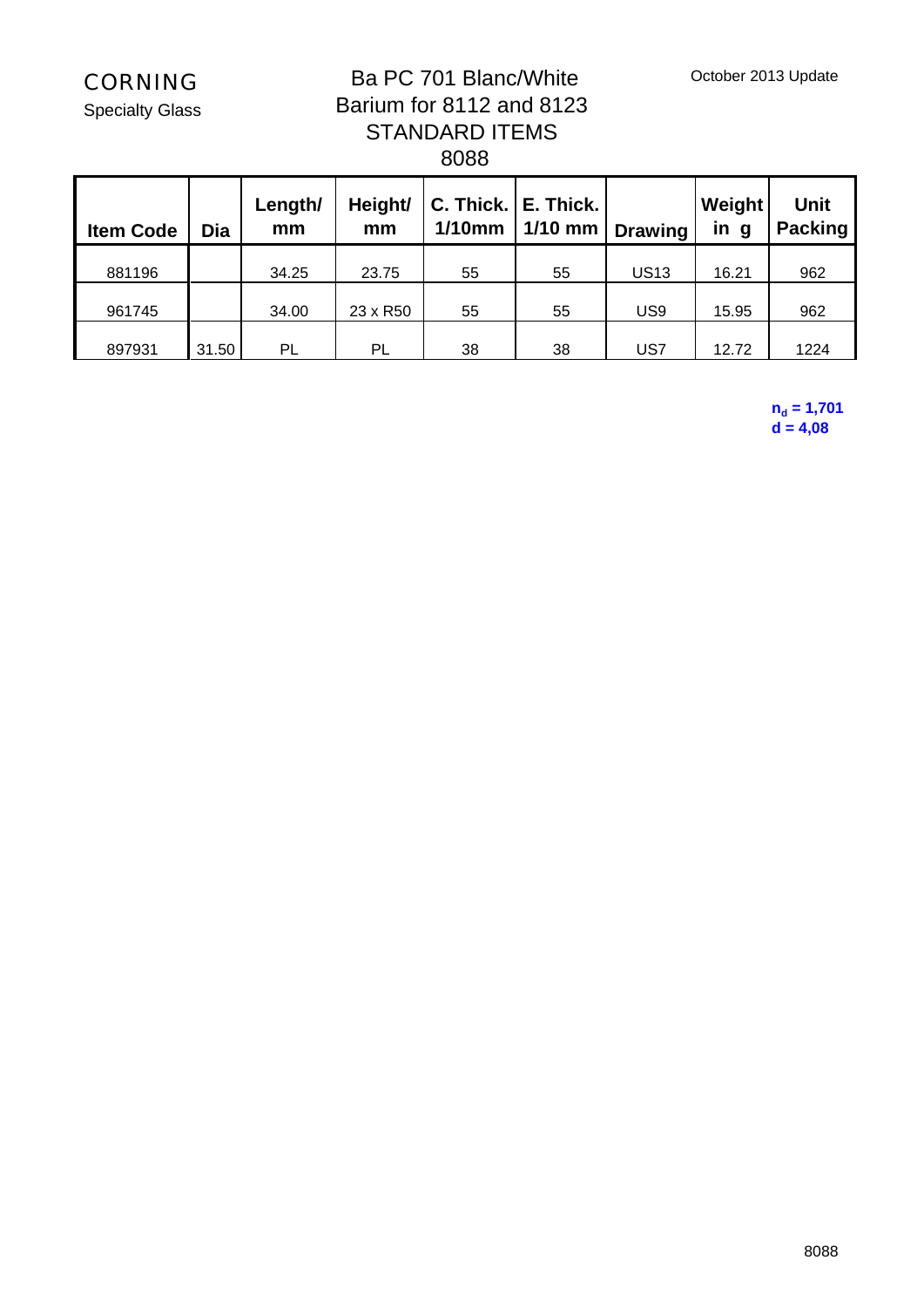#### 1.7/35 BLANC STANDARD ITEMS 70035

| <b>Item Code</b> | <b>Dia</b> | <b>CX</b><br>mm | cc<br>mm | $C.$ Thick.<br>$1/10$ mm | E. Thick.<br>$1/10$ mm | <b>Drawing</b> | Weight<br>in g | <b>Unit</b><br><b>Packing</b> |  |
|------------------|------------|-----------------|----------|--------------------------|------------------------|----------------|----------------|-------------------------------|--|
| 910433           | 60         | Plano           | $-37$    | 40<br>157.0              |                        | 5814           | 96.20          | 63                            |  |
| 940703           | 60         | Plano           | $-43$    | 35                       | 138.0                  | 5814           | 82.99          | 72                            |  |
| 900558           | 60         | 47              | $-261$   | 133                      | 40.0                   | 5815           | 80.90          | 72                            |  |
| 930572           | 60         | 65              | $-95$    | 100                      | 69.0                   | 5814           | 79.70          | 93                            |  |
| 910800           | 60         | 261             | $-52$    | 23                       | 89.0                   | 5814           | 53.80          | 108                           |  |
| 840285           | 65         | Plano           | $-37$    | 40                       | 162.0                  | 5814           | 122.40         | 60                            |  |
| 831239           | 65         | Plano           | $-43$    | 40                       | 167.0                  | 5814           | 114.10         | 60                            |  |
| 831098           | 65         | 261             | $-43$    | 40                       | 147.0                  | 5814           | 103.30         | 63                            |  |
| 840125           | 65         | 261             | $-52$    | 33                       | 113.0                  | 5814           | 81.30          | 81                            |  |
| 840131           | 65         | 261             | $-65$    | 30                       | 89.0                   | 5814           | 65.60          | 105                           |  |
| 860213           | 65         | 261             | $-74$    | 30                       | 78.0                   | 5814           | 59.70          | 120                           |  |
| 956919           | 70         | Plano           | $-43$    | 45                       | 171.9                  | 5814           | 149.40         | 57                            |  |
| 900334           | 70         | Plano           | $-52$    | 30                       | 150.0                  | 5814           | 114.90         | 66                            |  |
| 891140           | 70         | 174             | $-65$    | 40                       | 96.0                   | 5814           | 87.70          | 93                            |  |
| 840011           | 70         | 261             | $-52$    | 30                       | 125.0                  | 5814           | 100.10         | 75                            |  |
| 920267           | 70         | 261             | $-52$    | 45                       | 140.0                  | 5814           | 118.60         | 69                            |  |

 $n_e =$  **= 1.705 d = 3.21**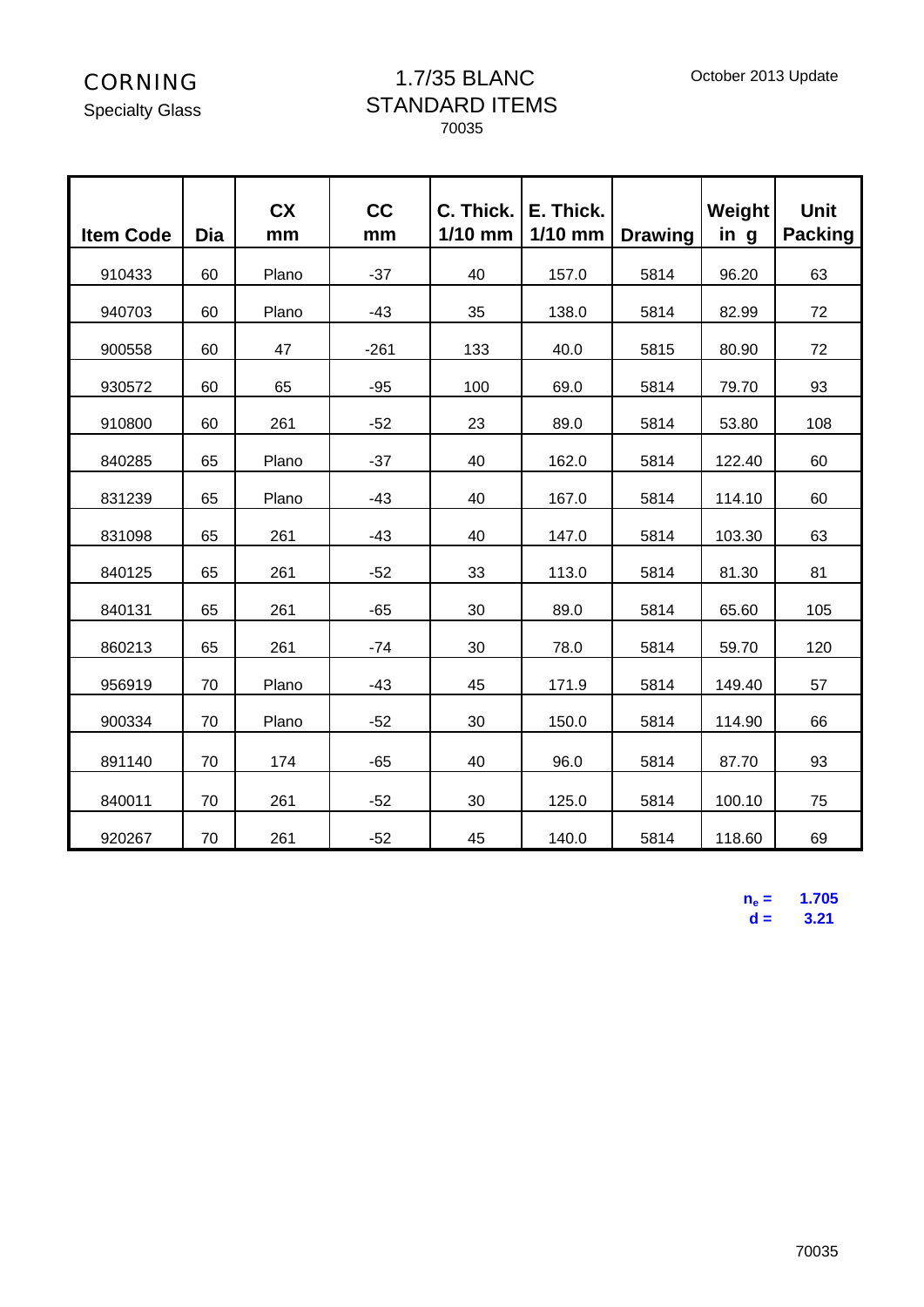October 2013 Update

# CORNING

Specialty Glass

#### 1.7/35 BLANC STANDARD ITEMS FOR SEMI-FINISHED 70035 SemiF

| <b>Item Code</b> | Dia | <b>CVX</b> | cc  | $1/10$ mm | C. Thick.   E. Thick.<br>$1/10$ mm | <b>Drawing</b> | Weight<br>in<br>g | <b>Unit</b><br><b>Packing</b> |
|------------------|-----|------------|-----|-----------|------------------------------------|----------------|-------------------|-------------------------------|
| 840095           | 65  | 87         | -87 | 80        | 73.0                               | 5814           | 84.30             | 117                           |
| 840096           | 65  | 87         | -87 | 100       | 93.0                               | 5814           | 105.40            | 96                            |
| 880931           | 65  | 87         | -87 | 140       | 133.0                              | 5815           | 147.80            | 69                            |

#### **ne = 1.705 d = 3,21**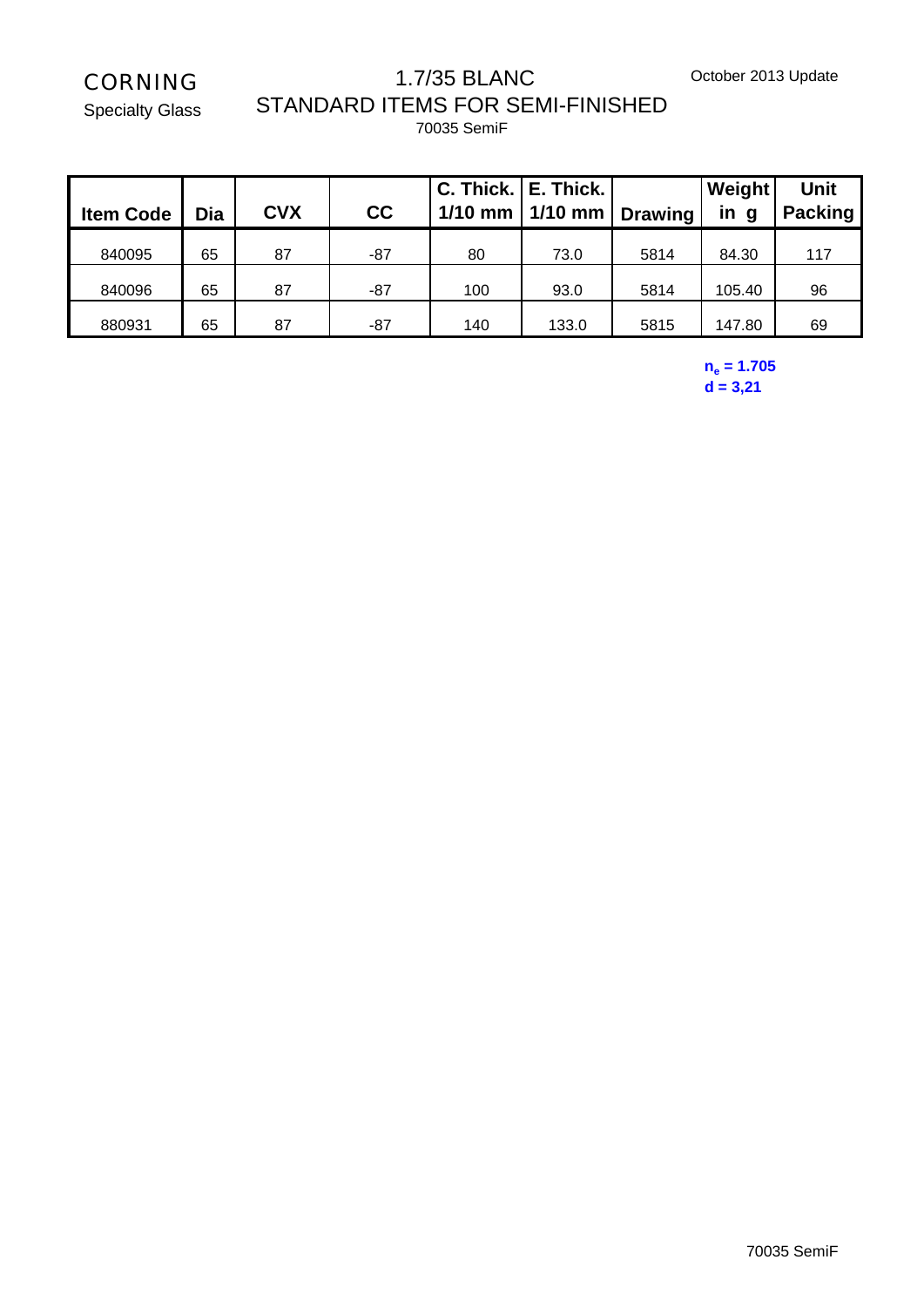October 2013 Update

## PRESSING SELECTION 1.7 Index

| <b>Specialty Glass</b> |  |
|------------------------|--|
|------------------------|--|

|          |                      | <b>PLUS CYLINDER</b>                                                                                                                |
|----------|----------------------|-------------------------------------------------------------------------------------------------------------------------------------|
| Diam     | SPh/+Cyl             | 0.25<br>0.50<br>0.75<br>1.00<br>1.25<br>1.50<br>$1.75$ 2.00<br>2.25<br>2.50<br>2.75<br>3.00<br>3.25<br>3.50<br>3.75<br>4.00<br>0.00 |
| 60       | $-20.00$<br>$-19.50$ |                                                                                                                                     |
| 60<br>60 | $-19.00$             |                                                                                                                                     |
| 60       | $-18.50$             | PL / 37 - 40                                                                                                                        |
| 60       | $-18.00$             |                                                                                                                                     |
| 60       | $-17.50$             |                                                                                                                                     |
| 60       | $-17.00$             |                                                                                                                                     |
| 60       | $-16.50$             |                                                                                                                                     |
| 60       | $-16.00$             |                                                                                                                                     |
| 60       | $-15.50$             |                                                                                                                                     |
| 60       | $-15.00$             |                                                                                                                                     |
| 60       | $-14.50$             |                                                                                                                                     |
| 60<br>60 | $-14.00$<br>$-13.50$ | PL / 43 - 35                                                                                                                        |
| 60       | $-13.00$             |                                                                                                                                     |
| 60       | $-12.50$             |                                                                                                                                     |
| 60       | $-12.00$             |                                                                                                                                     |
| 60       | $-11.50$             |                                                                                                                                     |
| 60       | $-11.00$             |                                                                                                                                     |
| 60       | $-10.50$             |                                                                                                                                     |
| 60       | $-10.00$             |                                                                                                                                     |
| 60       | $-9.50$              |                                                                                                                                     |
| 60       | $-9.00$              |                                                                                                                                     |
| 60       | $-8.50$              |                                                                                                                                     |
| 60       | $-8.00$              |                                                                                                                                     |
| 60       | $-7.50$              | $261/52 - 23$                                                                                                                       |
| 60<br>60 | $-7.00$<br>$-6.50$   |                                                                                                                                     |
| 60       | $-6.00$              |                                                                                                                                     |
| 60       | $-5.50$              |                                                                                                                                     |
| 60       | $-5.00$              |                                                                                                                                     |
| 60       | $-4.50$              |                                                                                                                                     |
| 60       | $-4.00$              |                                                                                                                                     |
| 60       | $-3.50$              |                                                                                                                                     |
| 60       | $-3.00$              |                                                                                                                                     |
| 60       | $-2.50$              |                                                                                                                                     |
| 60       | $-2.00$              |                                                                                                                                     |
| 60<br>60 | $-1.50$<br>$-1.00$   | <b>REFER TO UNICROWN</b>                                                                                                            |
| 60       | $-0.50$              |                                                                                                                                     |
| 60       | $0.00\,$             | <b>STANDARD SERIES</b>                                                                                                              |
| 60       | 0.50                 |                                                                                                                                     |
| 60       | 1.00                 |                                                                                                                                     |
| 60       | 1.50                 |                                                                                                                                     |
| 60       | 2.00                 |                                                                                                                                     |
| 60       | 2.50                 |                                                                                                                                     |
| 60       | 3.00                 |                                                                                                                                     |
| 60       | 3.50                 |                                                                                                                                     |
| 60       | 4.00                 |                                                                                                                                     |
| 60<br>60 | 4.50<br>5.00         |                                                                                                                                     |
| 60       | 5.50                 |                                                                                                                                     |
| 60       | 6.00                 |                                                                                                                                     |
| 60       | 6.50                 |                                                                                                                                     |
| 60       | $\bf 7.00$           | 65 / 95 - 100                                                                                                                       |
| 60       | 7.50                 |                                                                                                                                     |
| 60       | $\bf 8.00$           |                                                                                                                                     |
| 60       | 8.50                 |                                                                                                                                     |
| 60       | 9.00                 |                                                                                                                                     |
| 60       | 9.50                 |                                                                                                                                     |
| 60       | 10.00                |                                                                                                                                     |
| 60       | 10.50                |                                                                                                                                     |
| 60       | 11.00                |                                                                                                                                     |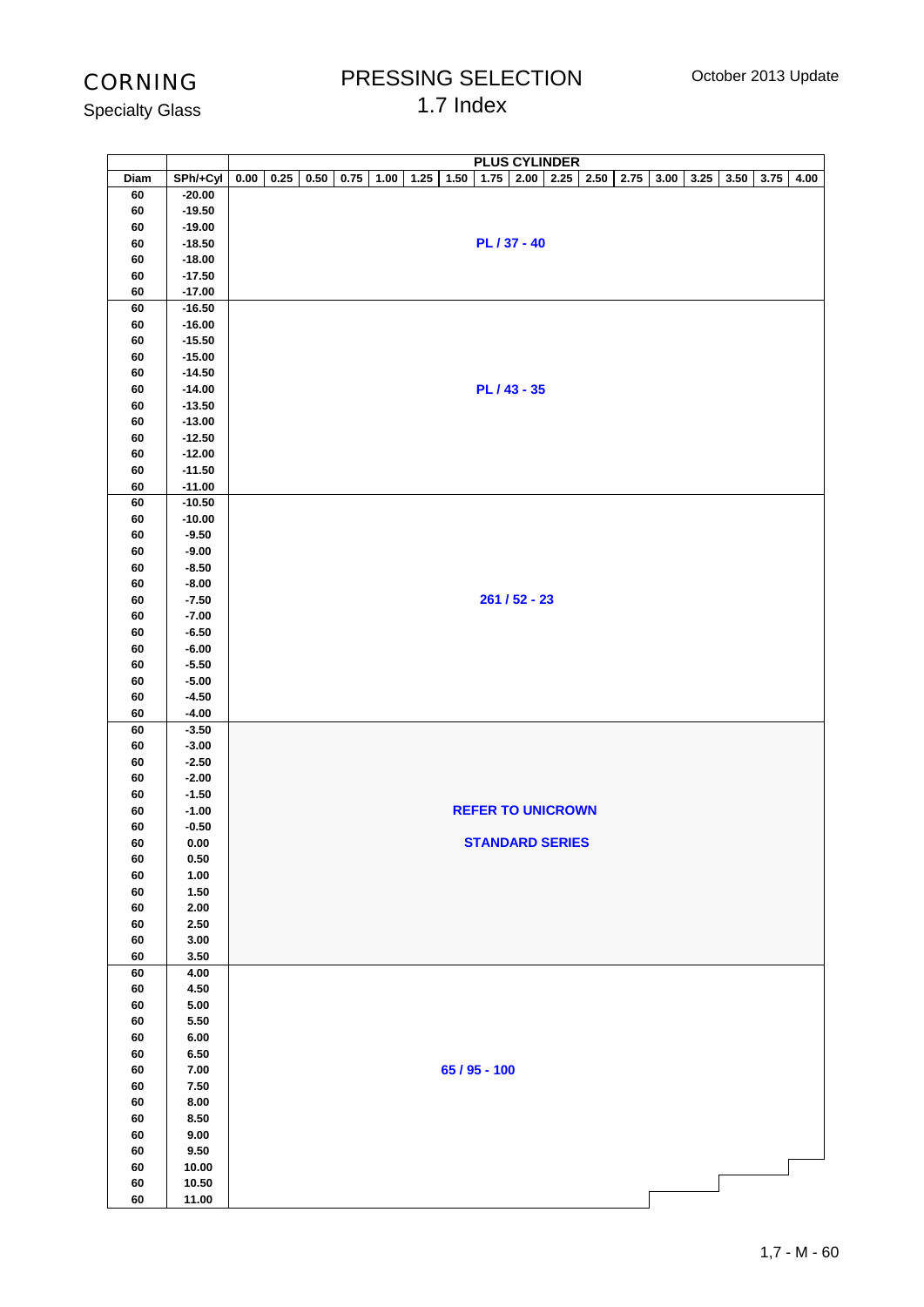## PRESSING SELECTION 1.7 Index

Specialty Glass

|      |          | <b>PLUS CYLINDER</b>                                                                                                                        |
|------|----------|---------------------------------------------------------------------------------------------------------------------------------------------|
| Diam | SPh/+Cyl | 0.25<br>$1.75$ 2.00<br>2.25<br>$2.50\,$<br>2.75<br>0.00<br>$0.50\,$<br>0.75<br>1.00<br>1.25<br>1.50<br>3.00<br>3.25<br>3.50<br>3.75<br>4.00 |
| 65   | $-19.50$ |                                                                                                                                             |
| 65   | $-19.00$ |                                                                                                                                             |
| 65   | $-18.50$ | PL / 37 - 40                                                                                                                                |
| 65   | $-18.00$ |                                                                                                                                             |
| 65   | $-17.50$ |                                                                                                                                             |
| 65   | $-17.00$ |                                                                                                                                             |
| 65   | $-16.50$ |                                                                                                                                             |
| 65   | $-16.00$ | PL / 43 - 40                                                                                                                                |
| 65   | $-15.50$ |                                                                                                                                             |
| 65   | $-15.00$ |                                                                                                                                             |
| 65   | $-14.50$ |                                                                                                                                             |
| 65   | $-14.00$ |                                                                                                                                             |
| 65   | $-13.50$ | $261 / 43 - 40$                                                                                                                             |
| 65   | $-13.00$ |                                                                                                                                             |
| 65   | $-12.50$ |                                                                                                                                             |
| 65   | $-12.00$ |                                                                                                                                             |
| 65   | $-11.50$ |                                                                                                                                             |
| 65   | $-11.00$ |                                                                                                                                             |
| 65   | $-10.50$ |                                                                                                                                             |
| 65   | $-10.00$ |                                                                                                                                             |
| 65   | $-9.50$  |                                                                                                                                             |
| 65   | $-9.00$  | $261/65 - 30$                                                                                                                               |
| 65   | $-8.50$  |                                                                                                                                             |
| 65   | $-8.00$  |                                                                                                                                             |
| 65   | $-7.50$  |                                                                                                                                             |
| 65   | $-7.00$  |                                                                                                                                             |
| 65   | $-6.50$  |                                                                                                                                             |
| 65   | $-6.00$  |                                                                                                                                             |
| 65   | $-5.50$  | 261 / 74 - 30                                                                                                                               |
| 65   | $-5.00$  |                                                                                                                                             |
| 65   | $-4.50$  |                                                                                                                                             |
| 65   | $-4.00$  |                                                                                                                                             |
| 65   | $-3.50$  |                                                                                                                                             |
| 65   | $-3.00$  |                                                                                                                                             |
| 65   | $-2.50$  |                                                                                                                                             |
| 65   | $-2.00$  |                                                                                                                                             |
| 65   | $-1.50$  |                                                                                                                                             |
| 65   | $-1.00$  | <b>REFER TO UNICROWN</b>                                                                                                                    |
| 65   | $-0.50$  |                                                                                                                                             |
| 65   | $0.00\,$ | <b>STANDARD SERIES</b>                                                                                                                      |
| 65   | $0.50\,$ |                                                                                                                                             |
| 65   | 1.00     |                                                                                                                                             |
| 65   | $1.50\,$ |                                                                                                                                             |
| 65   | $2.00\,$ |                                                                                                                                             |
| 65   | $2.50\,$ |                                                                                                                                             |
| 65   | 3.00     |                                                                                                                                             |
| 65   | 3.50     |                                                                                                                                             |
|      |          |                                                                                                                                             |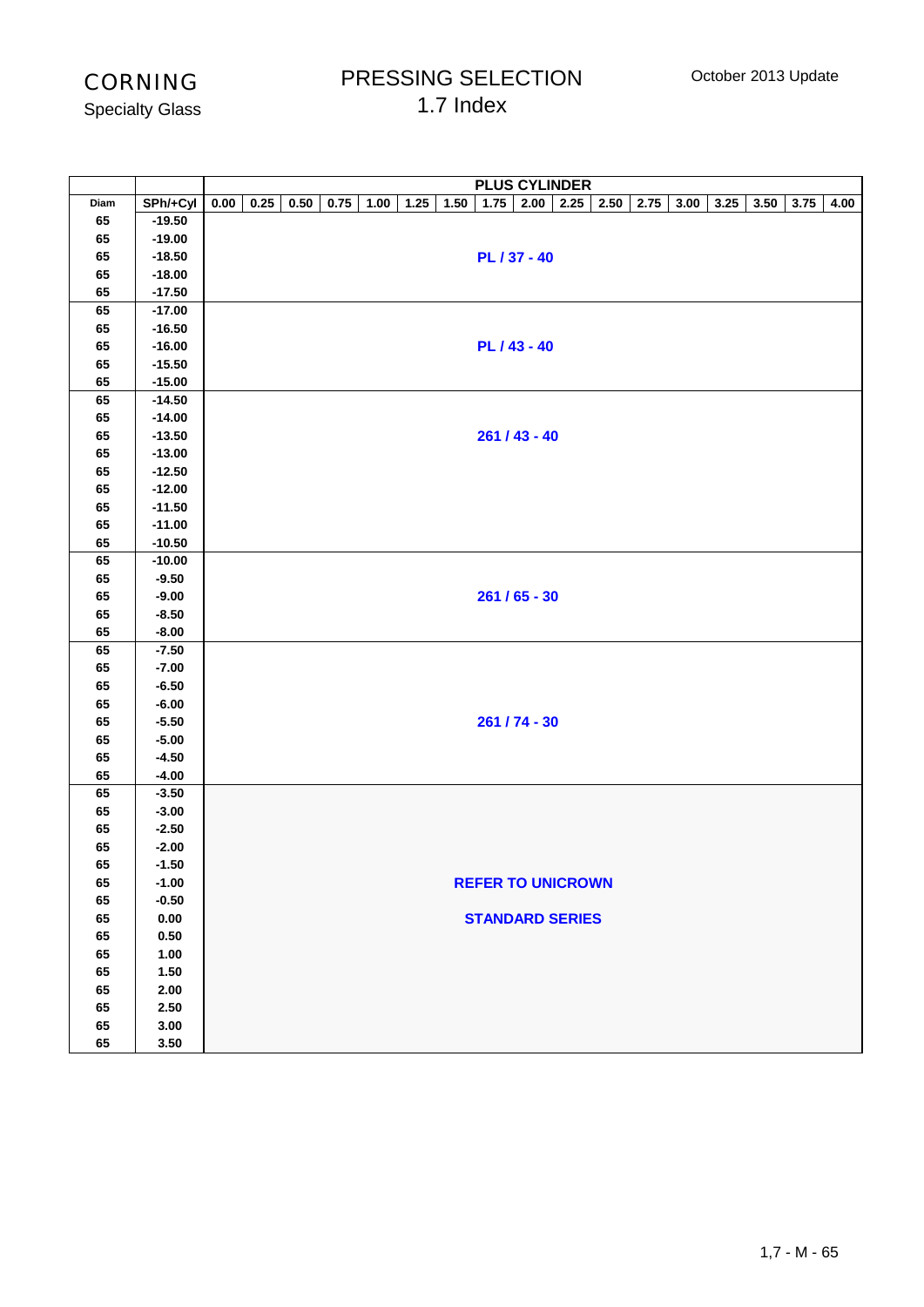## PRESSING SELECTION 1.7 Index

Specialty Glass

|                 |                    |      | <b>PLUS CYLINDER</b> |      |      |      |      |      |                 |             |                          |      |      |      |      |      |      |      |
|-----------------|--------------------|------|----------------------|------|------|------|------|------|-----------------|-------------|--------------------------|------|------|------|------|------|------|------|
| Diam            | SPh/+Cyl           | 0.00 | 0.25                 | 0.50 | 0.75 | 1.00 | 1.25 | 1.50 |                 | $1.75$ 2.00 | 2.25                     | 2.50 | 2.75 | 3.00 | 3.25 | 3.50 | 3.75 | 4.00 |
| ${\bf 70}$      | $-16.00$           |      |                      |      |      |      |      |      |                 |             |                          |      |      |      |      |      |      |      |
| 70              | $-15.50$           |      |                      |      |      |      |      |      |                 |             |                          |      |      |      |      |      |      |      |
| ${\bf 70}$      | $-15.00$           |      |                      |      |      |      |      |      |                 |             |                          |      |      |      |      |      |      |      |
| 70              | $-14.50$           |      |                      |      |      |      |      |      | PL / 43 - 45    |             |                          |      |      |      |      |      |      |      |
| 70              | $-14.00$           |      |                      |      |      |      |      |      |                 |             |                          |      |      |      |      |      |      |      |
| 70              | $-13.50$           |      |                      |      |      |      |      |      |                 |             |                          |      |      |      |      |      |      |      |
| 70              | $-13.00$           |      |                      |      |      |      |      |      |                 |             |                          |      |      |      |      |      |      |      |
| 70              | $-12.50$           |      |                      |      |      |      |      |      |                 |             |                          |      |      |      |      |      |      |      |
| 70              | $-12.00$           |      |                      |      |      |      |      |      |                 |             |                          |      |      |      |      |      |      |      |
| ${\bf 70}$      | $-11.50$           |      |                      |      |      |      |      |      |                 |             |                          |      |      |      |      |      |      |      |
| 70              | $-11.00$           |      |                      |      |      |      |      |      | $261 / 52 - 40$ |             |                          |      |      |      |      |      |      |      |
| 70              | $-10.50$           |      |                      |      |      |      |      |      |                 |             |                          |      |      |      |      |      |      |      |
| $\overline{70}$ | $-10.00$           |      |                      |      |      |      |      |      |                 |             |                          |      |      |      |      |      |      |      |
| 70              | $-9.50$            |      |                      |      |      |      |      |      |                 |             |                          |      |      |      |      |      |      |      |
| ${\bf 70}$      | $-9.00$            |      |                      |      |      |      |      |      |                 |             |                          |      |      |      |      |      |      |      |
| 70              | $-8.50$            |      |                      |      |      |      |      |      |                 |             |                          |      |      |      |      |      |      |      |
| 70              | $-8.00$            |      |                      |      |      |      |      |      |                 |             |                          |      |      |      |      |      |      |      |
| 70              | $-7.50$            |      |                      |      |      |      |      |      |                 |             |                          |      |      |      |      |      |      |      |
| ${\bf 70}$      | $-7.00$            |      |                      |      |      |      |      |      | $174/65 - 40$   |             |                          |      |      |      |      |      |      |      |
| ${\bf 70}$      | $-6.50$            |      |                      |      |      |      |      |      |                 |             |                          |      |      |      |      |      |      |      |
| 70<br>70        | $-6.00$<br>$-5.50$ |      |                      |      |      |      |      |      |                 |             |                          |      |      |      |      |      |      |      |
| ${\bf 70}$      | $-5.00$            |      |                      |      |      |      |      |      |                 |             |                          |      |      |      |      |      |      |      |
| 70              | $-4.50$            |      |                      |      |      |      |      |      |                 |             |                          |      |      |      |      |      |      |      |
| 70              | $-4.00$            |      |                      |      |      |      |      |      |                 |             |                          |      |      |      |      |      |      |      |
| 70              | $-3.50$            |      |                      |      |      |      |      |      |                 |             |                          |      |      |      |      |      |      |      |
| 70              | $-3.00$            |      |                      |      |      |      |      |      |                 |             |                          |      |      |      |      |      |      |      |
| 70              | $-2.50$            |      |                      |      |      |      |      |      |                 |             |                          |      |      |      |      |      |      |      |
| ${\bf 70}$      | $-2.00$            |      |                      |      |      |      |      |      |                 |             |                          |      |      |      |      |      |      |      |
| 70              | $-1.50$            |      |                      |      |      |      |      |      |                 |             |                          |      |      |      |      |      |      |      |
| 70              | $-1.00$            |      |                      |      |      |      |      |      |                 |             |                          |      |      |      |      |      |      |      |
| 70              | $-0.50$            |      |                      |      |      |      |      |      |                 |             | <b>REFER TO UNICROWN</b> |      |      |      |      |      |      |      |
| 70              | 0.00               |      |                      |      |      |      |      |      |                 |             |                          |      |      |      |      |      |      |      |
| 70              | $0.50\,$           |      |                      |      |      |      |      |      |                 |             | <b>STANDARD SERIES</b>   |      |      |      |      |      |      |      |
| 70              | 1.00               |      |                      |      |      |      |      |      |                 |             |                          |      |      |      |      |      |      |      |
| 70              | 1.50               |      |                      |      |      |      |      |      |                 |             |                          |      |      |      |      |      |      |      |
| 70              | 2.00               |      |                      |      |      |      |      |      |                 |             |                          |      |      |      |      |      |      |      |
| 70              | 2.50               |      |                      |      |      |      |      |      |                 |             |                          |      |      |      |      |      |      |      |
| ${\bf 70}$      | 3.00               |      |                      |      |      |      |      |      |                 |             |                          |      |      |      |      |      |      |      |
| 70              | 3.50               |      |                      |      |      |      |      |      |                 |             |                          |      |      |      |      |      |      |      |
|                 |                    |      |                      |      |      |      |      |      |                 |             |                          |      |      |      |      |      |      |      |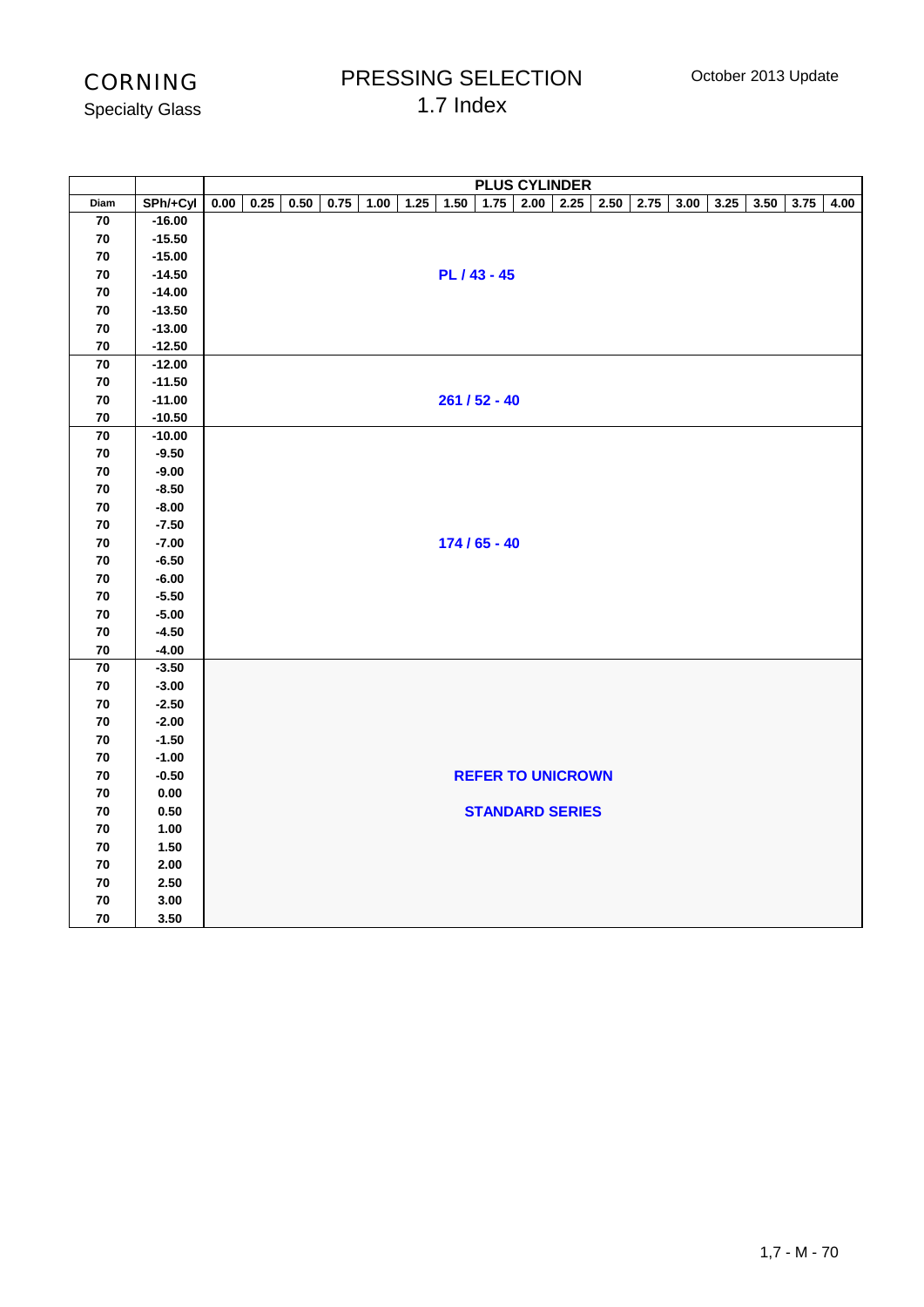٦

# CORNING Specialty Glass

## SURFACING CHART GUIDELINES  $Ne = 1.70$

| Lens     | <b>Nominal</b> | Concave | Cent. th.   | Lens     | <b>Nominal</b> | Concave  | Center          |
|----------|----------------|---------|-------------|----------|----------------|----------|-----------------|
| power    | Cxe curve      | curve   | <b>D</b> 60 | power    | Cxe curve      | curve    | thick.          |
| $+6.00$  | $+8.00$        | $-3.50$ | 48          | $-4.00$  | $+2.50$        | $-5.50$  | 10 <sup>1</sup> |
| $+6.50$  | $+8.00$        | $-3.12$ | 51          | $-4.50$  | $+2.50$        | $-5.87$  | 10              |
| $+7.00$  | $+8.00$        | $-2.75$ | 54          | $-5.00$  | $+2.50$        | $-6.25$  | 10 <sup>1</sup> |
| $+7.50$  | $+8.00$        | $-2.50$ | 57          | $-5.50$  | $+2.50$        | $-6.62$  | 10 <sup>1</sup> |
| $+8.00$  | $+8.00$        | $-2.12$ | 60          | $-6.00$  | $+2.50$        | $-7.00$  | 10              |
| $+8.50$  | $+9.00$        | $-2.75$ | 64          | $-6.50$  | $+2.50$        | $-7.37$  | 10 <sup>1</sup> |
| $+9.00$  | $+9.00$        | $-2.37$ | 67          | $-7.00$  | $+2.50$        | $-7.75$  | 10 <sup>°</sup> |
| $+9.50$  | $+9.00$        | $-2.00$ | 70          | $-7.50$  | $+2.50$        | $-8.12$  | 10              |
| $+10.00$ | $+10.50$       | $-3.12$ | 75          | $-8.00$  | $+2.50$        | $-8.50$  | 10 <sup>1</sup> |
| $+10.50$ | $+10.50$       | $-2.87$ | 78          | $-8.50$  | $+2.50$        | $-8.87$  | 10 <sup>1</sup> |
| $+11.00$ | $+10.50$       | $-2.50$ | 81          | $-9.00$  | $+2.50$        | $-9.25$  | 10 <sup>1</sup> |
| $+11.50$ | $+10.50$       | $-2.12$ | 84          | $-9.50$  | $+2.50$        | $-9.50$  | 10              |
| $+12.00$ | $+12.00$       | $-3.25$ | 89          | $-10.00$ | $+2.50$        | $-9.87$  | 10 <sup>1</sup> |
| $+12.50$ | $+12.00$       | $-2.87$ | 92          | $-10.50$ | $+2.50$        | $-10.25$ | 10 <sup>1</sup> |
| $+13.00$ | $+12.00$       | $-2.50$ | 95          |          |                |          |                 |
| $+13.50$ | $+12.00$       | $-2.25$ | 98          | $-11.00$ | $+2.50$        | $-10.62$ | 10 <sup>1</sup> |
| $+14.00$ | $+14.00$       | $-3.75$ | 103         | $-11.50$ | $+2.50$        | $-11.00$ | 10 <sup>1</sup> |
| $+14.50$ | $+14.00$       | $-3.37$ | 106         | $-12.00$ | $+2.50$        | $-11.37$ | 10              |
| $+15.00$ | $+14.00$       | $-3.12$ | 109         | $-12.50$ | $+2.50$        | $-11.75$ | 10 <sup>1</sup> |
| $+15.50$ | $+14.00$       | $-2.75$ | 112         | $-13.00$ | $+2.50$        | $-12.12$ | 10              |
| $+16.00$ | $+14.00$       | $-2.50$ | 115         | $-13.50$ | $+2.50$        | $-12.62$ | 10              |

| -----    | <b>TANATION</b> | -------  |               |          | . <i>.</i> . | <b>-</b> ------ | $\ddotsc$ |
|----------|-----------------|----------|---------------|----------|--------------|-----------------|-----------|
| power    | Cxe curve       | curve    | <b>D</b> 60   | power    | Cxe curve    | curve           | thick.    |
| $+6.00$  | $+8.00$         | $-3.50$  | 48            | $-4.00$  | $+2.50$      | $-5.50$         | 10        |
| $+6.50$  | $+8.00$         | $-3.12$  | 51            | $-4.50$  | $+2.50$      | $-5.87$         | 10        |
| $+7.00$  | $+8.00$         | $-2.75$  | 54            | $-5.00$  | $+2.50$      | $-6.25$         | 10        |
| $+7.50$  | $+8.00$         | $-2.50$  | 57            | $-5.50$  | $+2.50$      | $-6.62$         | 10        |
| $+8.00$  | $+8.00$         | $-2.12$  | 60            | $-6.00$  | $+2.50$      | $-7.00$         | 10        |
| $+8.50$  | $+9.00$         | $-2.75$  | 64            | $-6.50$  | $+2.50$      | $-7.37$         | 10        |
| $+9.00$  | $+9.00$         | $-2.37$  | 67            | $-7.00$  | $+2.50$      | $-7.75$         | 10        |
| $+9.50$  | $+9.00$         | $-2.00$  | 70            | $-7.50$  | $+2.50$      | - 8.12          | 10        |
| $+10.00$ | $+10.50$        | $-3.12$  | 75            | $-8.00$  | $+2.50$      | $-8.50$         | 10        |
| + 10.50  | $+10.50$        | $-2.87$  | 78            | $-8.50$  | $+2.50$      | $-8.87$         | 10        |
| + 11.00  | $+10.50$        | $-2.50$  | 81            | $-9.00$  | $+2.50$      | $-9.25$         | 10        |
| + 11.50  | $+10.50$        | $-2.12$  | 84            | $-9.50$  | $+2.50$      | $-9.50$         | 10        |
| $+12.00$ | $+12.00$        | $-3.25$  | 89            | $-10.00$ | $+2.50$      | $-9.87$         | 10        |
| + 12.50  | $+12.00$        | $-2.87$  | 92            | $-10.50$ | $+2.50$      | $-10.25$        | 10        |
| + 13.00  | $+12.00$        | $-2.50$  | 95            |          |              |                 |           |
| + 13.50  | $+12.00$        | $-2.25$  | 98            | $-11.00$ | $+2.50$      | $-10.62$        | 10        |
| + 14.00  | $+14.00$        | $-3.75$  | 103           | $-11.50$ | $+2.50$      | $-11.00$        | 10        |
| + 14.50  | $+14.00$        | $-3.37$  | 106           | $-12.00$ | $+2.50$      | $-11.37$        | 10        |
| $+15.00$ | $+14.00$        | $-3.12$  | 109           | $-12.50$ | $+2.50$      | $-11.75$        | 10        |
| + 15.50  | $+14.00$        | $-2.75$  | 112           | $-13.00$ | $+2.50$      | $-12.12$        | 10        |
| $+16.00$ | $+14.00$        | $-2.50$  | 115           | $-13.50$ | $+2.50$      | $-12.62$        | 10        |
|          |                 |          |               | $-14.00$ | $+2.50$      | $-12.87$        | 10        |
|          |                 |          |               | $-14.50$ | $+2.50$      | $-13.25$        | 10        |
|          |                 |          |               |          |              |                 |           |
|          |                 |          |               | $-15.00$ | $+0.50$      | $-11.62$        | 10        |
| Lens     | <b>Nominal</b>  | Concave  | <b>Center</b> | $-15.50$ | $+0.50$      | $-12.00$        | 10        |
| power    | Cxe curve       | curve    | thick.        | $-16.00$ | $+0.50$      | $-12.37$        | 10        |
| $-11.00$ | $+0.50$         | $-8.62$  | 10            | $-16.50$ | $+0.50$      | $-12.75$        | 10        |
| $-11.50$ | $+0.50$         | $-9.00$  | 10            | $-17.00$ | $+0.50$      | $-13.12$        | 10        |
| $-12.00$ | $+0.50$         | $-9.37$  | 10            | $-17.50$ | $+0.50$      | $-13.50$        | 10        |
| $-12.50$ | $+0.50$         | $-9.75$  | 10            | $-18.00$ | $+0.50$      | $-13.87$        | 10        |
| $-13.00$ | $+0.50$         | $-10.12$ | 10            | $-18.50$ | $+0.50$      | $-14.25$        | 10        |
| $-13.50$ | $+0.50$         | $-10.50$ | 10            | $-19.00$ | $+0.50$      | $-14.62$        | 10        |
| $-14.00$ | $+0.50$         | $-10.87$ | 10            | $-19.50$ | $+0.50$      | $-15.00$        | 10        |
| $-14.50$ | $+0.50$         | $-11.25$ | 10            | $-20.00$ | $+0.50$      | $-15.37$        | 10        |
|          |                 |          |               |          |              |                 |           |

| Lens     | <b>Nominal</b> | <b>Concave</b> | <b>Center</b> | $-15.50$ | $+0.50$ | $-12.00$ | 1 <sup>1</sup> |
|----------|----------------|----------------|---------------|----------|---------|----------|----------------|
| power    | Cxe curve      | curve          | thick.        | $-16.00$ | $+0.50$ | $-12.37$ | 1 <sup>1</sup> |
| $-11.00$ | $+0.50$        | $-8.62$        | 10            | $-16.50$ | $+0.50$ | $-12.75$ | 1 <sup>1</sup> |
| $-11.50$ | $+0.50$        | $-9.00$        | 10            | $-17.00$ | $+0.50$ | $-13.12$ | 1 <sup>1</sup> |
| $-12.00$ | $+0.50$        | $-9.37$        | 10            | $-17.50$ | $+0.50$ | $-13.50$ | 1 <sup>1</sup> |
| $-12.50$ | $+0.50$        | $-9.75$        | 10            | $-18.00$ | $+0.50$ | $-13.87$ | 1 <sup>1</sup> |
| $-13.00$ | $+0.50$        | $-10.12$       | 10            | $-18.50$ | $+0.50$ | $-14.25$ | 1 <sup>1</sup> |
| $-13.50$ | $+0.50$        | $-10.50$       | 10            | $-19.00$ | $+0.50$ | $-14.62$ | 1 <sup>1</sup> |
| $-14.00$ | $+0.50$        | $-10.87$       | 10            | $-19.50$ | $+0.50$ | $-15.00$ | 1 <sup>1</sup> |
| $-14.50$ | $+0.50$        | $-11.25$       | 10            | $-20.00$ | $+0.50$ | $-15.37$ | 1 <sup>1</sup> |

Note : The proposed chart is only indicative. The manufacturer remains responsible to insure compliance of its finished products with the requirements of the standards in use in the industry and with any regulation applicable in the country of sales.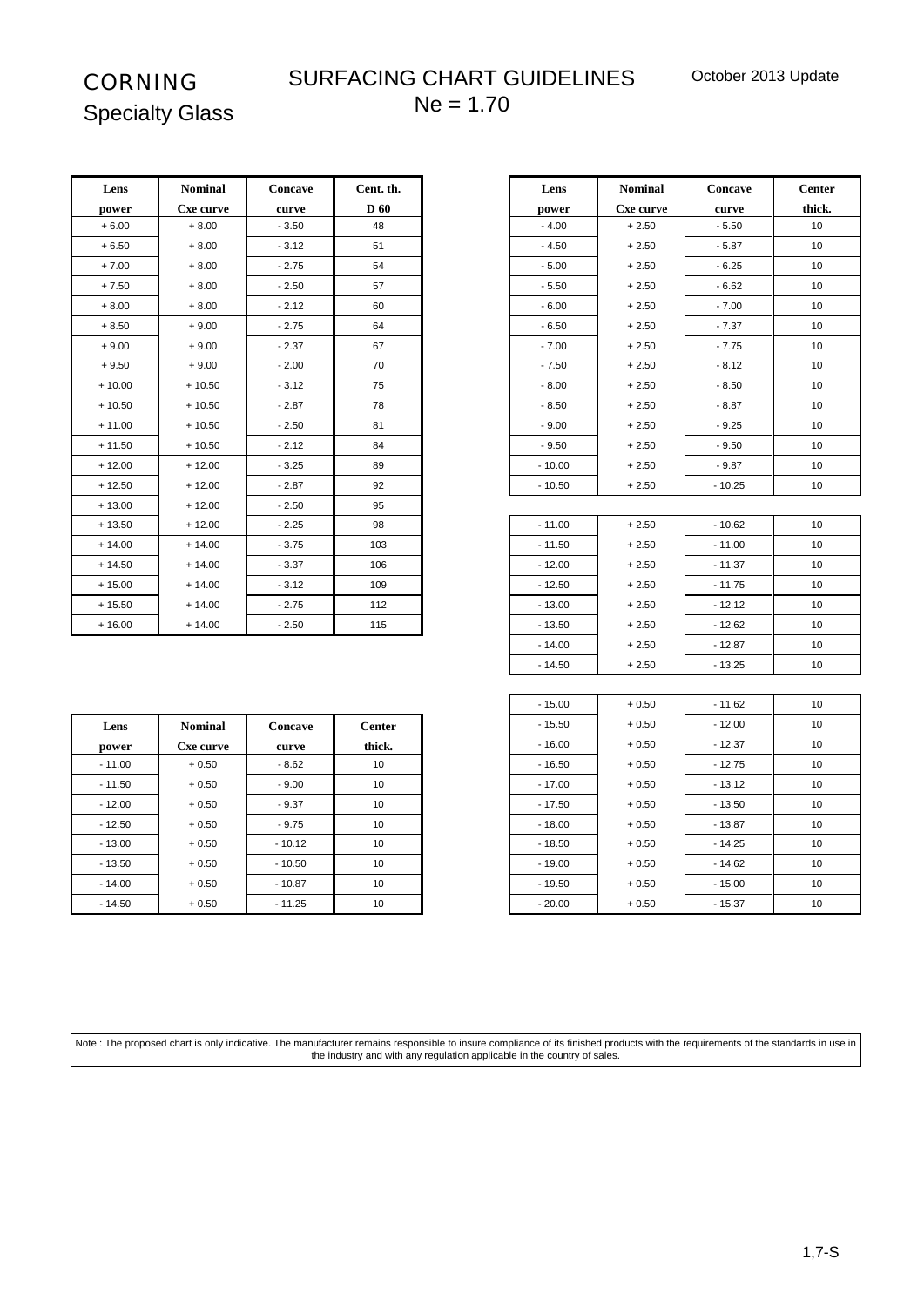#### 1.8/35 BLANC STANDARD ITEMS 80235

| <b>Item Code</b> | <b>Dia</b> | <b>CVX</b> | cc | C. Thick.<br>$1/10$ mm | E. Thick.<br>$1/10$ mm | <b>Drawing</b> | Weight<br>in g | <b>Unit</b><br><b>Packing</b> |
|------------------|------------|------------|----|------------------------|------------------------|----------------|----------------|-------------------------------|
| 959765           | 60         | 261        | 65 | 30                     | 77.3                   | P5814I         | 58.65          | 123                           |
| 961381           | 60         | 261        | 58 | 30                     | 86.2                   | P5814I         | 63.50          | 111                           |
| 959157           | 60         | PL         | 52 | 30                     | 113.3                  | 5814l          | 77.80          | 87                            |
| 959158           | 60         | PL         | 43 | 30                     | 133.6                  | 5814l          | 89.25          | 75                            |
| 960155           | 60         | PL         | 33 | 30                     | 163.3                  | 5815H          | 110.35         | 60                            |
| 962639           | 65         | 174        | 87 | 26                     | 51.5                   | P5814I         | 50.25          | 174                           |
| 962640           | 65         | 174        | 74 | 27                     | 63.3                   | P5814I         | 58.45          | 144                           |
| 962641           | 65         | 174        | 65 | 27                     | 73.7                   | P5814l         | 65.10          | 126                           |
| 962642           | 65         | 261        | 65 | 28                     | 85.0                   | P5814I         | 72.50          | 111                           |
| 962643           | 65         | 261        | 58 | 28                     | 95.9                   | P5814I         | 79.36          | 99                            |
| 910906           | 65         | 261        | 52 | 30                     | 109.0                  | P5814I         | 89.40          | 90                            |
| 962644           | 65         | 523        | 52 | 30                     | 118.7                  | P5814I         | 95.40          | 81                            |
| 962777           | 65         | 1067       | 65 | 26                     | 98.4                   | P5814I         | 79.40          | 99                            |
| 962645           | 65         | 1067       | 52 | 30                     | 123.9                  | P5814I         | 98.50          | 78                            |
| 962646           | 65         | 1067       | 43 | 30                     | 151.9                  | P5814I         | 115.45         | 63                            |
| 962650           | 65         | 1067       | 33 | 30                     | 151.8                  | P5815H         | 133.90         | 63                            |
| 910167           | 70         | 174        | 75 | 30                     | 72.0                   | P5814I         | 76.40          | 129                           |
| 962656           | 70         | 261        | 58 | 30                     | 111.2                  | P5814I         | 104.20         | 87                            |
| 957473           | 70         | PL         | 52 | 30                     | 141.8                  | P5814I         | 131.20         | 66                            |

#### **ne = 1.807 d = 3,65**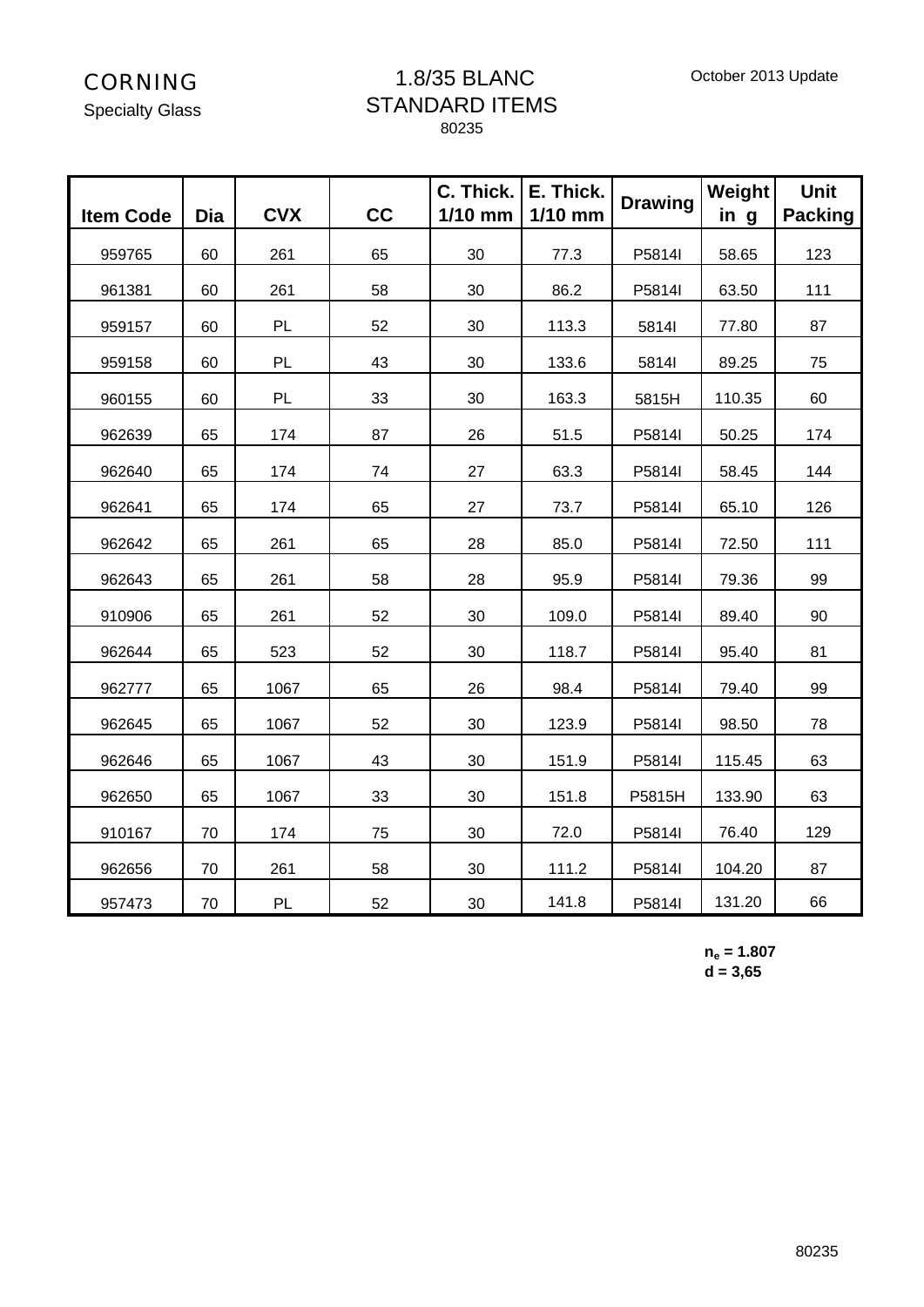Specialty Glass

#### 1.8/35 BLANC STANDARD ITEMS FOR SEMI-FINISHED 80235 SemiF

| <b>Item Code</b> | Dia | <b>CVX</b> | cc | C. Thick.<br>$1/10$ mm | E. Thick.<br>$1/10$ mm | <b>Drawing</b> | Weight<br>in g | <b>Unit</b><br><b>Packing</b> |
|------------------|-----|------------|----|------------------------|------------------------|----------------|----------------|-------------------------------|
| 910310           | 60  | PL         | 37 | 40                     | 157.0                  | P5814I         | 110.30         | 63                            |
| 900608           | 60  | PL         | 33 | 40                     | 173.0                  | P5815H         | 121.00         | 57                            |
| 900352           | 65  | 174        | 65 | 40                     | 87.0                   | P5814I         | 81.00          | 108                           |
| 900353           | 65  | 261        | 52 | 40                     | 119.0                  | P5814I         | 101.50         | 81                            |
| 962649           | 65  | 1067       | 37 | 40                     | 157.5                  | P5814I         | 137.20         | 63                            |
| 920791           | 70  | 174        | 65 | 40                     | 96.0                   | P5814I         | 100.60         | 99                            |
| 920720           | 70  | 261        | 52 | 40                     | 135.0                  | P5814I         | 129.00         | 72                            |

**ne = 1.807 d = 3,65**

80235 SemiF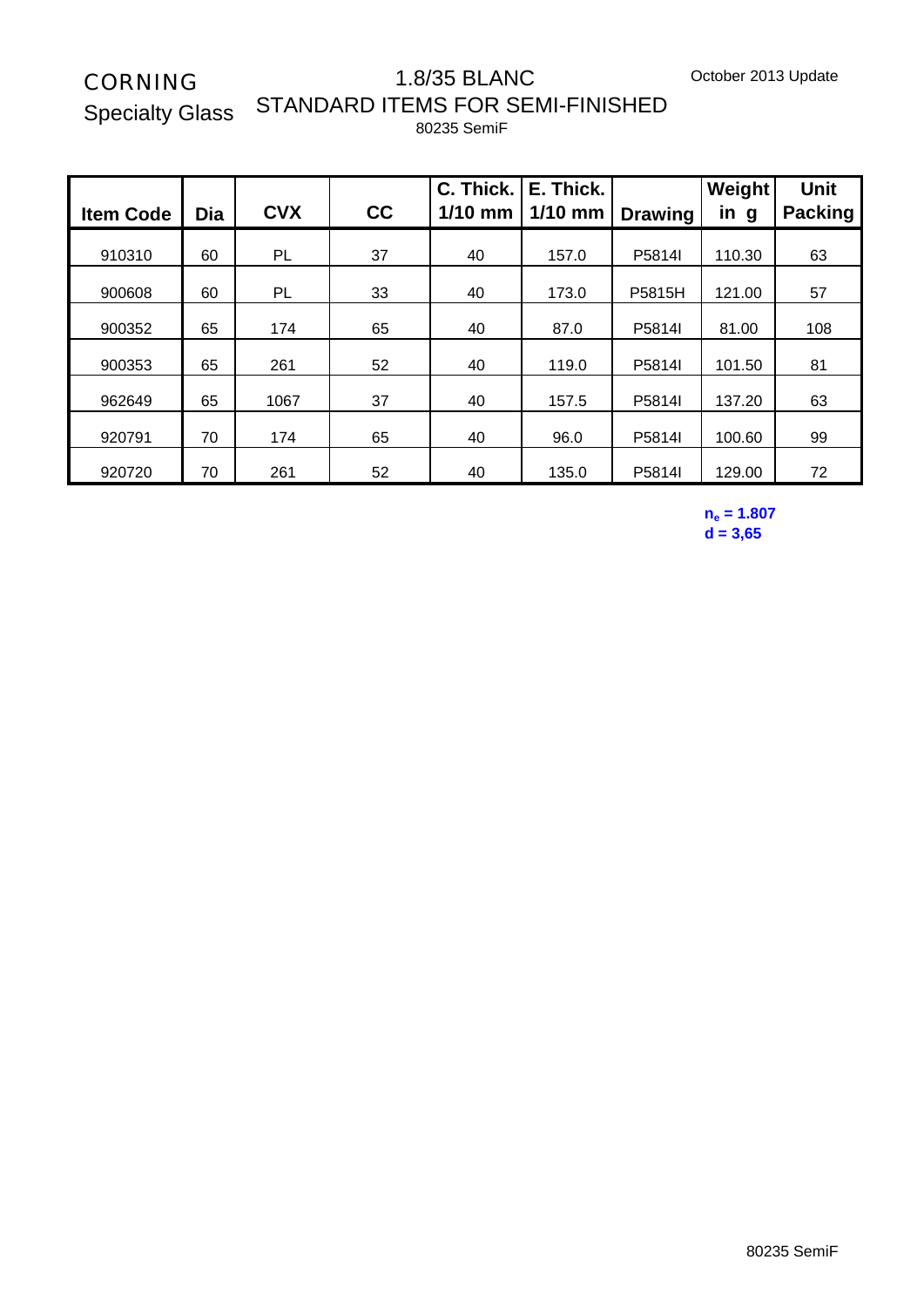Specialty Glass

## PRESSING SELECTION 1.8 Index

| Diam       | <b>SPH</b> |      |      |      |      | $CYL (+)$       |      |      |      |      |
|------------|------------|------|------|------|------|-----------------|------|------|------|------|
|            |            | 0.00 | 0.50 | 1.00 | 1.50 | 2.00            | 2.50 | 3.00 | 3.50 | 4.00 |
| 60         | $-8.00$    |      |      |      |      |                 |      |      |      |      |
| 60         | $-8.50$    |      |      |      |      | 261/65-30       |      |      |      |      |
| 60         | $-9.00$    |      |      |      |      |                 |      |      |      |      |
| 60         | $-9.50$    |      |      |      |      |                 |      |      |      |      |
| 60         | $-10.00$   |      |      |      |      | 261/58-30       |      |      |      |      |
| 60         | $-10.50$   |      |      |      |      |                 |      |      |      |      |
| ${\bf 60}$ | $-11.00$   |      |      |      |      |                 |      |      |      |      |
| 60         | $-11.50$   |      |      |      |      |                 |      |      |      |      |
| 60         | $-12.00$   |      |      |      |      |                 |      |      |      |      |
| 60         | $-12.50$   |      |      |      |      |                 |      |      |      |      |
| 60         | $-13.00$   |      |      |      |      | <b>PL/52-30</b> |      |      |      |      |
| 60         | $-13.50$   |      |      |      |      |                 |      |      |      |      |
| 60         | $-14.00$   |      |      |      |      |                 |      |      |      |      |
| 60         | $-14.50$   |      |      |      |      |                 |      |      |      |      |
| 60         | $-15.00$   |      |      |      |      |                 |      |      |      |      |
| 60         | $-15.50$   |      |      |      |      |                 |      |      |      |      |
| 60         | $-16.00$   |      |      |      |      |                 |      |      |      |      |
| 60         | $-16.50$   |      |      |      |      | <b>PL/43-30</b> |      |      |      |      |
| 60         | $-17.00$   |      |      |      |      |                 |      |      |      |      |
| ${\bf 60}$ | $-17.50$   |      |      |      |      |                 |      |      |      |      |
| 60         | $-18.00$   |      |      |      |      |                 |      |      |      |      |
| 60         | $-18.50$   |      |      |      |      |                 |      |      |      |      |
| 60         | $-19.00$   |      |      |      |      |                 |      |      |      |      |
| ${\bf 60}$ | $-19.50$   |      |      |      |      |                 |      |      |      |      |
| 60         | $-20.00$   |      |      |      |      |                 |      |      |      |      |
| 60         | $-20.50$   |      |      |      |      |                 |      |      |      |      |
| ${\bf 60}$ | $-21.00$   |      |      |      |      | <b>PL/33-30</b> |      |      |      |      |
| ${\bf 60}$ | $-21.50$   |      |      |      |      |                 |      |      |      |      |
| 60         | $-22.00$   |      |      |      |      |                 |      |      |      |      |
| $\bf 60$   | $-22.50$   |      |      |      |      |                 |      |      |      |      |
| 60         | $-23.00$   |      |      |      |      |                 |      |      |      |      |
| $\bf 60$   | $-23.50$   |      |      |      |      |                 |      |      |      |      |
| 60         | $-24.00$   |      |      |      |      |                 |      |      |      |      |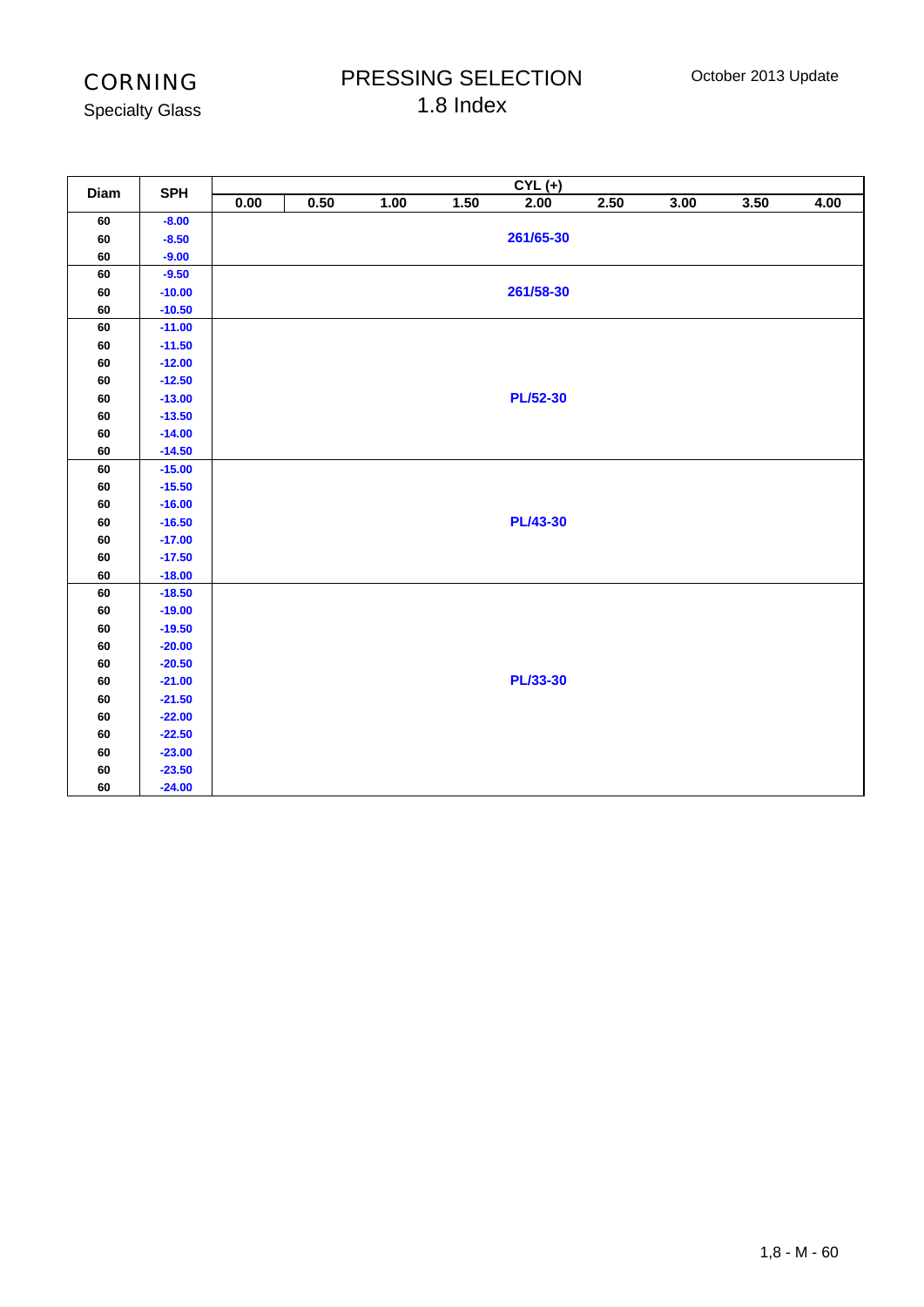## PRESSING SELECTION 1.8 Index

|          |                      |           |           |      |           | $CYL (+)$  |      |      |      |      |
|----------|----------------------|-----------|-----------|------|-----------|------------|------|------|------|------|
| Diam     | <b>SPH</b>           | 0.00      | 0.50      | 1.00 | 1.50      | 2.00       | 2.50 | 3.00 | 3.50 | 4.00 |
| 65       | $-4.00$              | 174/87-26 |           |      |           |            |      |      |      |      |
| 65       | $-4.50$              |           |           |      |           |            |      |      |      |      |
| 65       | $-5.00$              |           |           |      |           |            |      |      |      |      |
| 65       | $-5.50$              |           | 174/74-27 |      |           |            |      |      |      |      |
| 65       | $-6.00$              |           |           |      |           |            |      |      |      |      |
| 65       | $-6.50$              |           |           |      |           |            |      |      |      |      |
| 65       | $-7.00$              |           |           |      | 174/65-27 |            |      |      |      |      |
| 65       | $-7.50$              |           |           |      |           |            |      |      |      |      |
| 65       | $-8.00$              |           |           |      |           |            |      |      |      |      |
| 65       | $-8.50$              |           |           |      |           | 261/65-28  |      |      |      |      |
| 65       | $-9.00$              |           |           |      |           |            |      |      |      |      |
| 65       | $-9.50$              |           |           |      |           |            |      |      |      |      |
| 65       | $-10.00$             |           |           |      |           | 261/58-28  |      |      |      |      |
| 65       | $-10.50$             |           |           |      |           |            |      |      |      |      |
| 65       | $-11.00$             |           |           |      |           |            |      |      |      |      |
| 65       | $-11.50$             |           |           |      |           | 261/52-30  |      |      |      |      |
| 65       | $-12.00$             |           |           |      |           |            |      |      |      |      |
| 65       | $-12.50$             |           |           |      |           |            |      |      |      |      |
| 65       | $-13.00$             |           |           |      |           | 523/52-30  |      |      |      |      |
| 65       | $-13.50$             |           |           |      |           |            |      |      |      |      |
| 65<br>65 | $-14.00$<br>$-14.50$ |           |           |      |           | 1067/52-30 |      |      |      |      |
| 65       | $-15.00$             |           |           |      |           |            |      |      |      |      |
| 65       | $-15.50$             |           |           |      |           |            |      |      |      |      |
| 65       | $-16.00$             |           |           |      |           |            |      |      |      |      |
| 65       | $-16.50$             |           |           |      |           |            |      |      |      |      |
| 65       | $-17.00$             |           |           |      |           | 1067/43-30 |      |      |      |      |
| 65       | $-17.50$             |           |           |      |           |            |      |      |      |      |
| 65       | $-18.00$             |           |           |      |           |            |      |      |      |      |
| 65       | $-18.50$             |           |           |      |           |            |      |      |      |      |
| 65       | $-19.00$             |           |           |      |           |            |      |      |      |      |
| 65       | $-19.50$             |           |           |      |           |            |      |      |      |      |
| 65       | $-20.00$             |           |           |      |           |            |      |      |      |      |
| 65       | $-20.50$             |           |           |      |           |            |      |      |      |      |
| 65       | $-21.00$             |           |           |      |           | 1067/33-30 |      |      |      |      |
| 65       | $-21.50$             |           |           |      |           |            |      |      |      |      |
| 65       | $-22.00$             |           |           |      |           |            |      |      |      |      |
| 65       | $-22.50$             |           |           |      |           |            |      |      |      |      |
| 65       | $-23.00$             |           |           |      |           |            |      |      |      |      |
| 65       | $-23.50$             |           |           |      |           |            |      |      |      |      |
| 65       | $-24.00$             |           |           |      |           |            |      |      |      |      |
|          |                      |           |           |      |           |            |      |      |      |      |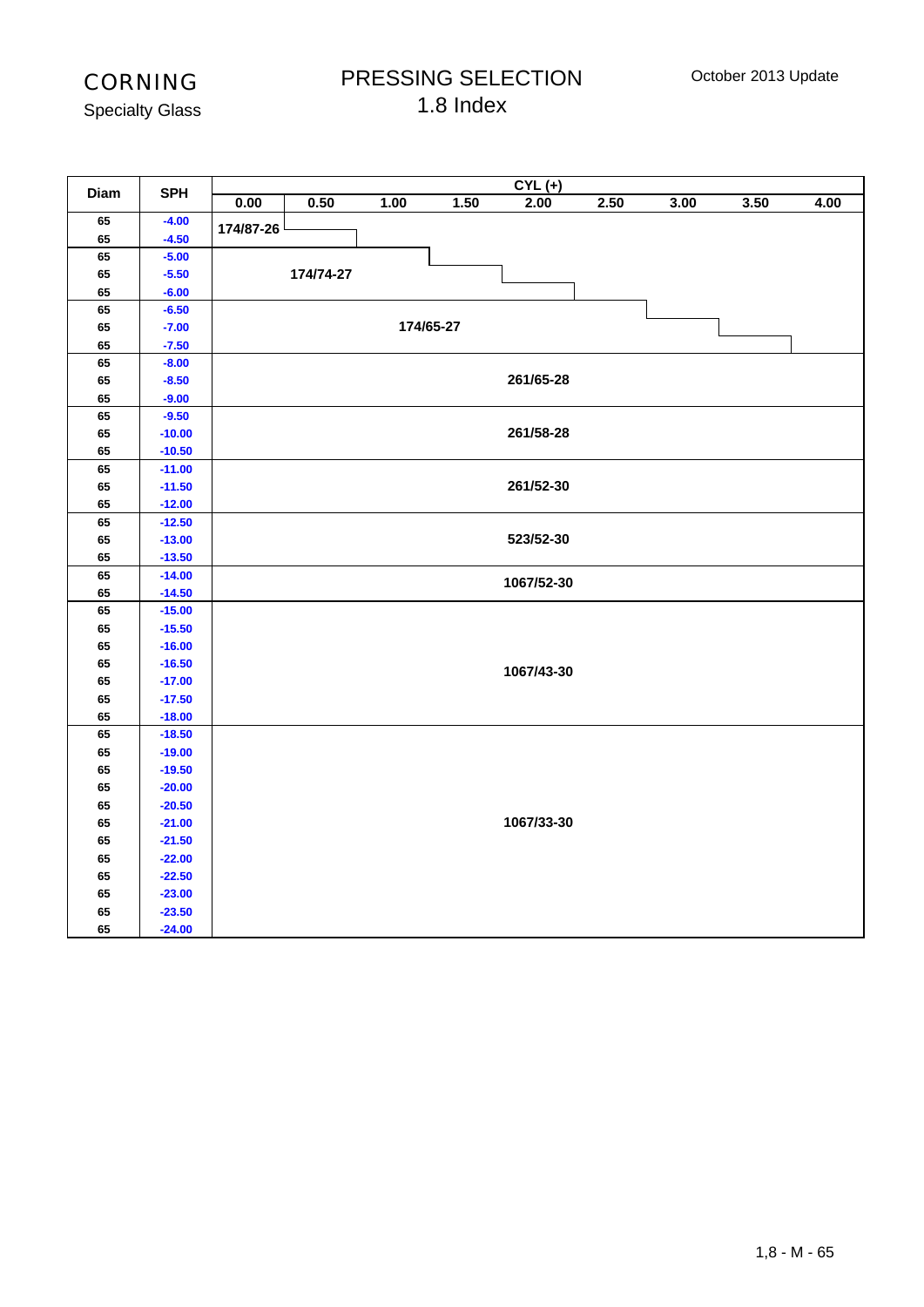## PRESSING SELECTION 1.8 Index

Specialty Glass

| Diam | <b>SPH</b> |      |           |      |           | $CYL (+)$       |      |      |      |      |
|------|------------|------|-----------|------|-----------|-----------------|------|------|------|------|
|      |            | 0.00 | 0.50      | 1.00 | 1.50      | 2.00            | 2.50 | 3.00 | 3.50 | 4.00 |
| 70   | $-4.00$    |      |           |      |           |                 |      |      |      |      |
| 70   | $-4.50$    |      |           |      |           |                 |      |      |      |      |
| 70   | $-5.00$    |      |           |      |           |                 |      |      |      |      |
| 70   | $-5.50$    |      | 174/75-30 |      |           |                 |      |      |      |      |
| 70   | $-6.00$    |      |           |      |           |                 |      |      |      |      |
| 70   | $-6.50$    |      |           |      |           |                 |      |      |      |      |
| 70   | $-7.00$    |      |           |      |           |                 |      |      |      |      |
| 70   | $-7.50$    |      |           |      |           |                 |      |      |      |      |
| 70   | $-8.00$    |      |           |      | 261/58-30 |                 |      |      |      |      |
| 70   | $-8.50$    |      |           |      |           |                 |      |      |      |      |
| 70   | $-9.00$    |      |           |      |           |                 |      |      |      |      |
| 70   | $-9.50$    |      |           |      |           |                 |      |      |      |      |
| 70   | $-10.00$   |      |           |      |           |                 |      |      |      |      |
| 70   | $-10.50$   |      |           |      |           |                 |      |      |      |      |
| 70   | $-11.00$   |      |           |      |           |                 |      |      |      |      |
| 70   | $-11.50$   |      |           |      |           |                 |      |      |      |      |
| 70   | $-12.00$   |      |           |      |           | <b>PL/52-30</b> |      |      |      |      |
| 70   | $-12.50$   |      |           |      |           |                 |      |      |      |      |
| 70   | $-13.00$   |      |           |      |           |                 |      |      |      |      |
| 70   | $-13.50$   |      |           |      |           |                 |      |      |      |      |
| 70   | $-14.00$   |      |           |      |           |                 |      |      |      |      |
| 70   | $-14.50$   |      |           |      |           |                 |      |      |      |      |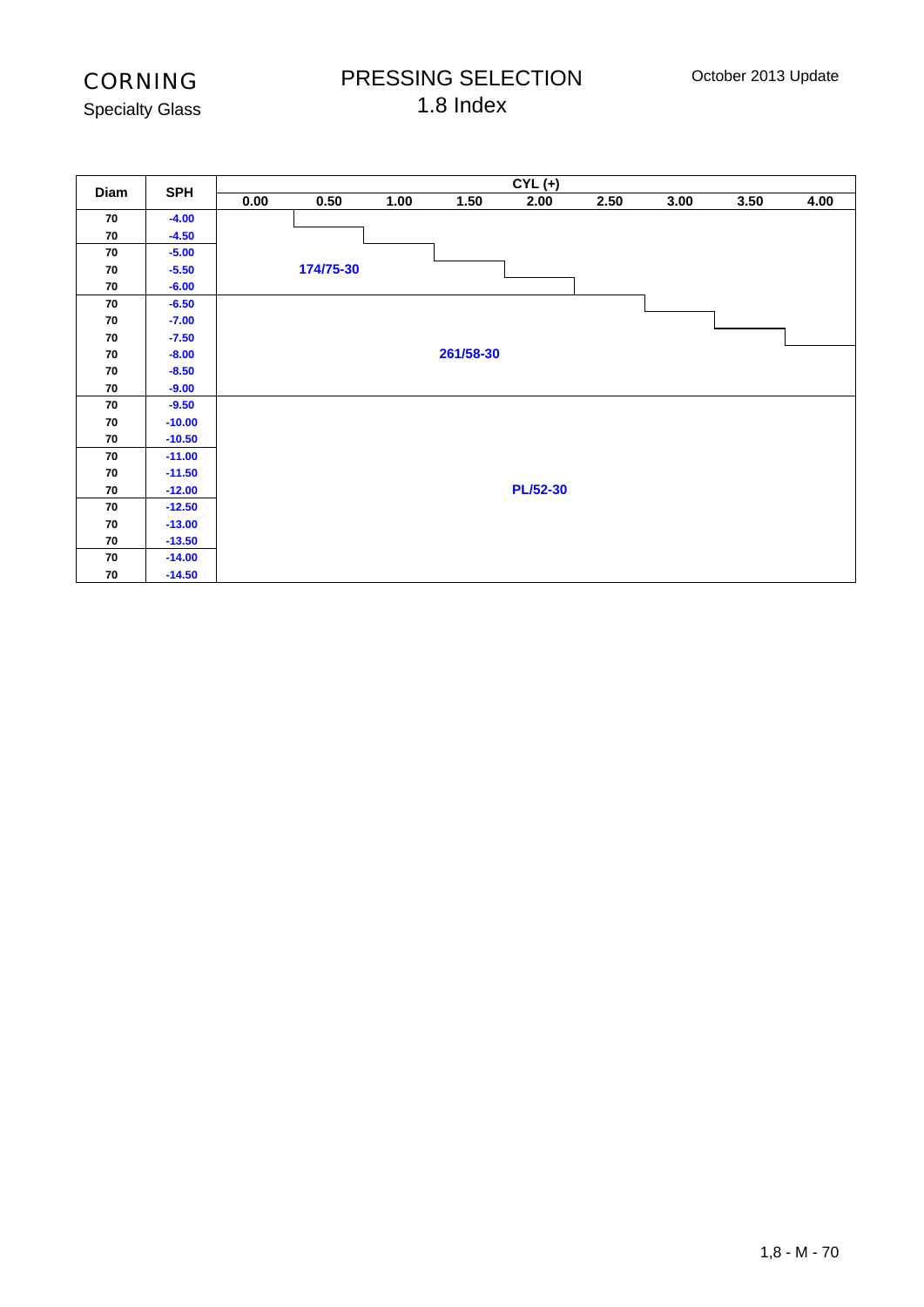#### SURFACING CHART GUIDELINES 1.8 Index

**Cc CYL (+) Diam SPH Radius Surf. Power (dpt/1.523) 0.00 0.50 1.00 1.50 2.00 2.50 3.00 3.50 4.00 mm mm Actual**<br>1.2 260.9 2.00 **-8.00** 1.2 260.9 2.00 719 **687/719 654/719 622/719 590/719 557/719 525/719 492/719 460/719 -8.50** 1.2 751 **719/751 687/751 654/751 622/751 590/751 557/751 525/751 492/751 -9.00** 1.2 784 **751/784 719/784 687/784 654/784 622/784 590/784 557/784 525/784 -9.50** 1.2 260.9 2.00 816 **784/816 751/816 719/816 687/816 654/816 622/816 590/816 557/816 -10.00** 1.2 849 **816/849 784/849 751/849 719/849 687/849 654/849 622/849 590/849 -10.50** 1.2 881 **849/881 816/881 784/881 751/881 719/881 687/881 654/881 622/881 -11.00** 1.2 260.9 2.00 913 **881/913 849/913 816/913 784/913 751/913 719/913 687/913 654/913 -11.50** 1.2 946 **913/946 881/946 849/946 816/946 784/946 751/946 719/946 687/946 -12.00** 1.2 978 **946/978 913/978 881/978 849/978 816/978 784/978 751/978 719/978 -12.50** 1.2 523.0 1.00 910 **877/910 845/910 813/910 780/910 748/910 715/910 683/910 651/910 -13.00** 1.2 942 **910/942 877/942 845/942 813/942 780/942 748/942 715/942 683/942 -13.50** 1.2 974 **942/974 910/974 877/974 845/974 813/974 780/974 748/974 715/974 -14.00** 1.2 1046 0.50 957 **924/957 892/957 860/957 827/957 795/957 762/957 730/957 698/957 -14.50** 1.2 989 **957/989 924/989 892/989 860/989 827/989 795/989 762/989 730/989 -15.00** 1.2 1046 0.50 1022 **989/1022 957/1022 924/1022 892/1022 860/1022 827/1022 795/1022 762/1022 -15.50** 1.2 1054 **1022/1054 989/1054 957/1054 924/1054 892/1054 860/1054 827/1054 795/1054 -16.00** 1.2 1086 **1054/1086 1022/1086 989/1086 957/1086 924/1086 892/1086 860/1086 827/1086 -16.50** 1.2 1119 **1086/1119 1054/1119 1022/1119 989/1119 957/1119 924/1119 892/1119 860/1119 -17.00** 1.2 1151 **1119/1151 1086/1151 1054/1151 1022/1151 989/1151 957/1151 924/1151 892/1151 -17.50** 1.2 1183 **1151/1183 1119/1183 1086/1183 1054/1183 1022/1183 989/1183 957/1183 924/1183 -18.00** 1.2 1216 **1183/1216 1151/1216 1119/1216 1086/1216 1054/1216 1022/1216 989/1216 957/1216 -18.50** 1.2 1046 0.50 1248 **1216/1248 1183/1248 1151/1248 1119/1248 1086/1248 1054/1248 1022/1248 989/1248 -19.00** 1.2 1281 **1248/1281 1216/1281 1183/1281 1151/1281 1119/1281 1086/1281 1054/1281 1022/1281 -19.50** 1.2 1313 **1281/1313 1248/1313 1216/1313 1183/1313 1151/1313 1119/1313 1086/1313 1054/1313 -20.00** 1.2 1345 **1313/1345 1281/1345 1248/1345 1216/1345 1183/1345 1151/1345 1119/1345 1086/1345 -20.50** 1.2 1378 **1345/1378 1313/1378 1281/1378 1248/1378 1216/1378 1183/1378 1151/1378 1119/1378 -21.00** 1.2 1410 **1378/1410 1345/1410 1313/1410 1281/1410 1248/1410 1216/1410 1183/1410 1151/1410 -21.50** 1.2 1443 **1410/1443 1378/1443 1345/1443 1313/1443 1281/1443 1248/1443 1216/1443 1183/1443 -22.00** 1.2 1475 **1443/1475 1410/1475 1378/1475 1345/1475 1313/1475 1281/1475 1248/1475 1216/1475 -22.50** 1.2 1507 **1475/1507 1443/1507 1410/1507 1378/1507 1345/1507 1313/1507 1281/1507 1248/1507 -23.00** 1.2 1540 **1507/1540 1475/1540 1443/1540 1410/1540 1378/1540 1345/1540 1313/1540 1281/1540 -23.50** 1.2 1572 **1540/1572 1507/1572 1475/1572 1443/1572 1410/1572 1378/1572 1345/1572 1313/1572 Cent. thick. Cvx Surface**

**Note : The proposed chart is only indicative. The manufacturer remains responsible to insure compliance of its finished products with the requirements of the standards in use in the industry, and with any regulation applicable in the country of sales.**

**-24.00** 1.2 1604 **1572/1604 1540/1604 1507/1604 1475/1604 1443/1604 1410/1604 1378/1604 1345/1604**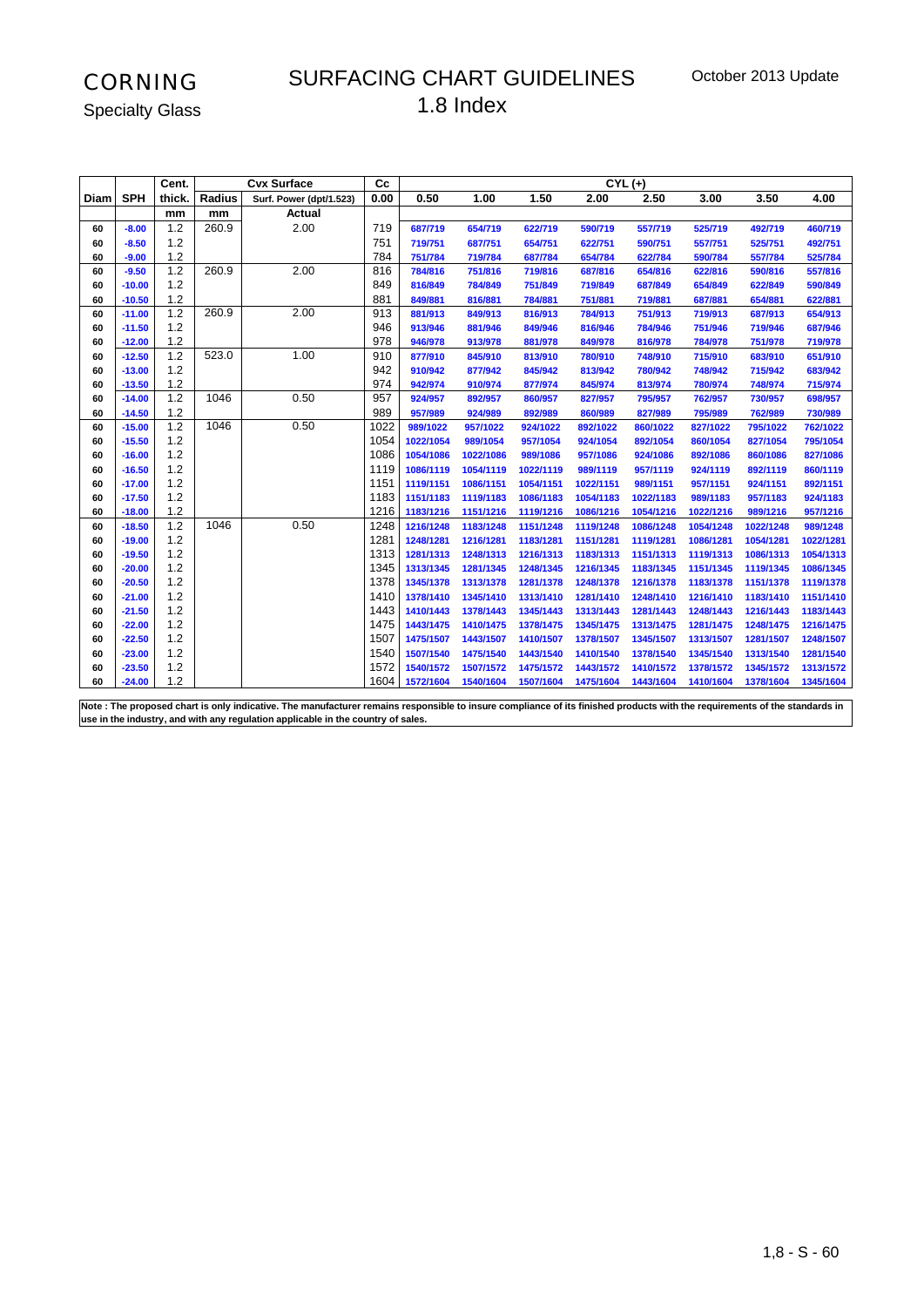#### SURFACING CHART GUIDELINES 1.8 Index

|          |                      | Cent.        |        | <b>Cvx Surface</b>      | cc         |                    |                    |                    | $CYL (+)$          |                    |                    |                    |                    |
|----------|----------------------|--------------|--------|-------------------------|------------|--------------------|--------------------|--------------------|--------------------|--------------------|--------------------|--------------------|--------------------|
| Diam     | <b>SPH</b>           | thick.       | Radius | Surf. Power (dpt/1.523) | 0.00       | 0.50               | 1.00               | 1.50               | 2.00               | 2.50               | 3.00               | 3.50               | 4.00               |
|          |                      | mm           | mm     | Actual                  |            |                    |                    |                    |                    |                    |                    |                    |                    |
| 65       | $-4.00$              | $1.2$        | 174.0  | 3.01                    | 561        |                    |                    |                    |                    |                    |                    |                    |                    |
| 65       | $-4.50$              | 1.2          |        |                         | 593        | 561/593            |                    |                    |                    |                    |                    |                    |                    |
| 65       | $-5.00$              | $1.2$        | 174.0  | 3.01                    | 625        | 593/625            | 561/625            |                    |                    |                    |                    |                    |                    |
| 65       | $-5.50$              | $1.2$        |        |                         | 658        | 625/658            | 593/658            | 561/658            |                    |                    |                    |                    |                    |
| 65       | $-6.00$              | 1.2          |        |                         | 690        | 658/690            | 625/690            | 593/690            | 561/690            |                    |                    |                    |                    |
| 65       | $-6.50$              | $1.2$        | 174.0  | 3.01                    | 722        | 690/722            | 658/722            | 625/722            | 593/722            | 561/722            |                    |                    |                    |
| 65       | $-7.00$              | 1.2          |        |                         | 755        | 722/755            | 690/755            | 658/755            | 625/755            | 593/755            | 561/755            |                    |                    |
| 65       | $-7.50$              | 1.2          |        |                         | 787        | 755/787            | 722/787            | 690/787            | 658/787            | 625/787            | 593/787            | 561/787            |                    |
| 65       | $-8.00$              | 1.2          | 260.9  | 2.00                    | 719        | 687/719            | 654/719            | 622/719            | 590/719            | 557/719            | 525/719            | 492/719            | 460/719            |
| 65       | $-8.50$              | 1.2          |        |                         | 751        | 719/751            | 687/751            | 654/751            | 622/751            | 590/751            | 557/751            | 525/751            | 492/751            |
| 65       | $-9.00$              | 1.2          |        |                         | 784        | 751/784            | 719/784            | 687/784            | 654/784            | 622/784            | 590/784            | 557/784            | 525/784            |
| 65       | $-9.50$              | 1.2          | 260.9  | 2.00                    | 816        | 784/816            | 751/816            | 719/816            | 687/816            | 654/816            | 622/816            | 590/816            | 557/816            |
| 65       | $-10.00$             | $1.2$        |        |                         | 849        | 816/849            | 784/849            | 751/849            | 719/849            | 687/849            | 654/849            | 622/849            | 590/849            |
| 65       | $-10.50$             | 1.2          | 260.9  | 2.00                    | 881<br>913 | 849/881            | 816/881            | 784/881            | 751/881            | 719/881            | 687/881            | 654/881            | 622/881            |
| 65       | $-11.00$<br>$-11.50$ | 1.2<br>$1.2$ |        |                         | 946        | 881/913            | 849/913            | 816/913            | 784/913            | 751/913            | 719/913            | 687/913            | 654/913            |
| 65       |                      | 1.2          |        |                         | 978        | 913/946<br>946/978 | 881/946            | 849/946            | 816/946            | 784/946            | 751/946            | 719/946            | 687/946            |
| 65<br>65 | $-12.00$<br>$-12.50$ | 1.2          | 523.0  | 1.00                    | 910        | 877/910            | 913/978<br>845/910 | 881/978<br>813/910 | 849/978<br>780/910 | 816/978<br>748/910 | 784/978<br>715/910 | 751/978<br>683/910 | 719/978<br>651/910 |
| 65       | $-13.00$             | $1.2$        |        |                         | 942        | 910/942            | 877/942            | 845/942            | 813/942            | 780/942            | 748/942            | 715/942            | 683/942            |
| 65       | $-13.50$             | 1.2          |        |                         | 974        | 942/974            | 910/974            | 877/974            | 845/974            | 813/974            | 780/974            | 748/974            | 715/974            |
| 65       | $-14.00$             | 1.2          | 1046   | 0.50                    | 957        | 924/957            | 892/957            | 860/957            | 827/957            | 795/957            | 762/957            | 730/957            | 698/957            |
| 65       | $-14.50$             | 1.2          |        |                         | 989        | 957/989            | 924/989            | 892/989            | 860/989            | 827/989            | 795/989            | 762/989            | 730/989            |
| 65       | $-15.00$             | 1.2          | 1046   | 0.50                    | 1022       | 989/1022           | 957/1022           | 924/1022           | 892/1022           | 860/1022           | 827/1022           | 795/1022           | 762/1022           |
| 65       | $-15.50$             | $1.2$        |        |                         | 1054       | 1022/1054          | 989/1054           | 957/1054           | 924/1054           | 892/1054           | 860/1054           | 827/1054           | 795/1054           |
| 65       | $-16.00$             | 1.2          |        |                         | 1086       | 1054/1086          | 1022/1086          | 989/1086           | 957/1086           | 924/1086           | 892/1086           | 860/1086           | 827/1086           |
| 65       | $-16.50$             | $1.2$        |        |                         | 1119       | 1086/1119          | 1054/1119          | 1022/1119          | 989/1119           | 957/1119           | 924/1119           | 892/1119           | 860/1119           |
| 65       | $-17.00$             | 1.2          |        |                         | 1151       | 1119/1151          | 1086/1151          | 1054/1151          | 1022/1151          | 989/1151           | 957/1151           | 924/1151           | 892/1151           |
| 65       | $-17.50$             | 1.2          |        |                         | 1183       | 1151/1183          | 1119/1183          | 1086/1183          | 1054/1183          | 1022/1183          | 989/1183           | 957/1183           | 924/1183           |
| 65       | $-18.00$             | 1.2          |        |                         | 1216       | 1183/1216          | 1151/1216          | 1119/1216          | 1086/1216          | 1054/1216          | 1022/1216          | 989/1216           | 957/1216           |
| 65       | $-18.50$             | $1.2$        | 1046   | 0.50                    | 1248       | 1216/1248          | 1183/1248          | 1151/1248          | 1119/1248          | 1086/1248          | 1054/1248          | 1022/1248          | 989/1248           |
| 65       | $-19.00$             | $1.2$        |        |                         | 1281       | 1248/1281          | 1216/1281          | 1183/1281          | 1151/1281          | 1119/1281          | 1086/1281          | 1054/1281          | 1022/1281          |
| 65       | $-19.50$             | $1.2$        |        |                         | 1313       | 1281/1313          | 1248/1313          | 1216/1313          | 1183/1313          | 1151/1313          | 1119/1313          | 1086/1313          | 1054/1313          |
| 65       | $-20.00$             | 1.2          |        |                         | 1345       | 1313/1345          | 1281/1345          | 1248/1345          | 1216/1345          | 1183/1345          | 1151/1345          | 1119/1345          | 1086/1345          |
| 65       | $-20.50$             | 1.2          |        |                         | 1378       | 1345/1378          | 1313/1378          | 1281/1378          | 1248/1378          | 1216/1378          | 1183/1378          | 1151/1378          | 1119/1378          |
| 65       | $-21.00$             | 1.2          |        |                         | 1410       | 1378/1410          | 1345/1410          | 1313/1410          | 1281/1410          | 1248/1410          | 1216/1410          | 1183/1410          | 1151/1410          |
| 65       | $-21.50$             | 1.2          |        |                         | 1443       | 1410/1443          | 1378/1443          | 1345/1443          | 1313/1443          | 1281/1443          | 1248/1443          | 1216/1443          | 1183/1443          |
| 65       | $-22.00$             | 1.2          |        |                         | 1475       | 1443/1475          | 1410/1475          | 1378/1475          | 1345/1475          | 1313/1475          | 1281/1475          | 1248/1475          | 1216/1475          |
| 65       | $-22.50$             | $1.2$        |        |                         | 1507       | 1475/1507          | 1443/1507          | 1410/1507          | 1378/1507          | 1345/1507          | 1313/1507          | 1281/1507          | 1248/1507          |
| 65       | $-23.00$             | 1.2          |        |                         | 1540       | 1507/1540          | 1475/1540          | 1443/1540          | 1410/1540          | 1378/1540          | 1345/1540          | 1313/1540          | 1281/1540          |
| 65       | $-23.50$             | 1.2          |        |                         | 1572       | 1540/1572          | 1507/1572          | 1475/1572          | 1443/1572          | 1410/1572          | 1378/1572          | 1345/1572          | 1313/1572          |
| 65       | $-24.00$             | 1.2          |        |                         | 1604       | 1572/1604          | 1540/1604          | 1507/1604          | 1475/1604          | 1443/1604          | 1410/1604          | 1378/1604          | 1345/1604          |

**Note : The proposed chart is only indicative. The manufacturer remains responsible to insure compliance of its finished products with the requirements of the standards in use in the industry, and with any regulation applicable in the country of sales.**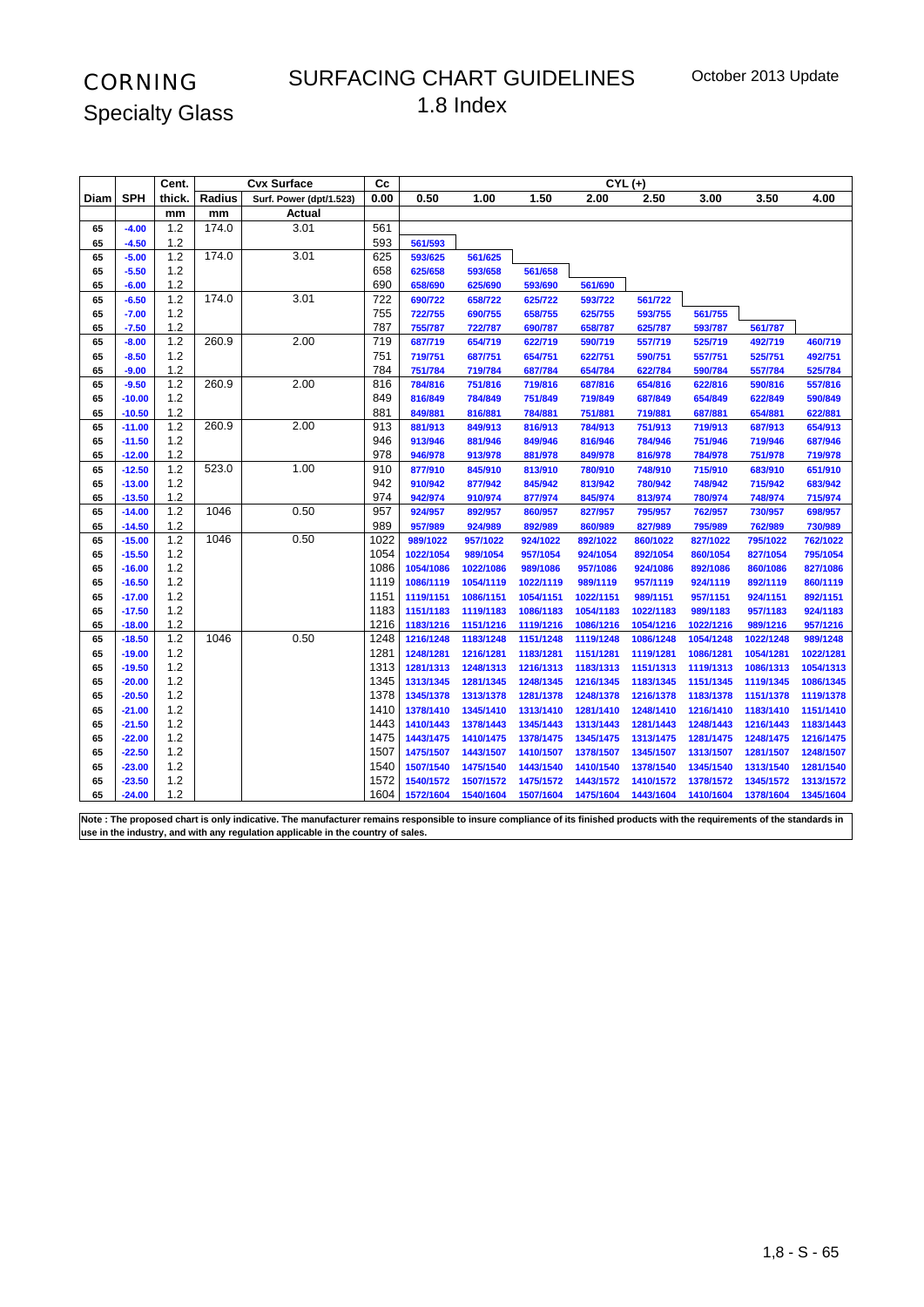#### SURFACING CHART GUIDELINES 1.8 Index

Specialty Glass

|      |            | Cent.  |        | <b>Cvx Surface</b>      | Сc   |         |         |         | $CYL (+)$ |         |         |         |         |
|------|------------|--------|--------|-------------------------|------|---------|---------|---------|-----------|---------|---------|---------|---------|
| Diam | <b>SPH</b> | thick. | Radius | Surf. Power (dpt/1.523) | 0.00 | 0.50    | 1.00    | 1.50    | 2.00      | 2.50    | 3.00    | 3.50    | 4.00    |
|      |            | mm     | mm     | Actual                  |      |         |         |         |           |         |         |         |         |
| 70   | $-4.00$    | 1.2    | 174.0  | 3.01                    | 561  |         |         |         |           |         |         |         |         |
| 70   | $-4.50$    | 1.2    |        |                         | 593  | 561/593 |         |         |           |         |         |         |         |
| 70   | $-5.00$    | 1.2    |        |                         | 625  | 593/625 | 561/625 |         |           |         |         |         |         |
| 70   | $-5.50$    | 1.2    |        |                         | 658  | 625/658 | 593/658 | 561/658 |           |         |         |         |         |
| 70   | $-6.00$    | 1.2    |        |                         | 690  | 658/690 | 625/690 | 593/690 | 561/690   |         |         |         |         |
| 70   | $-6.50$    | 1.2    | 174.0  | 3.01                    | 722  | 690/722 | 658/722 | 625/722 | 593/722   | 561/722 |         |         |         |
| 70   | $-7.00$    | 1.2    |        |                         | 755  | 722/755 | 690/755 | 658/755 | 625/755   | 593/755 | 561/755 |         |         |
| 70   | $-7.50$    | 1.2    |        |                         | 787  | 755/787 | 722/787 | 690/787 | 658/787   | 625/787 | 593/787 | 561/787 |         |
| 70   | $-8.00$    | 1.2    | 260.9  | 2.00                    | 719  | 687/719 | 654/719 | 622/719 | 590/719   | 557/719 | 525/719 | 492/719 | 460/719 |
| 70   | $-8.50$    | 1.2    |        |                         | 751  | 719/751 | 687/751 | 654/751 | 622/751   | 590/751 | 557/751 | 525/751 | 492/751 |
| 70   | $-9.00$    | 1.2    |        |                         | 784  | 751/784 | 719/784 | 687/784 | 654/784   | 622/784 | 590/784 | 557/784 | 525/784 |
| 70   | $-9.50$    | 1.2    | 260.9  | 2.00                    | 816  | 784/816 | 751/816 | 719/816 | 687/816   | 654/816 | 622/816 | 590/816 | 557/816 |
| 70   | $-10.00$   | 1.2    |        |                         | 849  | 816/849 | 784/849 | 751/849 | 719/849   | 687/849 | 654/849 | 622/849 | 590/849 |
| 70   | $-10.50$   | 1.2    |        |                         | 881  | 849/881 | 816/881 | 784/881 | 751/881   | 719/881 | 687/881 | 654/881 | 622/881 |
| 70   | $-11.00$   | 1.2    | 260.9  | 2.00                    | 913  | 881/913 | 849/913 | 816/913 | 784/913   | 751/913 | 719/913 | 687/913 | 654/913 |
| 70   | $-11.50$   | 1.2    |        |                         | 946  | 913/946 | 881/946 | 849/946 | 816/946   | 784/946 | 751/946 | 719/946 | 687/946 |
| 70   | $-12.00$   | 1.2    |        |                         | 978  | 946/978 | 913/978 | 881/978 | 849/978   | 816/978 | 784/978 | 751/978 | 719/978 |
| 70   | $-12.50$   | 1.2    | 523.0  | 1.00                    | 910  | 877/910 | 845/910 | 813/910 | 780/910   | 748/910 | 715/910 | 683/910 | 651/910 |
| 70   | $-13.00$   | 1.2    |        |                         | 942  | 910/942 | 877/942 | 845/942 | 813/942   | 780/942 | 748/942 | 715/942 | 683/942 |
| 70   | $-13.50$   | 1.2    |        |                         | 974  | 942/974 | 910/974 | 877/974 | 845/974   | 813/974 | 780/974 | 748/974 | 715/974 |
| 70   | $-14.00$   | 1.2    | 1046   | 0.50                    | 957  | 924/957 | 892/957 | 860/957 | 827/957   | 795/957 | 762/957 | 730/957 | 698/957 |
| 70   | $-14.50$   | 1.2    |        |                         | 989  | 957/989 | 924/989 | 892/989 | 860/989   | 827/989 | 795/989 | 762/989 | 730/989 |

**Note : The proposed chart is only indicative. The manufacturer remains responsible to insure compliance of its finished products with the requirements of the standards in use in the industry, and with any regulation applicable in the country of sales.**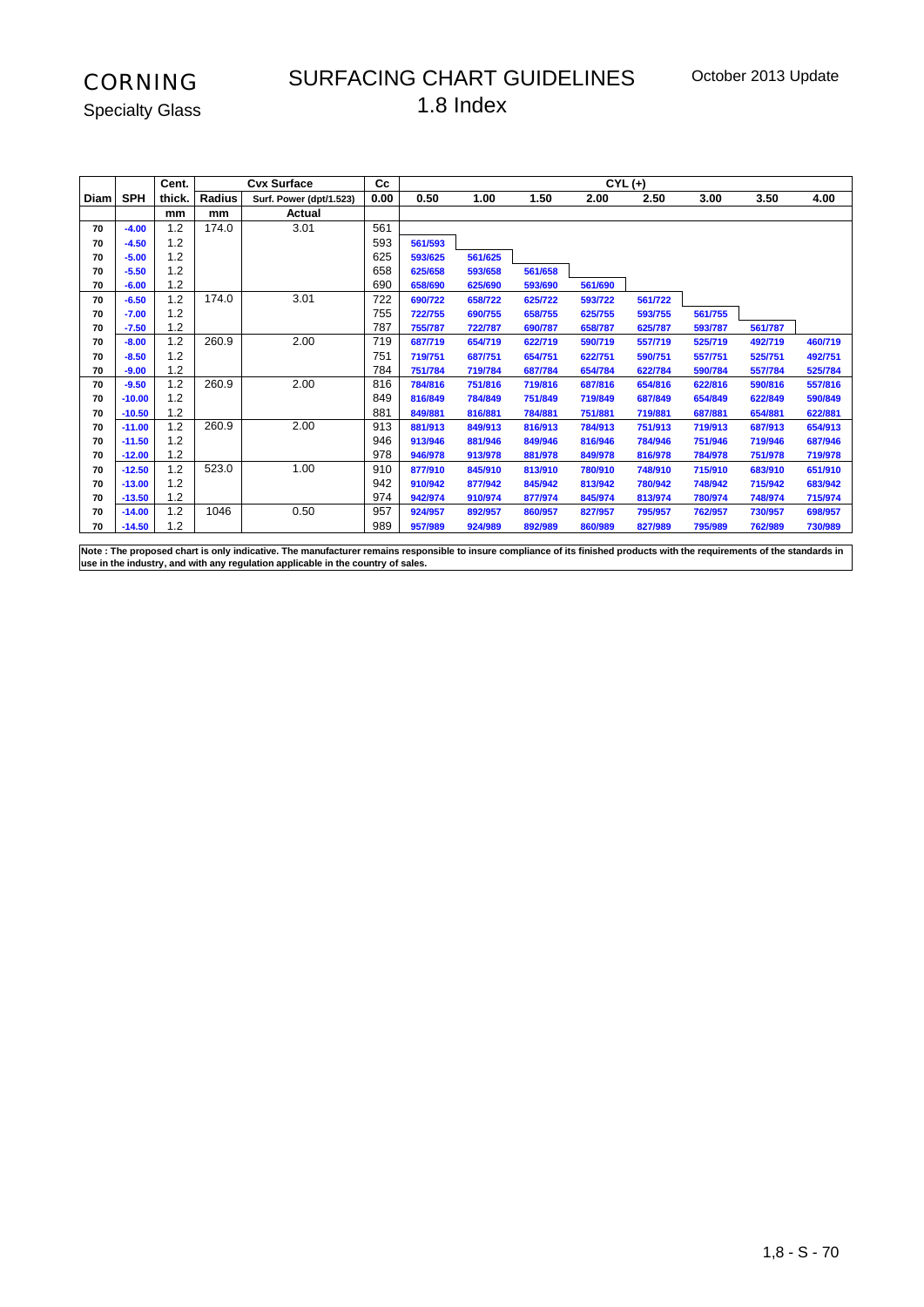Specialty Glass

#### 1.9/31 BLANC STANDARD ITEMS 80230

| <b>Item Code</b> | Dia | <b>CX</b><br>mm | cc<br>mm | C. Thick.<br>$1/10$ mm | E. Thick.<br>$1/10$ mm | <b>Drawing</b> | Weight<br>in g | <b>Unit</b><br><b>Packing</b> |
|------------------|-----|-----------------|----------|------------------------|------------------------|----------------|----------------|-------------------------------|
| 965227           | 60  | PL              | 52       | 30                     | 102.5                  | ST102          | 85.00          | 80                            |
| 965226           | 60  | PL              | 43       | 30                     | 121.3                  | ST102          | 97.55          | 68                            |
| 965225           | 60  | PL              | 33       | 30                     | 163.3                  | ST102          | 120.65         | 52                            |
| 965236           | 65  | 261             | 52       | 35                     | 103.1                  | ST102          | 104.15         | 68                            |
| 965230           | 65  | 360             | 78       | 30                     | 71.2                   | ST102          | 75.70          | 104                           |
| 965231           | 65  | 1067            | 65       | 30                     | 93.3                   | ST102          | 92.05          | 88                            |
| 965229           | 65  | PL              | 54       | 30                     | 114.4                  | ST102          | 107.90         | 76                            |
| 965228           | 65  | PL              | 43       | 30                     | 147.5                  | ST102          | 129.50         | 60                            |
| 965238           | 65  | PL              | 43       | 65                     | 177.5                  | ST102          | 175.80         | 48                            |
| 965235           | 65  | PL              | 37       | 35                     | 175.2                  | ST102          | 146.60         | 48                            |
| 965237           | 70  | 261             | 52       | 35                     | 117.7                  | ST102          | 133.00         | 68                            |
| 965232           | 70  | 349             | 75       | 30                     | 81.8                   | ST102          | 97.10          | 88                            |
| 965239           | 70  | 349             | 58       | 65                     | 140.4                  | ST102          | 172.20         | 52                            |
| 965234           | 70  | 1067            | 75       | 30                     | 93.6                   | ST102          | 106.20         | 88                            |
| 965233           | 70  | 1067            | 58       | 30                     | 117.3                  | ST102          | 127.55         | 68                            |

 $n_e =$  **= 1.892 d = 3.99**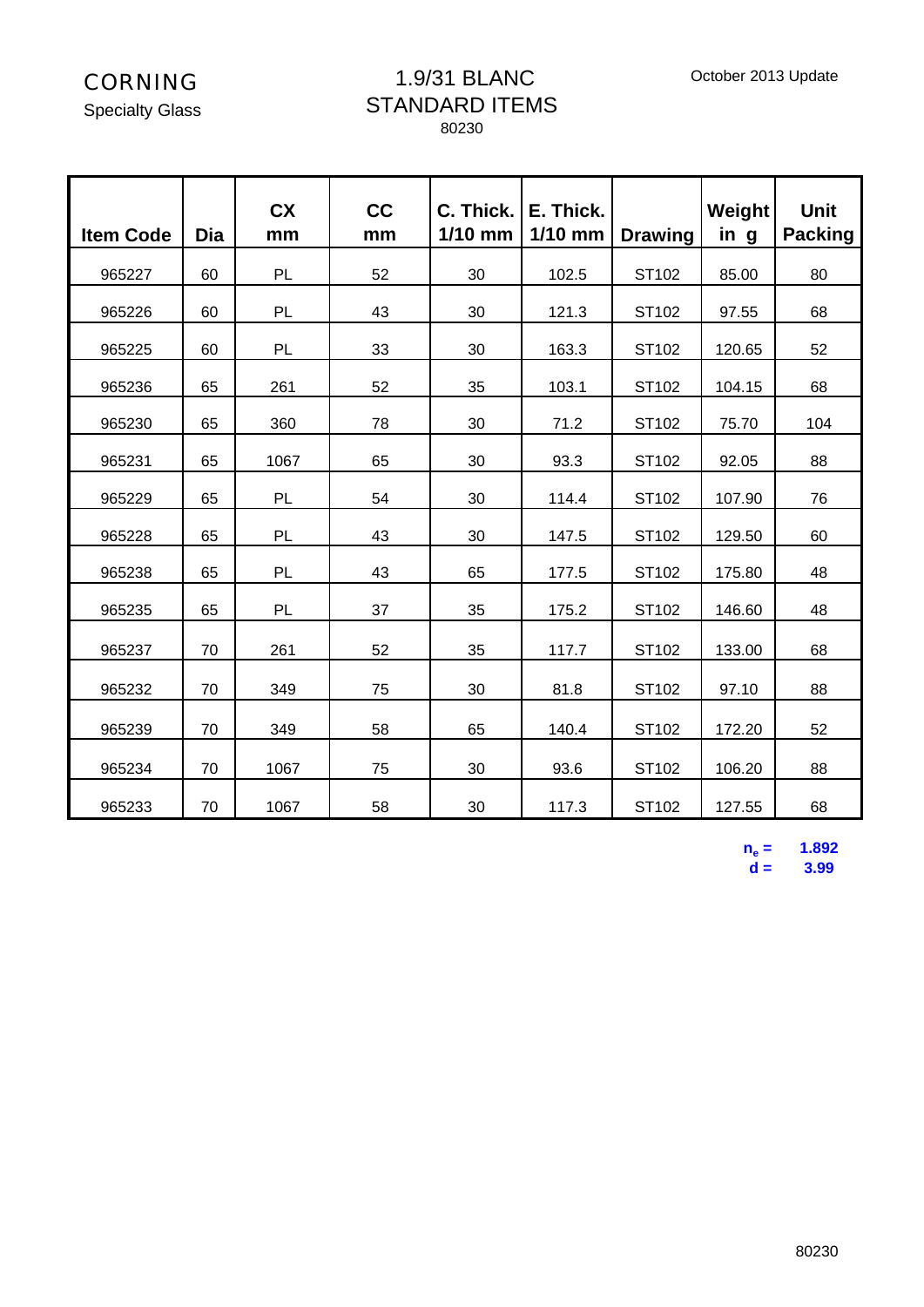## PRESSING SELECTION 1.9 Index

| <b>Specialty Glass</b> |  |
|------------------------|--|
|------------------------|--|

|          |            |          |      |      |      | <b>Concave Surface</b> |      |      |      |      |
|----------|------------|----------|------|------|------|------------------------|------|------|------|------|
| Diam     | <b>SPH</b> |          |      |      |      | $CYL(+)$               |      |      |      |      |
|          |            | 0        | 0.50 | 1.00 | 1.50 | 2.00                   | 2.50 | 3.00 | 3.50 | 4.00 |
| 60       | $-9.00$    |          |      |      |      |                        |      |      |      |      |
| 60       | $-9.50$    |          |      |      |      |                        |      |      |      |      |
| 60       | $-10.00$   |          |      |      |      |                        |      |      |      |      |
| 60       | $-10.50$   |          |      |      |      |                        |      |      |      |      |
| 60       | $-11.00$   |          |      |      |      |                        |      |      |      |      |
| 60       | $-11.50$   |          |      |      |      |                        |      |      |      |      |
| 60       | $-12.00$   |          |      |      |      |                        |      |      |      |      |
| 60       | $-12.50$   |          |      |      |      |                        |      |      |      |      |
| 60       | $-13.00$   | PL/52-30 |      |      |      | <b>PL/52-30</b>        |      |      |      |      |
| 60       | $-13.50$   |          |      |      |      |                        |      |      |      |      |
| 60       | $-14.00$   |          |      |      |      |                        |      |      |      |      |
| 60       | $-14.50$   |          |      |      |      |                        |      |      |      |      |
| 60       | $-15.00$   |          |      |      |      |                        |      |      |      |      |
| 60       | $-15.50$   |          |      |      |      |                        |      |      |      |      |
| 60       | $-16.00$   |          |      |      |      |                        |      |      |      |      |
| 60       | $-16.50$   |          |      |      |      |                        |      |      |      |      |
| $\bf 60$ | $-17.00$   |          |      |      |      |                        |      |      |      |      |
| 60       | $-17.50$   |          |      |      |      |                        |      |      |      |      |
| 60       | $-18.00$   |          |      |      |      |                        |      |      |      |      |
| 60       | $-18.50$   |          |      |      |      |                        |      |      |      |      |
| 60       | $-19.00$   | PL/43-30 |      |      |      | <b>PL/43-30</b>        |      |      |      |      |
| 60       | $-19.50$   |          |      |      |      |                        |      |      |      |      |
| 60       | $-20.00$   |          |      |      |      |                        |      |      |      |      |
| 60       | $-20.50$   |          |      |      |      |                        |      |      |      |      |
| 60       | $-21.00$   |          |      |      |      |                        |      |      |      |      |
| 60       | $-21.50$   |          |      |      |      |                        |      |      |      |      |
| 60       | $-22.00$   |          |      |      |      |                        |      |      |      |      |
| 60       | $-22.50$   |          |      |      |      |                        |      |      |      |      |
| 60       | $-23.00$   | PL/33-30 |      |      |      |                        |      |      |      |      |
| 60       | $-23.50$   |          |      |      |      | PL/33-30               |      |      |      |      |
| 60       | $-24.00$   |          |      |      |      |                        |      |      |      |      |
| 60       | $-24.50$   |          |      |      |      |                        |      |      |      |      |
| 60       | $-25.00$   |          |      |      |      |                        |      |      |      |      |
| 60       | $-25.50$   |          |      |      |      |                        |      |      |      |      |
| 60       | $-26.00$   |          |      |      |      |                        |      |      |      |      |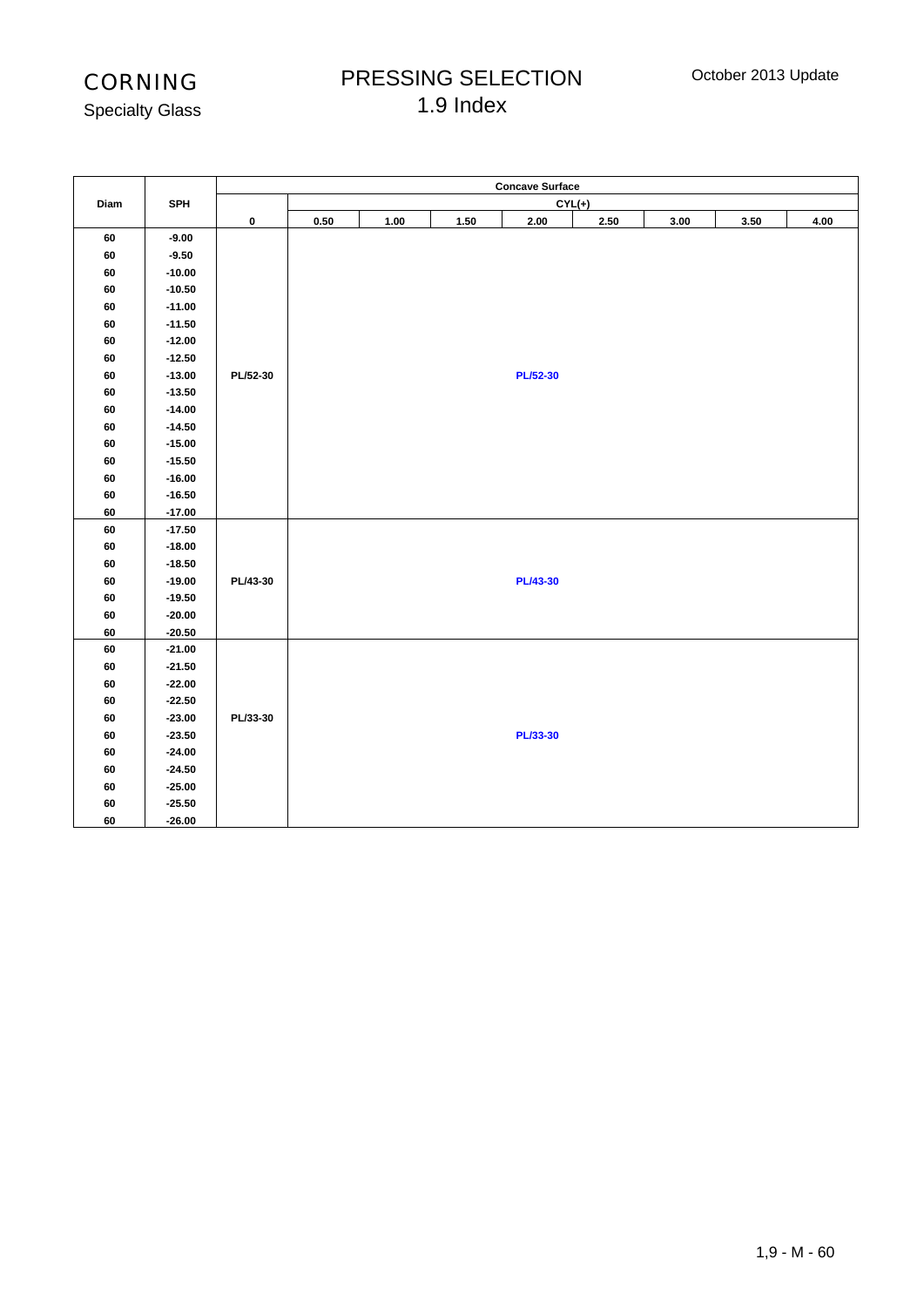## PRESSING SELECTION 1.9 Index

Specialty Glass

|      |            |            |            |      |          | <b>Concave Surface</b> |            |      |          |      |
|------|------------|------------|------------|------|----------|------------------------|------------|------|----------|------|
| Diam | <b>SPH</b> |            |            |      |          | $CYL(+)$               |            |      |          |      |
|      |            | $\pmb{0}$  | $\bf 0.50$ | 1.00 | $1.50\,$ | $2.00\,$               | $\bf 2.50$ | 3.00 | $3.50\,$ | 4.00 |
| 65   | $-4.00$    |            |            |      |          |                        |            |      |          |      |
| 65   | $-4.50$    |            |            |      |          |                        |            |      |          |      |
| 65   | $-5.00$    |            |            |      |          |                        |            |      |          |      |
| 65   | $-5.50$    |            |            |      |          |                        |            |      |          |      |
| 65   | $-6.00$    |            |            |      |          |                        |            |      |          |      |
| 65   | $-6.50$    | 360/78-30  |            |      |          | 360/78-30              |            |      |          |      |
| 65   | $-7.00$    |            |            |      |          |                        |            |      |          |      |
| 65   | $-7.50$    |            |            |      |          |                        |            |      |          |      |
| 65   | $-8.00$    |            |            |      |          |                        |            |      |          |      |
| 65   | $-8.50$    |            |            |      |          |                        |            |      |          |      |
| 65   | $-9.00$    |            |            |      |          |                        |            |      |          |      |
| 65   | $-9.50$    |            |            |      |          |                        |            |      |          |      |
| 65   | $-10.00$   |            |            |      |          |                        |            |      |          |      |
| 65   | $-10.50$   |            |            |      |          |                        |            |      |          |      |
| 65   | $-11.00$   | 1067/65-30 |            |      |          | 1067/65-30             |            |      |          |      |
| 65   | $-11.50$   |            |            |      |          |                        |            |      |          |      |
| 65   | $-12.00$   |            |            |      |          |                        |            |      |          |      |
| 65   | $-12.50$   |            |            |      |          |                        |            |      |          |      |
| 65   | $-13.00$   |            |            |      |          |                        |            |      |          |      |
| 65   | $-13.50$   |            |            |      |          |                        |            |      |          |      |
| 65   | $-14.00$   |            |            |      |          |                        |            |      |          |      |
| 65   | $-14.50$   |            |            |      |          |                        |            |      |          |      |
| 65   | $-15.00$   | PL/54-30   |            |      |          | <b>PL/54-30</b>        |            |      |          |      |
| 65   | $-15.50$   |            |            |      |          |                        |            |      |          |      |
| 65   | $-16.00$   |            |            |      |          |                        |            |      |          |      |
| 65   | $-16.50$   |            |            |      |          |                        |            |      |          |      |
| 65   | $-17.00$   |            |            |      |          |                        |            |      |          |      |
| 65   | $-17.50$   |            |            |      |          |                        |            |      |          |      |
| 65   | $-18.00$   |            |            |      |          |                        |            |      |          |      |
| 65   | $-18.50$   | PL/43-30   |            |      |          | <b>PL/43-30</b>        |            |      |          |      |
| 65   | $-19.00$   |            |            |      |          |                        |            |      |          |      |
| 65   | $-19.50$   |            |            |      |          |                        |            |      |          |      |
| 65   | $-20.00$   |            |            |      |          |                        |            |      |          |      |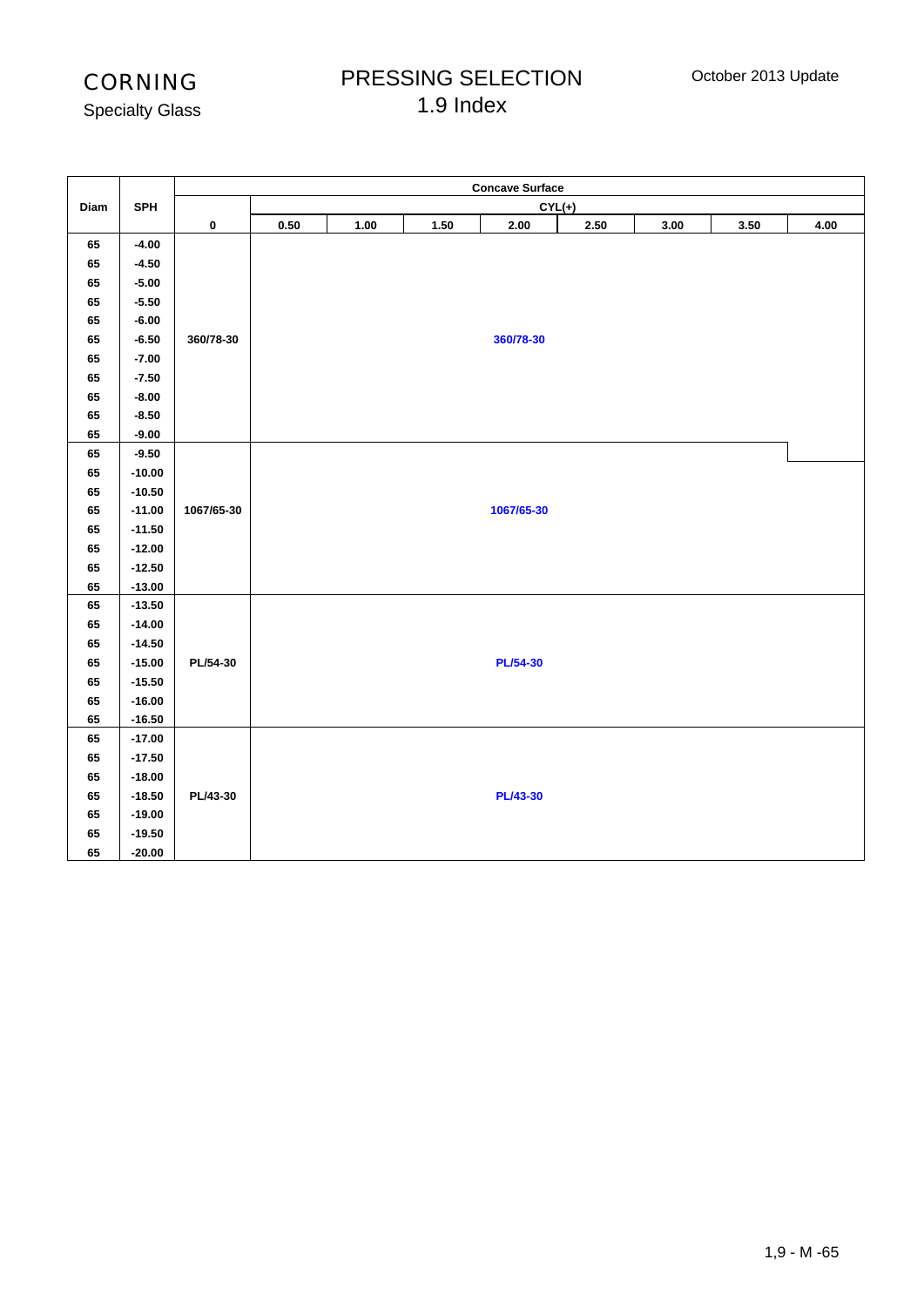## PRESSING SELECTION 1.9 Index

Specialty Glass

|      |          |             | <b>Concave Surface</b> |          |           |            |      |            |      |      |  |  |  |
|------|----------|-------------|------------------------|----------|-----------|------------|------|------------|------|------|--|--|--|
| Diam | SPH      |             |                        | $CYL(+)$ |           |            |      |            |      |      |  |  |  |
|      |          | $\mathbf 0$ | 0.50                   | 1.00     | 1.50      | 2.00       | 2.50 | 3.00       | 3.50 | 4.00 |  |  |  |
| 70   | $-4.00$  |             |                        |          |           |            |      |            |      |      |  |  |  |
| 70   | $-4.50$  |             |                        |          |           |            |      |            |      |      |  |  |  |
| 70   | $-5.00$  |             |                        |          |           |            |      |            |      |      |  |  |  |
| 70   | $-5.50$  |             |                        |          |           |            |      |            |      |      |  |  |  |
| 70   | $-6.00$  |             |                        |          |           |            |      |            |      |      |  |  |  |
| 70   | $-6.50$  | 349/75-30   |                        |          | 349/75-30 |            |      |            |      |      |  |  |  |
| 70   | $-7.00$  |             |                        |          |           |            |      |            |      |      |  |  |  |
| 70   | $-7.50$  |             |                        |          |           |            |      |            |      |      |  |  |  |
| 70   | $-8.00$  |             |                        |          |           |            |      |            |      |      |  |  |  |
| 70   | $-8.50$  |             |                        |          |           |            |      |            |      |      |  |  |  |
| 70   | $-9.00$  |             |                        |          |           |            |      |            |      |      |  |  |  |
| 70   | $-9.50$  |             |                        |          |           |            |      |            |      |      |  |  |  |
| 70   | $-10.00$ |             |                        |          |           |            |      |            |      |      |  |  |  |
| 70   | $-10.50$ | 1067/75-30  |                        |          |           | 1067/75-30 |      |            |      |      |  |  |  |
| 70   | $-11.00$ |             |                        |          |           |            |      |            |      |      |  |  |  |
| 70   | $-11.50$ |             |                        |          |           |            |      |            |      |      |  |  |  |
| 70   | $-12.00$ |             |                        |          |           |            |      |            |      |      |  |  |  |
| 70   | $-12.50$ |             |                        |          |           |            |      |            |      |      |  |  |  |
| 70   | $-13.00$ | 1067/58-30  |                        |          |           |            |      | 1067/58-30 |      |      |  |  |  |
| 70   | $-13.50$ |             |                        |          |           |            |      |            |      |      |  |  |  |
| 70   | $-14.00$ |             |                        |          |           |            |      |            |      |      |  |  |  |
| 70   | $-14.50$ |             |                        |          |           |            |      |            |      |      |  |  |  |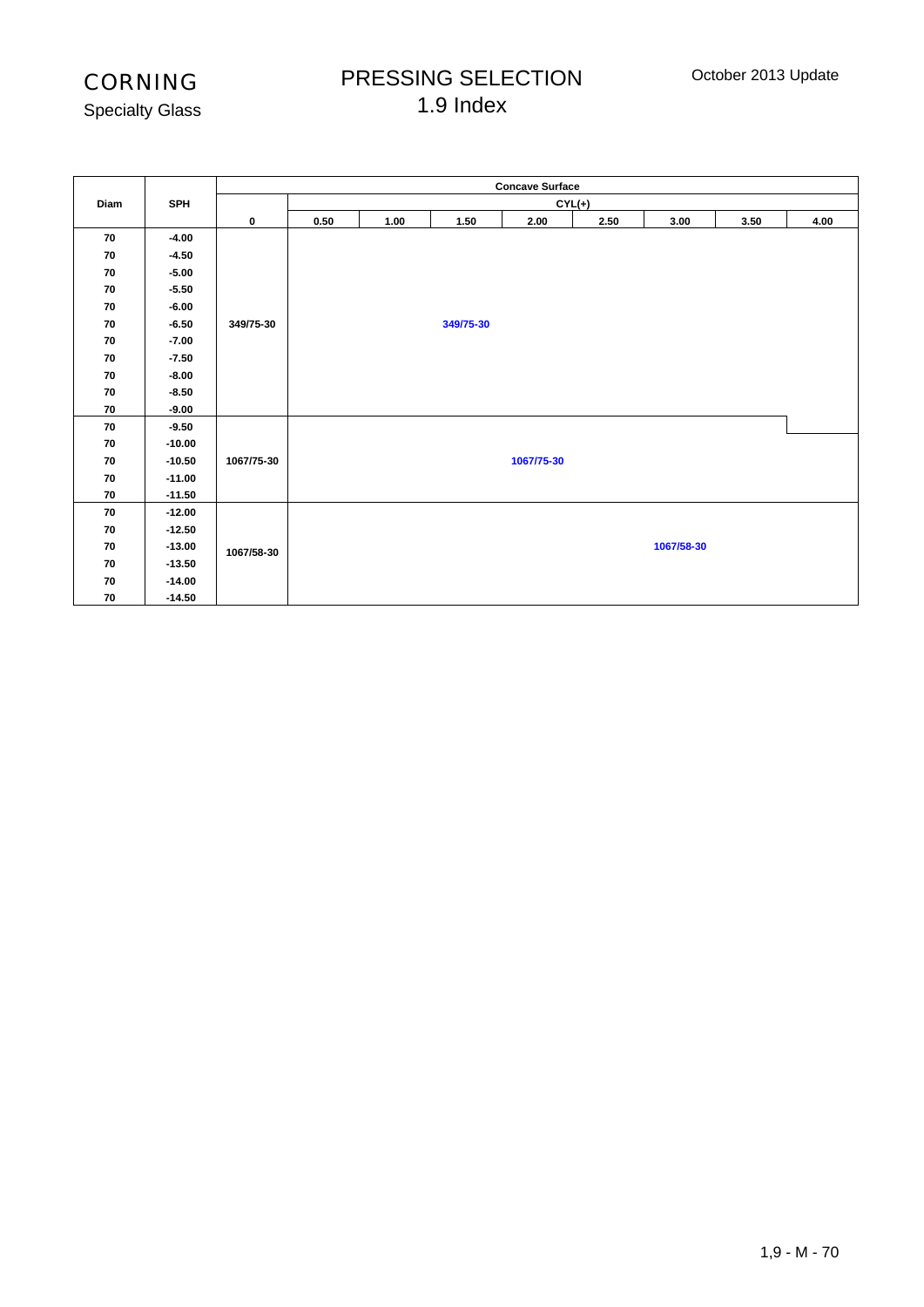#### SURFACING CHART GUIDELINES  $Ne = 1.89$

|      |            | Cent.  |        | Concave Surface (diopt/1.523) |           |                               |          |                                                                                 |          |          |          |          |
|------|------------|--------|--------|-------------------------------|-----------|-------------------------------|----------|---------------------------------------------------------------------------------|----------|----------|----------|----------|
| Diam | <b>SPH</b> | thick. | Radius |                               |           |                               |          |                                                                                 | $CYL(+)$ |          |          |          |
|      |            | mm     | mm     | 0                             | 0.50      | 1.00                          | 1.50     | 2.00                                                                            | 2.50     | 3.00     | 3.50     | 4.00     |
| 60   | $-9.00$    | 1.2    | 1770   | 563                           |           |                               |          |                                                                                 |          |          |          |          |
| 60   | $-9.50$    | 1.2    | 1770   | 588                           | 563/592   |                               |          |                                                                                 |          |          |          |          |
| 60   | $-10.00$   | 1.2    | 1770   | 613                           | 588/617   | 563/621                       |          |                                                                                 |          |          |          |          |
| 60   | $-10.50$   | $1.2$  | 1770   | 650                           | 613/642   | 588/646                       | 563/650  |                                                                                 |          |          |          |          |
| 60   | $-11.00$   | $1.2$  | 1770   | 675                           | 650/679   | 613/671                       | 588/675  | 563/680                                                                         |          |          |          |          |
| 60   | $-11.50$   | 1.2    | 1770   | 700                           | 675/704   | 650/709                       | 613/700  | 588/705                                                                         | 563/709  |          |          |          |
| 60   | $-12.00$   | 1.2    | 1770   | 738                           | 700/729   | 675/734                       | 650/738  | 613/730                                                                         | 588/734  | 563/738  |          |          |
| 60   | $-12.50$   | 1.2    | 1770   | 763                           | 738/767   | 700/759                       | 675/763  | 650/767                                                                         | 613/759  | 588/763  | 563/768  |          |
| 60   | $-13.00$   | 1.2    | 1770   | 788                           | 763/792   | 738/796                       | 700/788  | 675/792                                                                         | 650/797  | 613/788  | 588/793  | 563/797  |
| 60   | $-13.50$   | 1.2    | 1770   | 825                           | 788/817   | 763/821                       | 738/825  | 700/817                                                                         | 675/822  | 650/826  | 613/818  | 588/822  |
| 60   | $-14.00$   | 1.2    | 1770   | 850                           | 825/854   | 788/846                       | 763/850  | 738/855                                                                         | 700/847  | 675/851  | 650/855  | 613/847  |
| 60   | $-14.50$   | 1.2    | 1770   | 875                           | 850/879   | 825/884                       | 788/875  | 763/880                                                                         | 738/884  | 700/876  | 675/880  | 650/885  |
| 60   | $-15.00$   | 1.2    | 1770   | 913                           | 875/904   | 850/909                       | 825/913  | 788/905                                                                         | 763/909  | 738/913  | 700/905  | 675/910  |
| 60   | $-15.50$   | 1.2    | 1770   | 938                           | 913/942   | 875/934                       | 850/938  | 825/942                                                                         | 788/934  | 763/938  | 738/943  | 700/935  |
| 60   | $-16.00$   | 1.2    | 1770   | 963                           | 938/967   | 913/971                       | 875/963  | 850/967                                                                         | 825/972  | 788/963  | 763/968  | 738/972  |
| 60   | $-16.50$   | 1.2    | 1770   | 1000                          | 963/992   | 938/996                       | 913/1000 | 875/992                                                                         | 850/997  | 825/1001 | 788/993  | 763/997  |
| 60   | $-17.00$   | 1.2    | 1770   | 1025                          | 1000/1029 | 963/1021                      | 938/1025 | 913/1030                                                                        | 875/1022 | 850/1026 | 825/1030 | 788/1022 |
| 60   | $-17.50$   | 1.2    | 1770   | 1050                          |           | 1025/1054 1000/1059           | 963/1050 | 938/1055                                                                        | 913/1059 | 875/1051 | 850/1055 | 825/1060 |
| 60   | $-18.00$   | 1.2    | 1770   | 1088                          |           | 1050/1079 1025/1084 1000/1088 |          | 963/1080                                                                        | 938/1084 | 913/1088 | 875/1080 | 850/1085 |
| 60   | $-18.50$   | 1.2    | 1770   | 1113                          |           |                               |          | 1088/1117 1050/1109 1025/1113 1000/1117                                         | 963/1109 | 938/1113 | 913/1118 | 875/1110 |
| 60   | $-19.00$   | 1.2    | 1770   | 1150                          |           |                               |          | 1113/1142 1088/1146 1050/1138 1025/1142 1000/1147                               |          | 963/1138 | 938/1143 | 913/1147 |
| 60   | $-19.50$   | 1.2    | 1770   | 1175                          |           |                               |          | 1150/1179 1113/1171 1088/1175 1050/1167 1025/1172 1000/1176                     |          |          | 963/1168 | 938/1172 |
| 60   | $-20.00$   | 1.2    | 1770   | 1200                          |           |                               |          | 1175/1204 1150/1209 1113/1200 1088/1205 1050/1197 1025/1201 1000/1205           |          |          |          | 963/1197 |
| 60   | $-20.50$   | $1.2$  | 1770   | 1238                          |           |                               |          | 1200/1229 1175/1234 1150/1238 1113/1230 1088/1234 1050/1226 1025/1230 1000/1235 |          |          |          |          |
| 60   | $-21.00$   | 1.2    | 1770   | 1263                          |           |                               |          | 1238/1267 1200/1259 1175/1263 1150/1267 1113/1259 1088/1263 1050/1255 1025/1260 |          |          |          |          |
| 60   | $-21.50$   | 1.2    | 1770   | 1288                          |           |                               |          | 1263/1292 1238/1296 1200/1288 1175/1292 1150/1297 1113/1288 1088/1293 1050/1285 |          |          |          |          |
| 60   | $-22.00$   | 1.2    | 1770   | 1325                          |           |                               |          | 1288/1317 1263/1321 1238/1325 1200/1317 1175/1322 1150/1326 1113/1318 1088/1322 |          |          |          |          |
| 60   | $-22.50$   | 1.2    | 1770   | 1350                          |           |                               |          | 1325/1354 1288/1346 1263/1350 1238/1355 1200/1347 1175/1351 1150/1355 1113/1347 |          |          |          |          |
| 60   | $-23.00$   | 1.2    | 1770   | 1375                          |           |                               |          | 1350/1379 1325/1384 1288/1375 1263/1380 1238/1384 1200/1376 1175/1380 1150/1385 |          |          |          |          |
| 60   | $-23.50$   | 1.2    | 1770   | 1413                          |           |                               |          | 1375/1404 1350/1409 1325/1413 1288/1405 1263/1409 1238/1413 1200/1405 1175/1410 |          |          |          |          |
| 60   | $-24.00$   | $1.2$  | 1770   | 1438                          |           |                               |          | 1413/1442 1375/1434 1350/1438 1325/1442 1288/1434 1263/1438 1238/1443 1200/1435 |          |          |          |          |
| 60   | $-24.50$   | $1.2$  | 1770   | 1463                          |           |                               |          | 1438/1467 1413/1471 1375/1463 1350/1467 1325/1472 1288/1463 1263/1468 1238/1472 |          |          |          |          |
| 60   | $-25.00$   | 1.2    | 1770   | 1500                          |           |                               |          | 1463/1492 1438/1496 1413/1500 1375/1492 1350/1497 1325/1501 1288/1493 1263/1497 |          |          |          |          |
| 60   | -25.50     | 1.2    | 1770   | 1525                          |           |                               |          | 1500/1529 1463/1521 1438/1525 1413/1530 1375/1522 1350/1526 1325/1530 1288/1522 |          |          |          |          |
| 60   | -26.00     | 1.2    | 1770   | 1550                          |           |                               |          | 1525/1554 1500/1559 1463/1550 1438/1555 1413/1559 1375/1551 1350/1555 1325/1560 |          |          |          |          |

**Note : The proposed chart is only indicative. The manufacturer remains responsible to insure compliance of its finished products with the requirements of the standards in use in the industry and with any regulation applicable in the country of**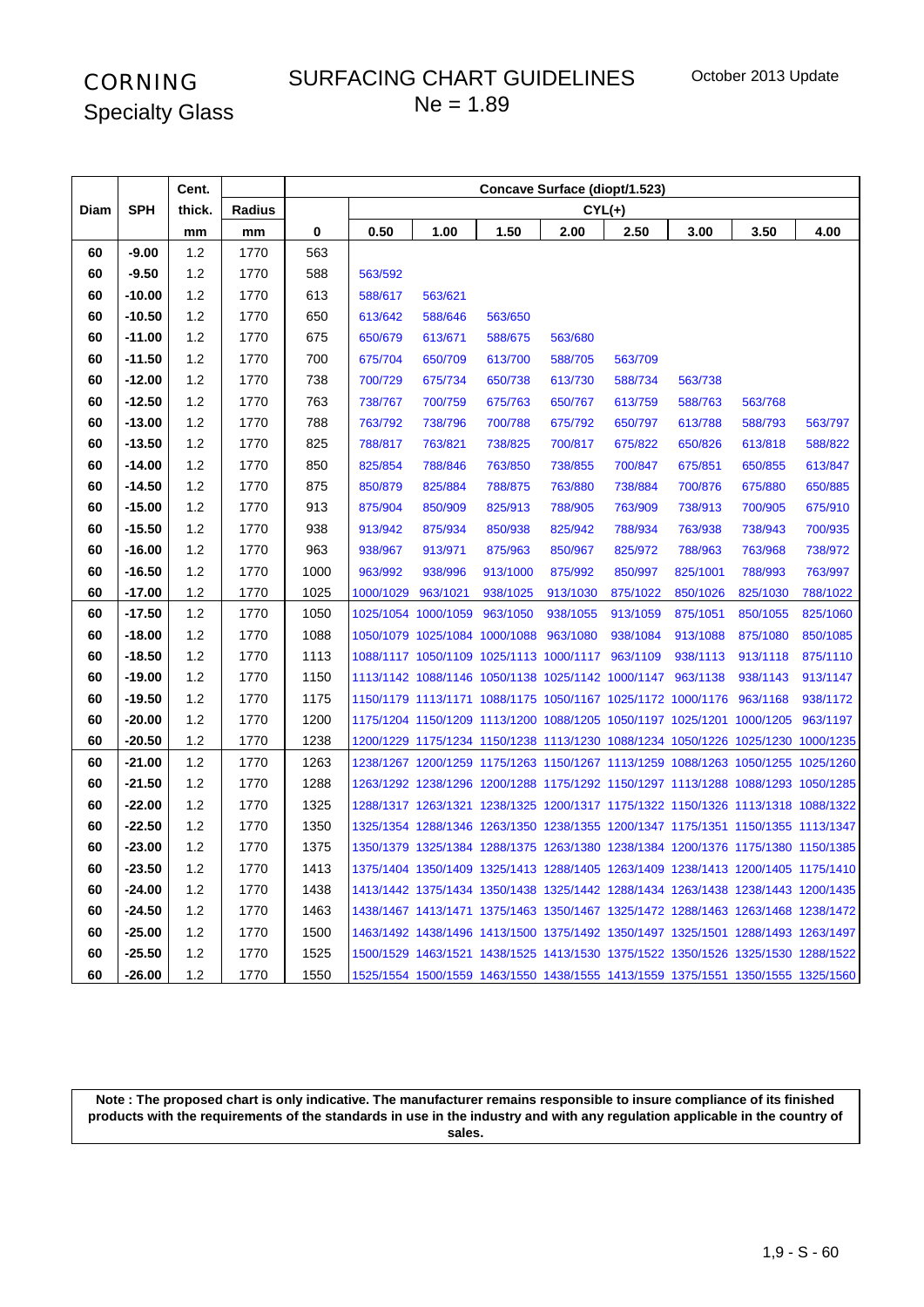## SURFACING CHART GUIDELINES  $Ne = 1.89$

|      |            |              | <b>CX Surface</b> | Concave Surface (diopt/1.523) |           |                                                                       |           |          |           |          |          |          |  |
|------|------------|--------------|-------------------|-------------------------------|-----------|-----------------------------------------------------------------------|-----------|----------|-----------|----------|----------|----------|--|
| Diam | <b>SPH</b> | Cent. thick. | Radius            |                               |           |                                                                       |           |          | $CYL(+)$  |          |          |          |  |
|      |            | mm           | mm                | 0                             | 0.50      | 1.00                                                                  | 1.50      | 2.00     | 2.50      | 3.00     | 3.50     | 4.00     |  |
| 65   | -4.00      | 1.2          | 345.2             | 388                           |           |                                                                       |           |          |           |          |          |          |  |
| 65   | -4.50      | 1.2          | 345.2             | 413                           | 388/417   |                                                                       |           |          |           |          |          |          |  |
| 65   | $-5.00$    | $1.2\,$      | 345.2             | 450                           | 413/442   | 388/446                                                               |           |          |           |          |          |          |  |
| 65   | $-5.50$    | $1.2$        | 345.2             | 475                           | 450/479   | 413/471                                                               | 388/475   |          |           |          |          |          |  |
| 65   | $-6.00$    | 1.2          | 345.2             | 500                           | 475/504   | 450/509                                                               | 413/500   | 388/505  |           |          |          |          |  |
| 65   | $-6.50$    | $1.2\,$      | 345.2             | 538                           | 500/529   | 475/534                                                               | 450/538   | 413/530  | 388/534   |          |          |          |  |
| 65   | $-7.00$    | 1.2          | 345.2             | 563                           | 538/567   | 500/559                                                               | 475/563   | 450/567  | 413/559   | 388/563  |          |          |  |
| 65   | $-7.50$    | $1.2$        | 345.2             | 588                           | 563/592   | 538/596                                                               | 500/588   | 475/592  | 450/597   | 413/588  | 388/593  |          |  |
| 65   | $-8.00$    | 1.2          | 345.2             | 625                           | 588/617   | 563/621                                                               | 538/625   | 500/617  | 475/622   | 450/626  | 413/618  | 388/622  |  |
| 65   | -8.50      | $1.2$        | 345.2             | 650                           | 625/654   | 588/646                                                               | 563/650   | 538/655  | 500/647   | 475/651  | 450/655  | 413/647  |  |
| 65   | $-9.00$    | 1.2          | 345.2             | 675                           | 650/679   | 625/684                                                               | 588/675   | 563/680  | 538/684   | 500/676  | 475/680  | 450/685  |  |
| 65   | -9.50      | $1.2$        | 1799              | 588                           | 563/592   | 525/584                                                               | 500/588   | 475/592  | 438/584   | 413/588  | 388/593  | 475/710  |  |
| 65   | $-10.00$   | 1.2          | 1799              | 613                           | 588/617   | 563/621                                                               | 525/613   | 500/617  | 475/622   | 438/613  | 413/618  | 388/622  |  |
| 65   | $-10.50$   | $1.2$        | 1799              | 650                           | 613/642   | 588/646                                                               | 563/650   | 525/642  | 500/647   | 475/651  | 438/643  | 413/647  |  |
| 65   | $-11.00$   | 1.2          | 1799              | 675                           | 650/679   | 613/671                                                               | 588/675   | 563/680  | 525/672   | 500/676  | 475/680  | 438/672  |  |
| 65   | $-11.50$   | $1.2$        | 1799              | 700                           | 675/704   | 650/709                                                               | 613/700   | 588/705  | 563/709   | 525/701  | 500/705  | 475/710  |  |
| 65   | $-12.00$   | $1.2$        | 1799              | 738                           | 700/729   | 675/734                                                               | 650/738   | 613/730  | 588/734   | 563/738  | 525/730  | 500/735  |  |
| 65   | $-12.50$   | $1.2$        | 1799              | 763                           | 738/767   | 700/759                                                               | 675/763   | 650/767  | 613/759   | 588/763  | 563/768  | 525/760  |  |
| 65   | $-13.00$   | $1.2$        | 1799              | 788                           | 763/792   | 738/796                                                               | 700/788   | 675/792  | 650/797   | 613/788  | 588/793  | 563/797  |  |
| 65   | $-13.50$   | $1.2$        | 1799              | 825                           | 788/817   | 763/821                                                               | 738/825   | 700/817  | 675/822   | 650/826  | 613/818  | 588/822  |  |
| 65   | $-14.00$   | $1.2$        | 1799              | 850                           | 825/854   | 788/846                                                               | 763/850   | 738/855  | 700/847   | 675/851  | 650/855  | 613/847  |  |
| 65   | $-14.50$   | $1.2$        | 1799              | 875                           | 850/879   | 825/884                                                               | 788/875   | 763/880  | 738/884   | 700/876  | 675/880  | 650/885  |  |
| 65   | $-15.00$   | $1.2$        | 1799              | 913                           | 875/904   | 850/909                                                               | 825/913   | 788/905  | 763/909   | 738/913  | 700/905  | 675/910  |  |
| 65   | $-15.50$   | $1.2$        | 1799              | 938                           | 913/942   | 875/934                                                               | 850/938   | 825/942  | 788/934   | 763/938  | 738/943  | 700/935  |  |
| 65   | $-16.00$   | 1.2          | 1799              | 963                           | 938/967   | 913/971                                                               | 875/963   | 850/967  | 825/972   | 788/963  | 763/968  | 738/972  |  |
| 65   | $-16.50$   | $1.2$        | 1799              | 1000                          | 963/992   | 938/996                                                               | 913/1000  | 875/992  | 850/997   | 825/1001 | 788/993  | 763/997  |  |
| 65   | $-17.00$   | $1.2$        | 1799              | 1025                          | 1000/1029 | 963/1021                                                              | 938/1025  | 913/1030 | 875/1022  | 850/1026 | 825/1030 | 788/1022 |  |
| 65   | $-17.50$   | $1.2$        | 1799              | 1050                          |           | 1025/1054 1000/1059                                                   | 963/1050  | 938/1055 | 913/1059  | 875/1051 | 850/1055 | 825/1060 |  |
| 65   | $-18.00$   | $1.2$        | 1799              | 1088                          |           | 1050/1079 1025/1084                                                   | 1000/1088 | 963/1080 | 938/1084  | 913/1088 | 875/1080 | 850/1085 |  |
| 65   | $-18.50$   | $1.2$        | 1799              | 1113                          |           | 1088/1117 1050/1109 1025/1113 1000/1117                               |           |          | 963/1109  | 938/1113 | 913/1118 | 875/1110 |  |
| 65   | $-19.00$   | $1.2$        | 1799              | 1150                          |           | 1113/1142 1088/1146 1050/1138 1025/1142                               |           |          | 1000/1147 | 963/1138 | 938/1143 | 913/1147 |  |
| 65   | $-19.50$   | $1.2$        | 1799              | 1175                          |           | 1150/1179 1113/1171 1088/1175 1050/1167 1025/1172 1000/1176           |           |          |           |          | 963/1168 | 938/1172 |  |
| 65   | $-20.00$   | 1.2          | 1799              | 1200                          |           | 1175/1204 1150/1209 1113/1200 1088/1205 1050/1197 1025/1201 1000/1205 |           |          |           |          |          | 963/1197 |  |

**Note : The proposed chart is only indicative. The manufacturer remains responsible to insure compliance of its finished products with the requirements of the standards in use in the industry and with any regulation applicable in the country of sales.**